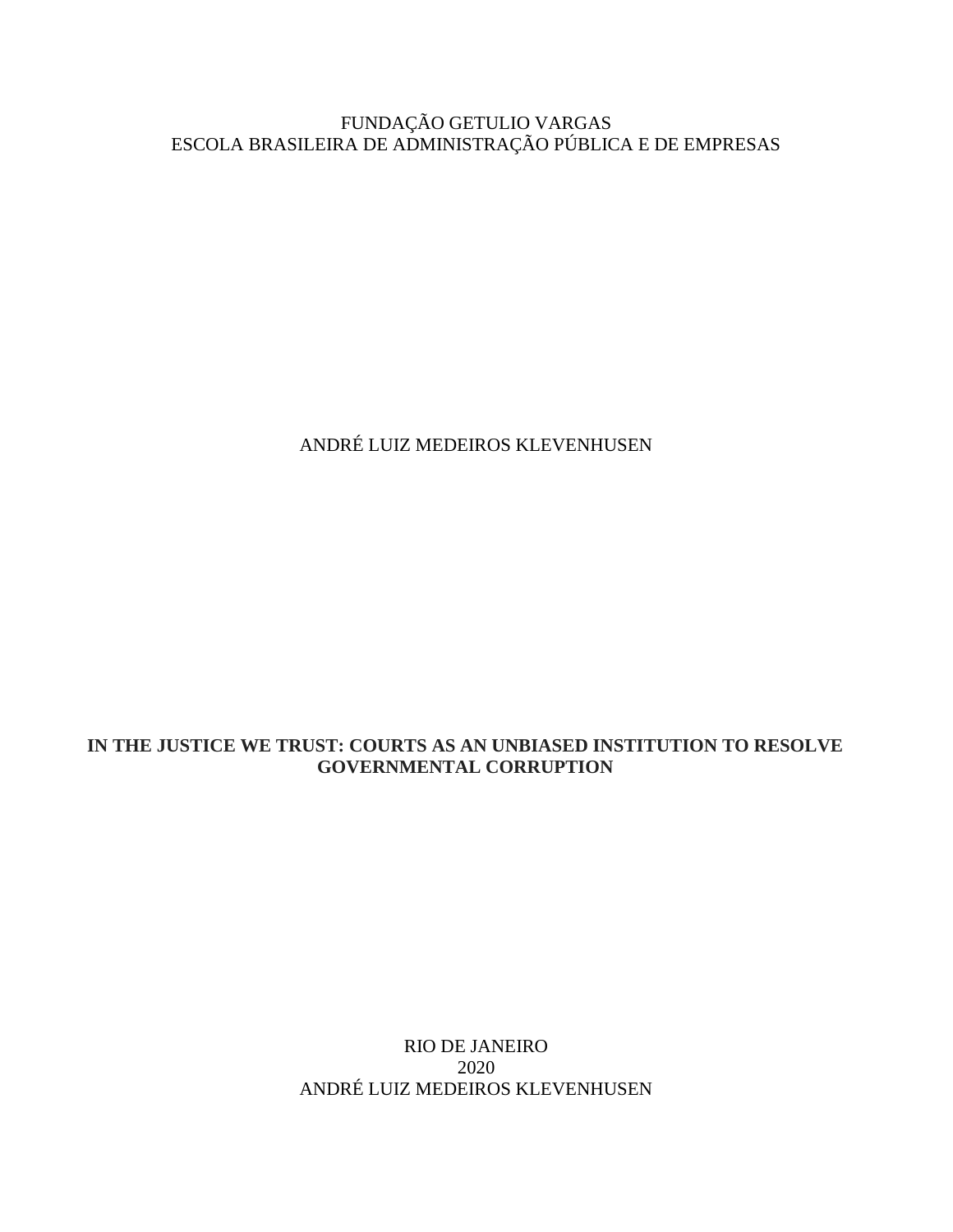### **IN THE JUSTICE WE TRUST: COURTS AS AN UNBIASED INSTITUTION TO RESOLVE GOVERNMENTAL CORRUPTION**

Dissertação apresentada à Escola Brasileira de Administração Pública e Empresas da Fundação Getúlio Vargas, como requisito para obtenção do título de Mestre em Administração Empresas.

Campo de Conhecimento: Instituições, Política e Governo

Orientador: Prof. Carlos Pereira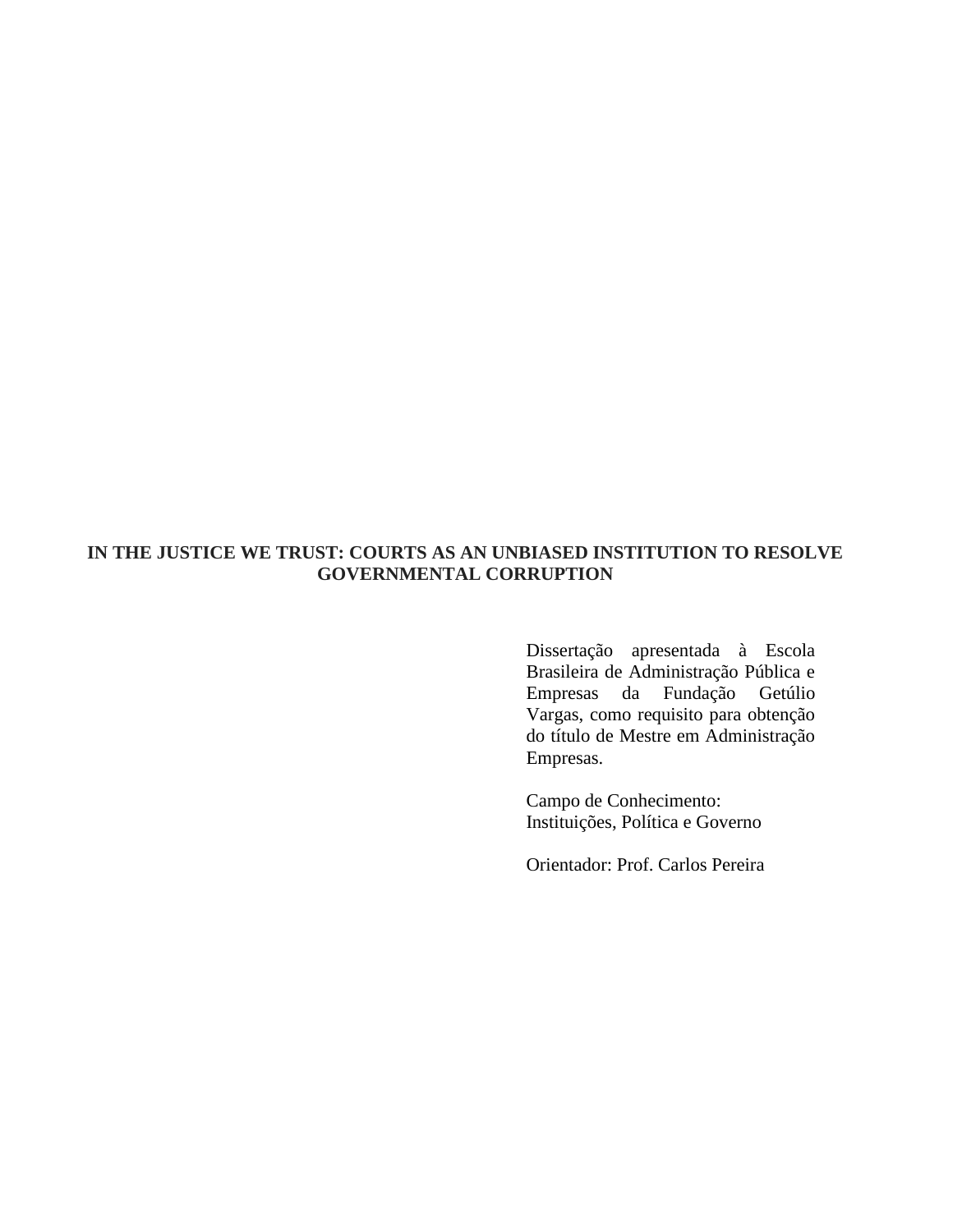Dados Internacionais de Catalogação na Publicação (CIP) Ficha catalográfica elaborada pelo Sistema de Bibliotecas/FGV

 Klevenhusen, André Luiz Medeiros In the justice we trust : courts as an unbiased institution to resolve governmental corruption / André Luiz Medeiros Klevenhusen. – 2020. 43 f. Dissertação (mestrado) - Escola Brasileira de Administração Pública e de Empresas, Centro de Formação Acadêmica e Pesquisa. Orientador: Carlos Pereira. Inclui bibliografia. 1. Ideologia – Aspectos políticos - Brasil. 2. Brasil – Política e governo. 3. Corrupção na política. 4. Confiança. 5. Poder judiciário – Brasil. I. Pereira, Carlos. II. Escola Brasileira de Administração Pública e de Empresas. Centro de Formação Acadêmica e Pesquisa. III. Título.

CDD – 320.981

Elaborada por Márcia Nunes Bacha – CRB-7/4403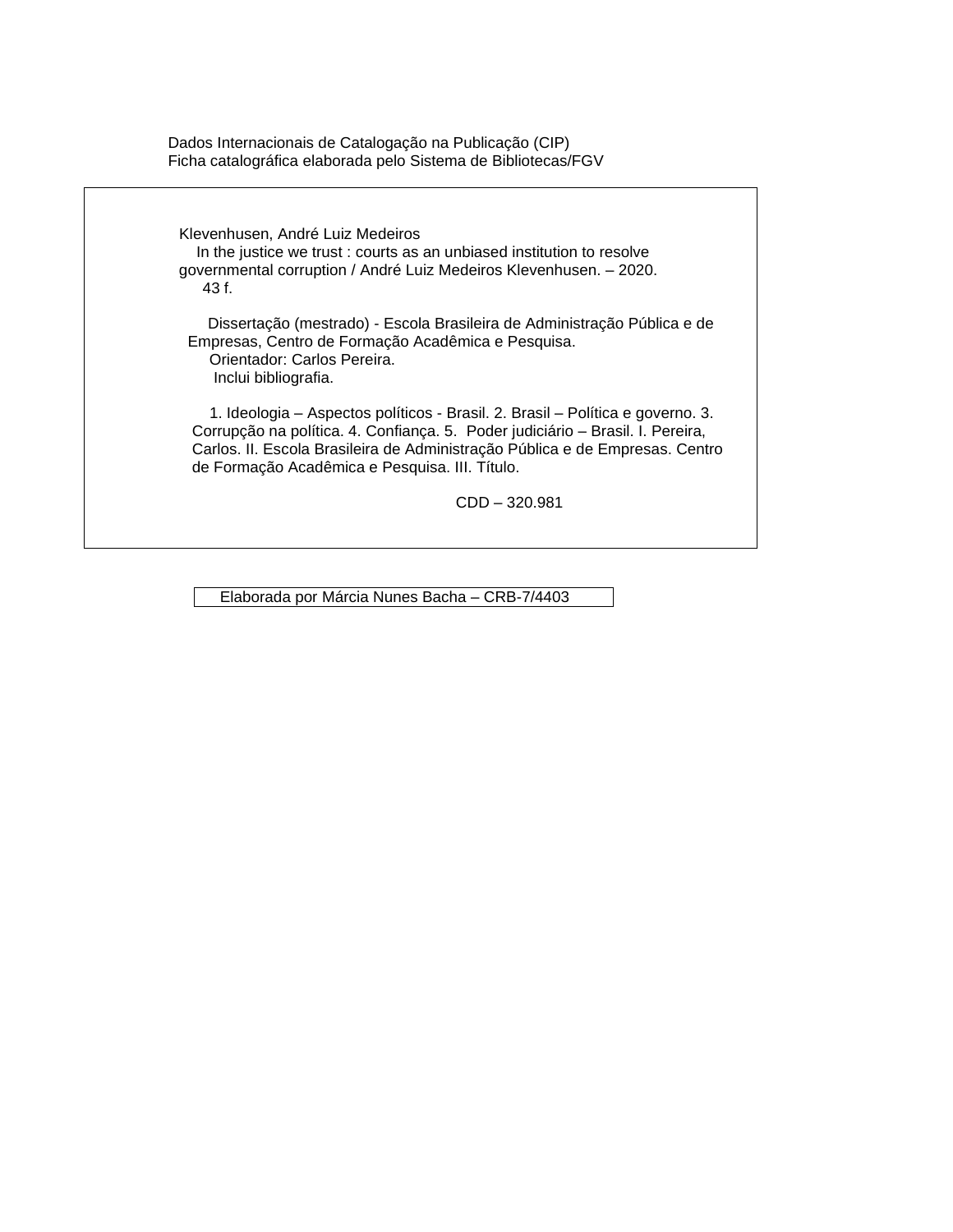### ANDRÉ LUIZ MEDEIROS KLEVENHUSEN

### "IN THE JUSTICE WE TRUST: WHY IDEOLOGICAL CITIZENS ARE MORE CONFIDENT IN COURTS' DECISIONS?".

Dissertação apresentado(a) ao Curso de Mestrado em Administração do(a) Escola Brasileira de Administração Pública e de Empresas para obtenção do grau de Mestre(a) em Administração.

Data da defesa: 17/09/20

## ASSINATURA DOS MEMBROS DA BANCA EXAMINADORA

Presidente da Comissão Examinadora: Prof<sup>o</sup> Carlos Eduardo Ferreira Pereira Filho

Carlos Eduardo Ferreira Pereira Filho Orientador

and tere Cesar Zucco Junior Membro Interno

whterma

Diego Werneck Arguelhes Membro Externo

Nos termos de Lei nº 13.979 de 06/02/20 - DOU nº 27 de 97/02/29 e Portaria MEC nº 544 de 16/06/29 - DOU nº 114 de 17/06/29 que dispósm sobre ades acadêmicas presenciais e a utilização de recursos tecnológicos face ao COVID-19, as apresentações<br>lo, de forma excepcional, serão realizadas de forma remota e sincrona, incluindo-se nessa modalidade a suspensão temporária das ativida de Tose e Dissertação, de fo

Antonio de Araujo Freitas Junior Pró-Reitor de Ensino, Pesquisa e Pós-Gradua spile FGV

> Antonio Freitas, PhD<br>Iltor de Ensino, Pasquisa e Pós-Graduação<br>Fundação Getúlio Vargas Pri

Instrução Normativa nº 01/19, de 09/07/19 - Pró-Reitoria FGV Em caso de participação de Membro(s) da Banca Examinadora de forma não-presencial\*, o Presidente da Comissão Examinadora assinará o documento como representante legal, delegado por esta I.N. \*Skype, Videoconferência, Apps de video etc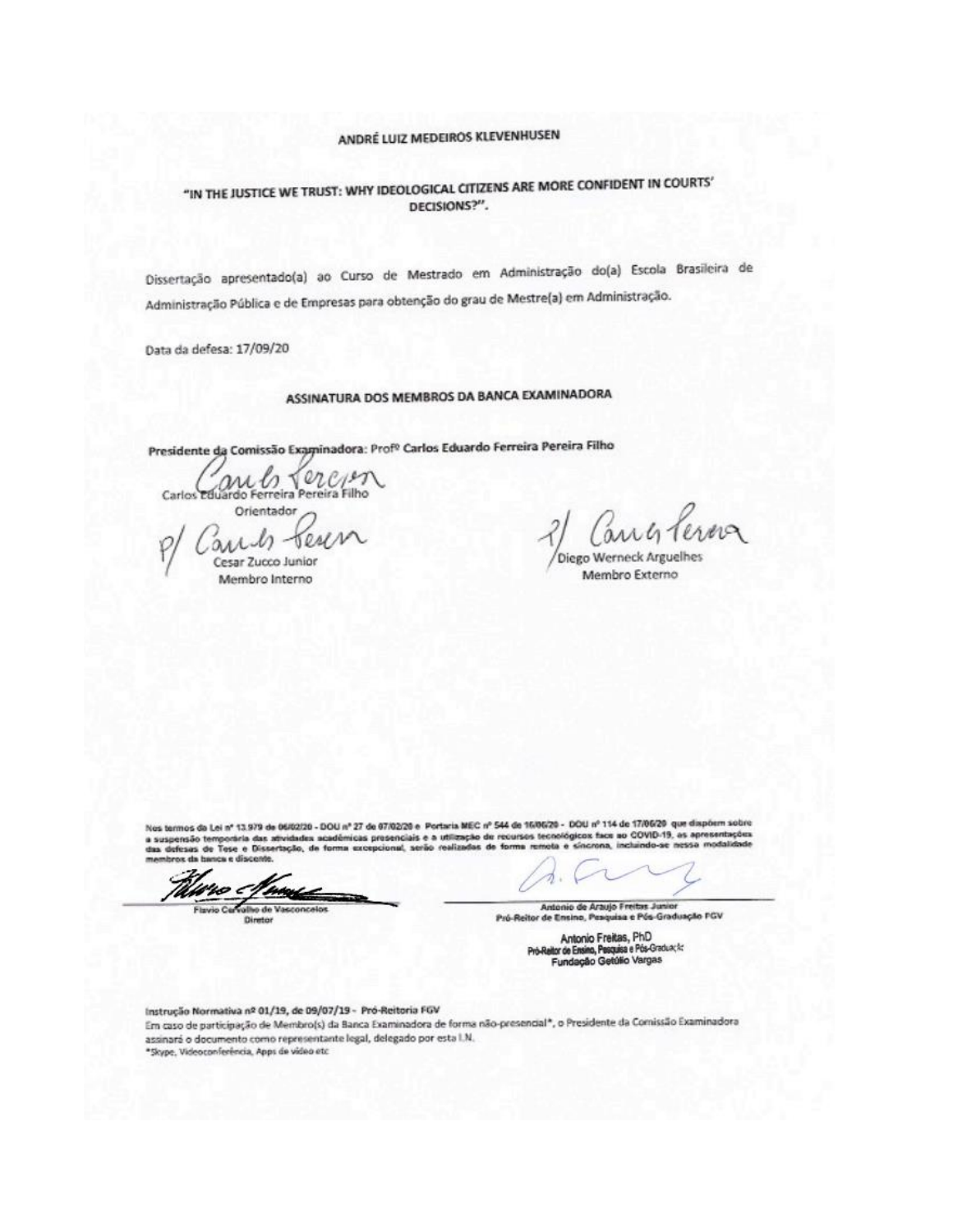#### **ACKNOWLEDGMENTS**

I want to express my gratitude to FGV for providing outstanding methodological and conceptual qualifications. The 12 courses I have attended during 2018/2019 shed light on the challenges, requirements, and high-quality research procedures. Beyond that, I get in touch with excellent professors and fascinating colleagues. Their knowledge and support through this journey were essential to conclude this dissertation. Particularly Carlos Pereira and Lúcia Barros had a significant contribution to this work. Much of this achievement's quality relies on their expertise and accurate suggestions. I could not leave my family behind. Its boundless efforts to provide leading educational conditions is the ground of this accomplishment. I am also deeply thankful to my comprehensible girlfriend, Julia Ferraro. From patiently enduring my period as an M.A candidate.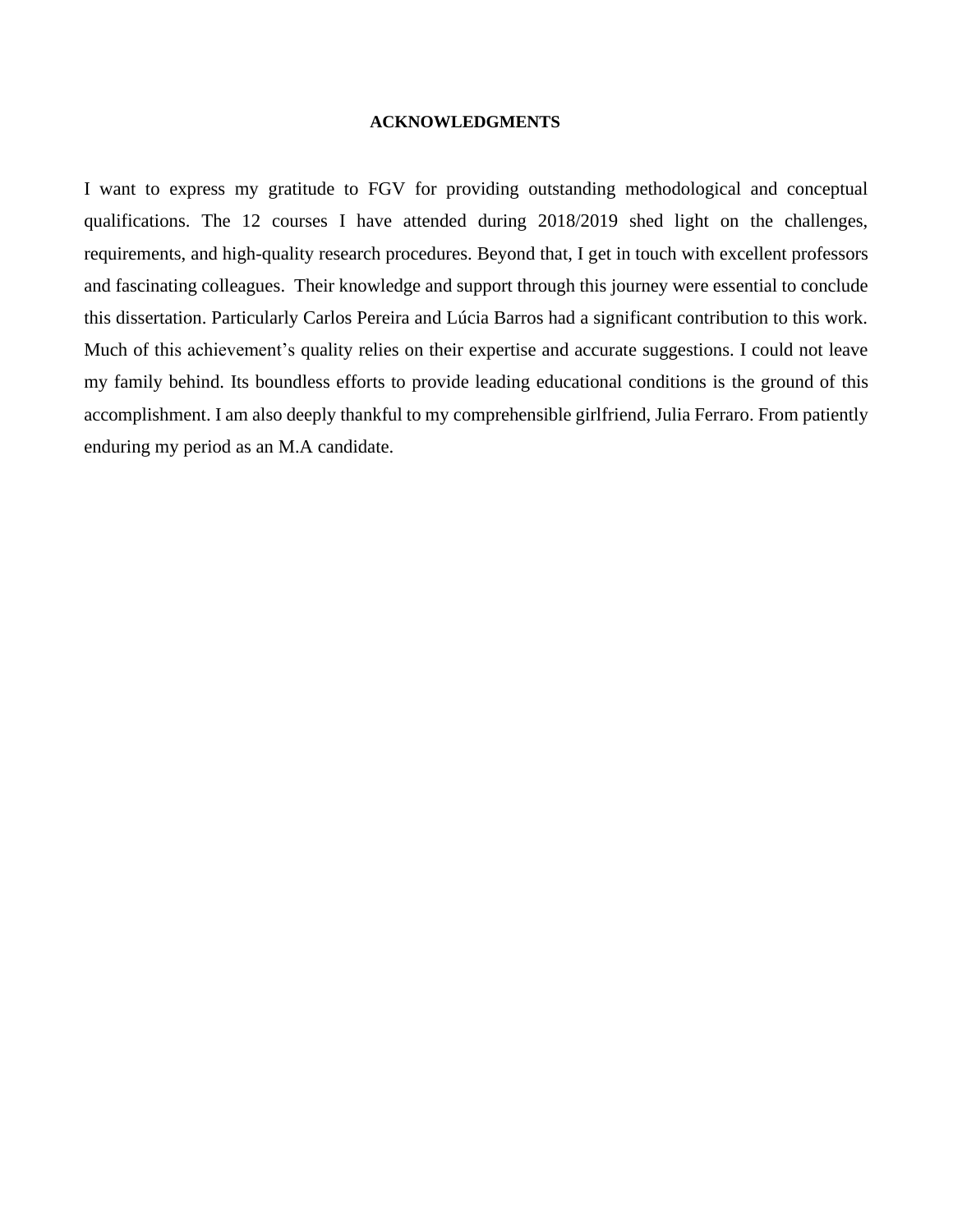#### **ABSTRACT**

There is very little information about the underlying reasons for an individual's distrust of public leaders' judgment. Although much is known about the reasons why citizens keep supporting corrupt politicians, most of the works do not consider the individuals' ideological dimension. This study has important implications for the scholarship because it investigates the relationship between confidence in institutional decisions and identification with a candidate. Although Brazilian Supreme Court's decisions are occasionally contradictory and controversial, we found that constituents consider courts an unbiased institution to resolve governmental corruption. Even when the convicted politician is the participant's preferred candidate, there is no effect on court's confidence levels. Beyond that, our results show that the more intense participants' identification with his candidate, the higher the courts' confidence. The study also identified that higher education, higher income, and males tend to present greater identification levels with their preferred candidates.

KEYWORDS: political identity, courts, judiciary branch, confidence, citizens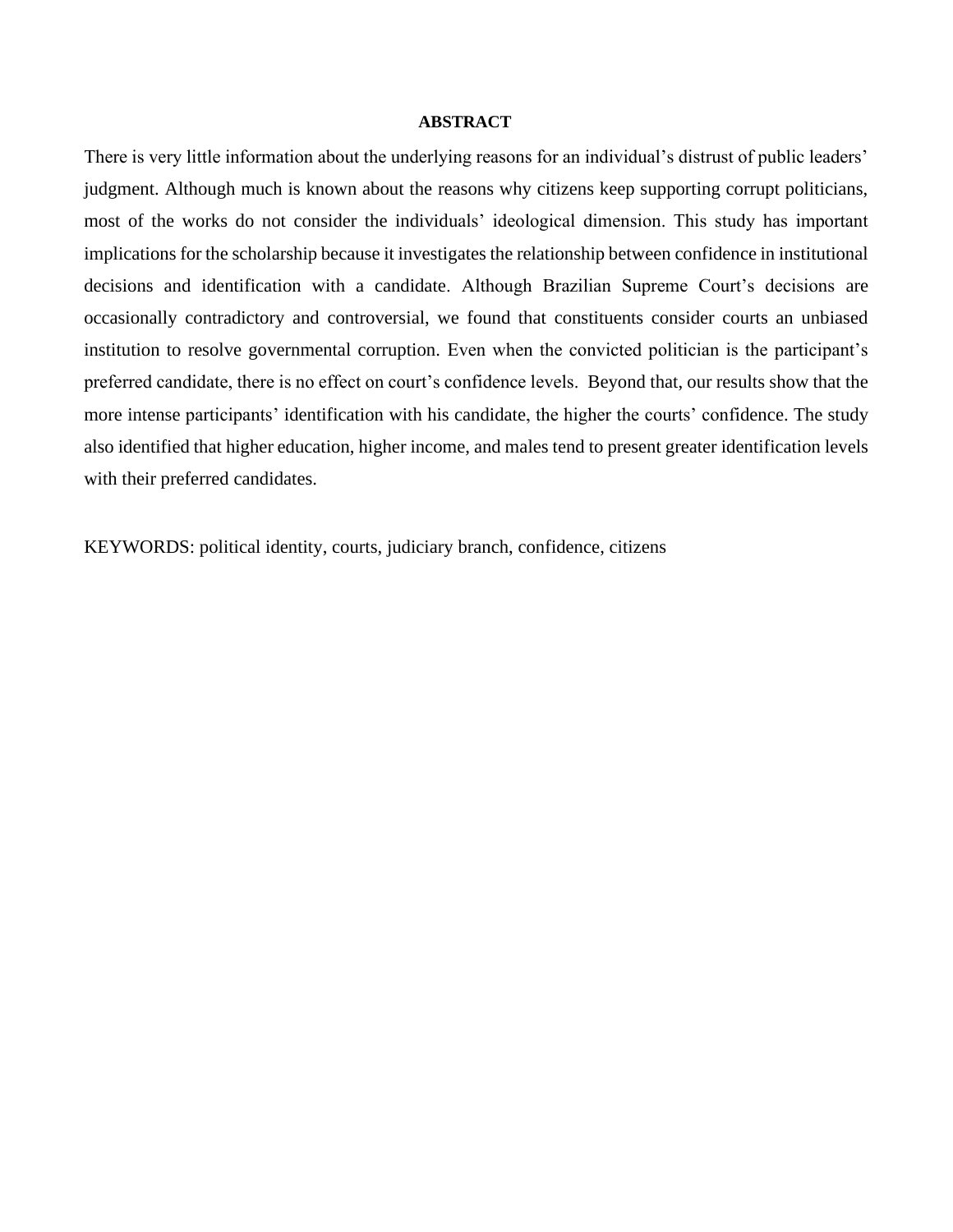#### **RESUMO**

Há muito pouca informação sobre as razões que embasam a desconfiança de um indivíduo a respeito do julgamento de líderes políticos. Embora muito se saiba sobre as razões pelas quais os cidadãos continuam apoiando políticos corruptos, a maioria dos trabalhos não considera a dimensão o nível de identificação com um candidato. Este estudo tem implicações importantes para a academia, pois investiga a relação entre confiança nas decisões institucionais e a identificação com os candidatos. Embora as decisões da Suprema Corte brasileira sejam ocasionalmente contraditórias e controversas, descobrimos que os cidadãos consideram os tribunais uma instituição imparcial para julgar a corrupção de agentes políticos. Além disso, nossos resultados mostram que quanto maior a identificação dos respondentes com seu candidato preferido, maior a confiança nas decisões das cortes sobre desvio de dinheiro público. Mesmo quando o político condenado é o candidato preferido do participante, não há efeito nos níveis de confiança no Poder Judiciário. O estudo também identificou que ensino superior, maior renda e o sexo masculino estão correlacionados com maior identificação com o candidato.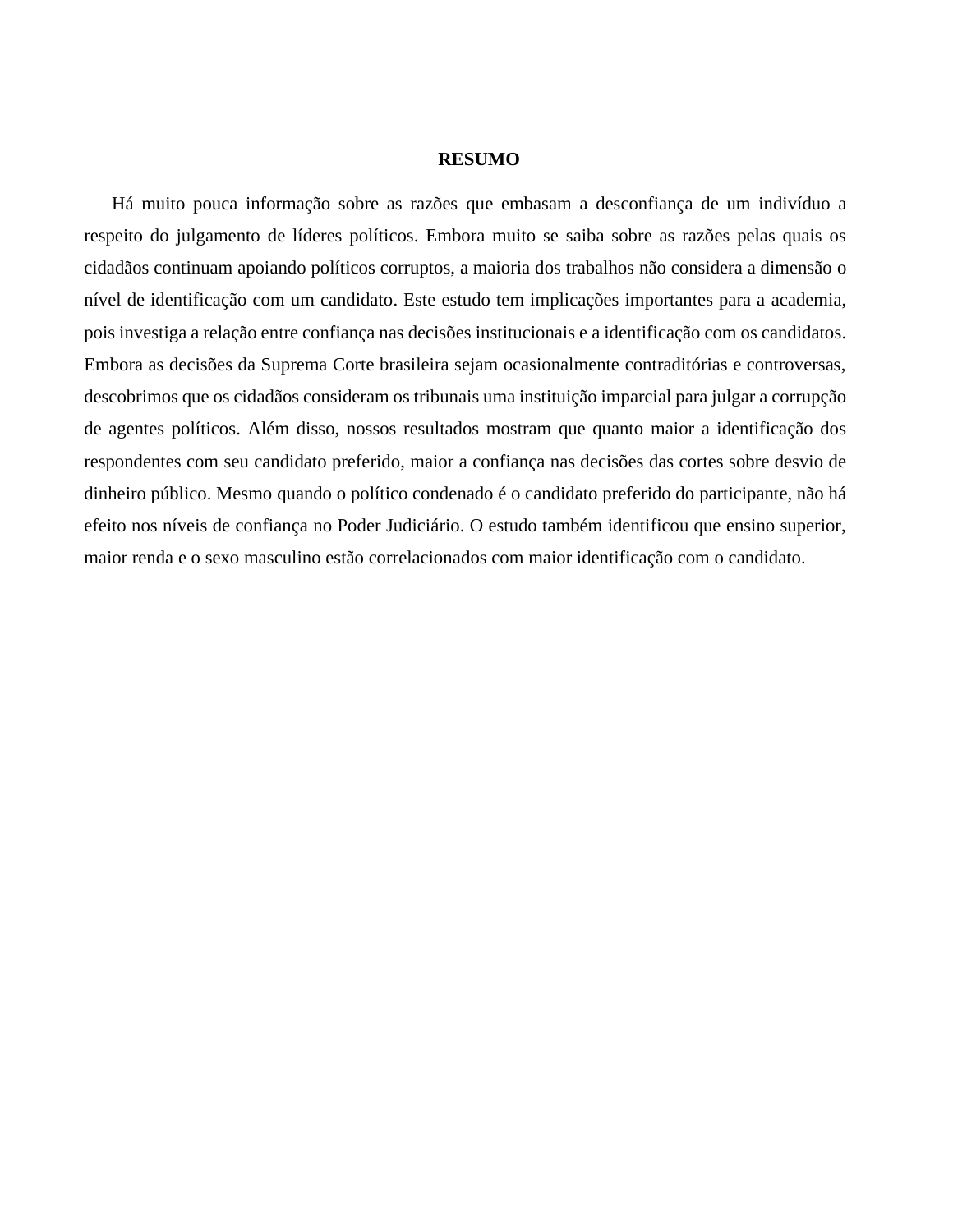# Sumário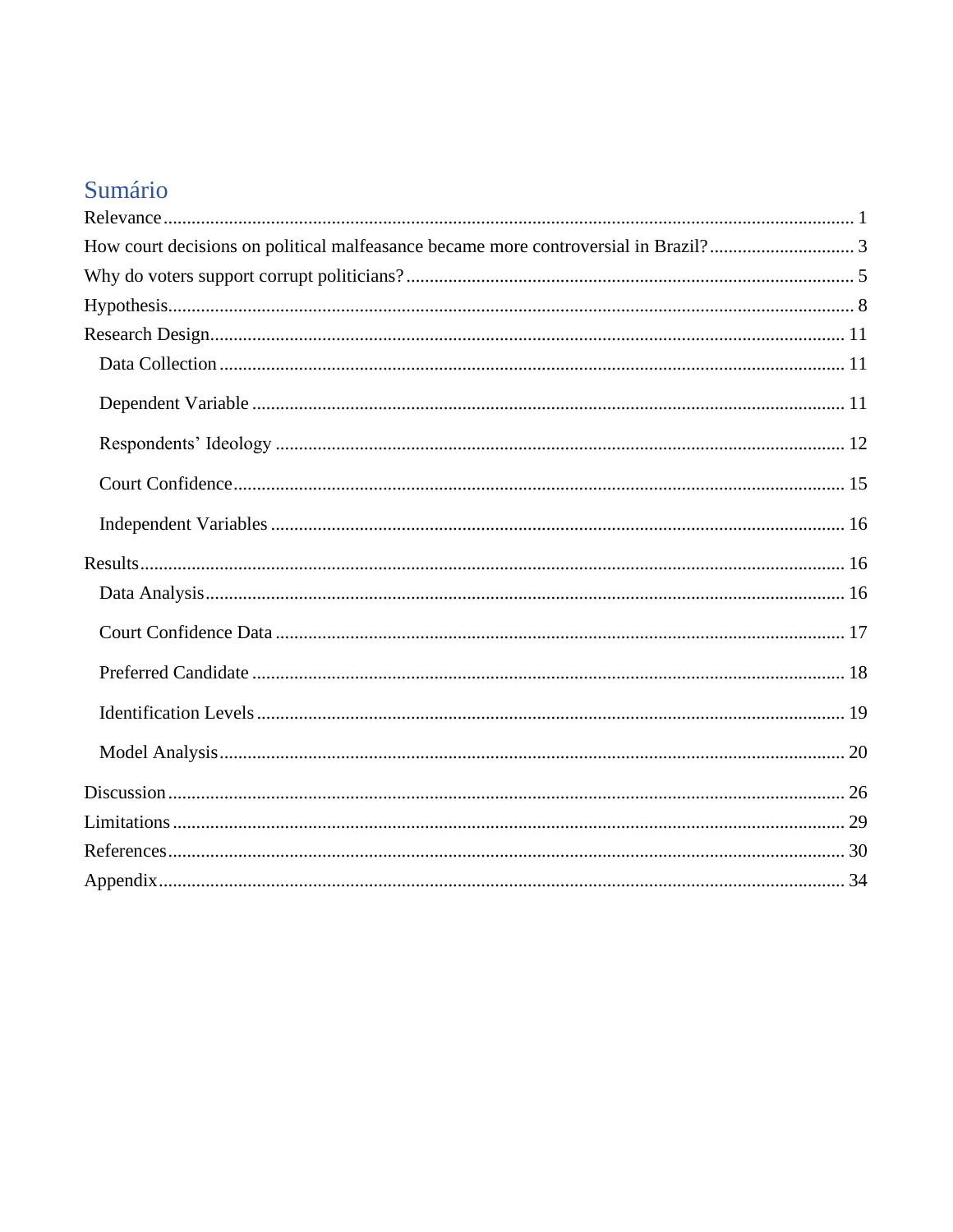## **LIST OF FIGURES**

## **LIST OF TABLES**

| Table 4: Moderation Analysis of Candidate's Conviction on Individual's Confidence in Politician's Trial 24        |  |
|-------------------------------------------------------------------------------------------------------------------|--|
|                                                                                                                   |  |
| 26 Table 6: Mediation Analysis of Schooling and Ideology Effect on Individual's Confidence on politician's Trial. |  |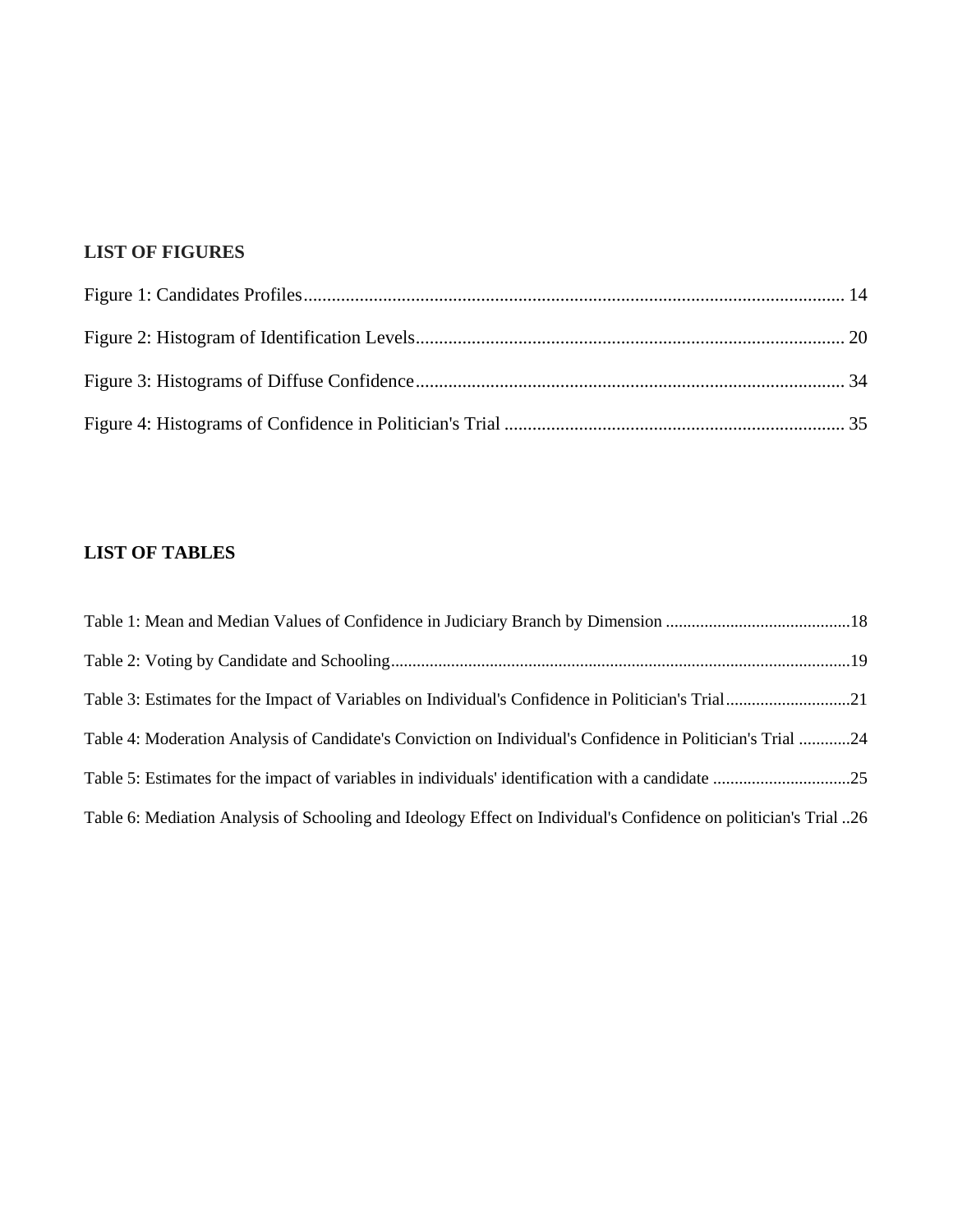## <span id="page-9-0"></span>Relevance

Lately, in Brazil, courts' decisions were controversial. There are several contentious verdicts like unconstitutionality of coercive conduct and validation by the Federal Police as an entity authorized to negotiate and conclude award-winning agreements, even without the Prosecution Office's consent. Still, any other topic is so polemic as the arbitrament about the defendant's arrest after losing the first appeal. Given that this matter directly affects former President Luis Inácio Lula da Silva's imprisonment, it is difficult to disassociate some political influence from a fair-minded ruling. Beyond that, the Brazilian Supreme Court (SFT) has changed its understanding of this subject three times between 2009 e 2019.

In 2009, STF established that the convicted could remain free until all the remedies in the judiciary were exhausted. In 2016, another judgment changed this decision and resolved that the arrest could occur before an unappealable deliberation. Three years later, in 2019, the Supreme Court analyzed the same issue again. As has happened previously, the judges revised their prior conclusion and shifted their understanding. Thus, the current arrangement defined that the arrest is possible only after the socalled "res judicata" process (i.e., when the appeal possibilities are exhausted). The voting scores helps to explain why STF changed opinion so frequently. A tight majority has determined each of these resolutions: 2009 (7x4), 2016 (7x4), and 2019 (6x5).

In this context of controversial, tight, and conflicting decisions that can directly impact the presidential run, one expects that citizens predominantly distrust courts' verdicts, especially those that have their political leaders convicted by the justice. After all, the circumstances provide pieces of evidence for those that support the political persecution argument. Consequently, common wisdom and the literature (Durr, 2000) assume that ideological incongruence between verdicts and respondents increases courts' distrust.

In the opposite direction, however, our data show a different scenario. Voters would rather trust courts' decisions than advocate for his/her favorite politician. We observed that courts bear enough institutional legitimacy, and they still have the capacity to decide about public leaders' wrongdoings. Even when justice punishes one's preferred candidate, it retains constituents' confidence levels. This finding becomes even more unexpected if we consider what citizens forecasted for a political trial eight years ago. In 2012, while 73% of Brazilians thought the Mensalão's (most massive corruption scheme up to Car-Wash Operation) defendants should go to prison, only 11% believed they would be punished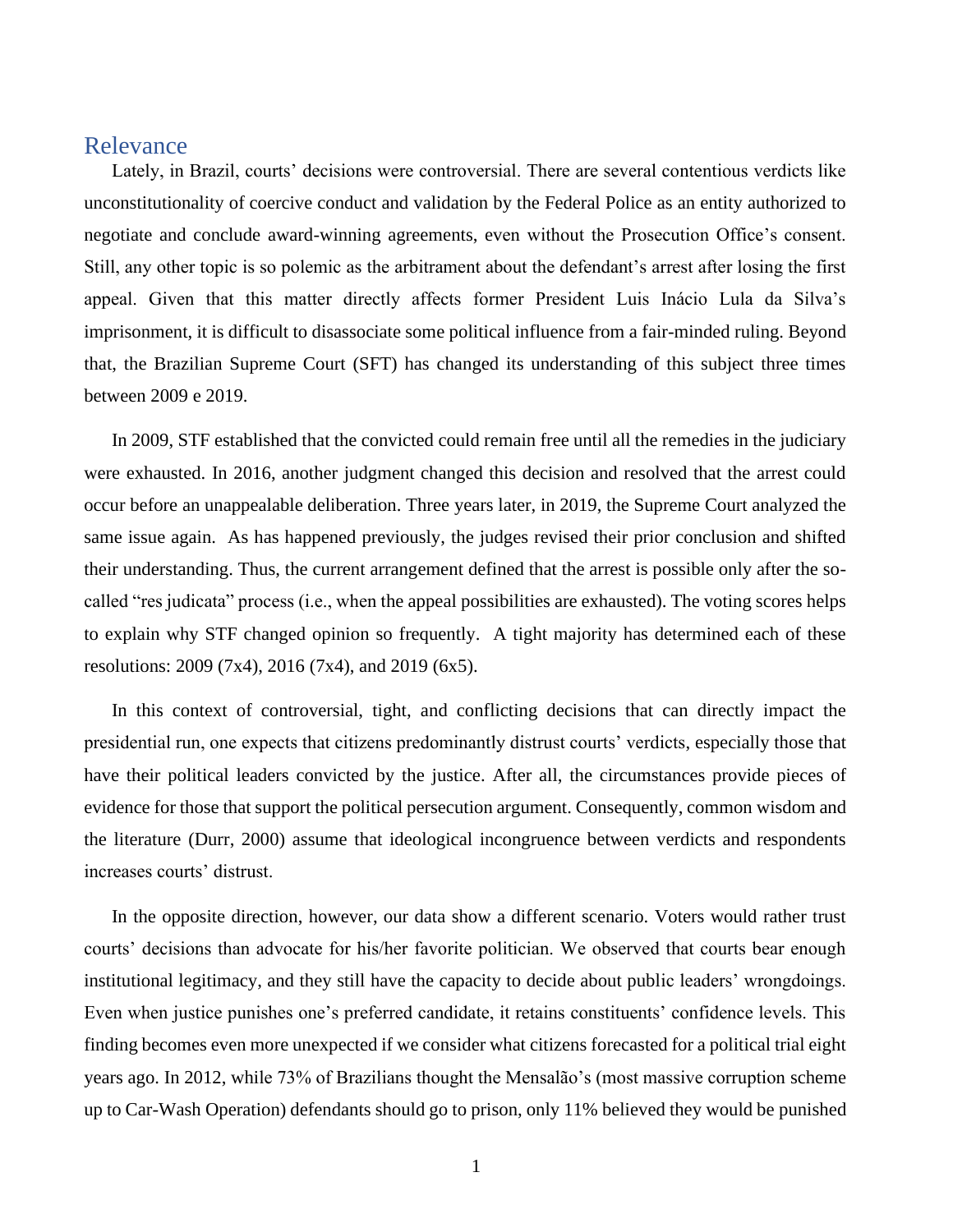(Folha de São Paulo, 2016). This survey's results ratified that Brazilians assumed their legal system as impotent to sanction political corruption.

Although research demonstrates that, in Brazil, public opinion considers the judiciary branch as slow, expensive, partial, complex, and corrupt (Falcão, 2012),our result contributes to the judiciary branch inquiry because it demonstrated that citizens might have changed their perspective on courts. Additionally, this study differs from traditional political science approaches since it correlates citizens' identification with candidates and citizens' confidence in institutional decisions. In this work, we defined identification with a candidate as the congruence between voters' and candidates' ideas. So far, the investigations have tended to focus more on partisanship and candidate preference (Anduiza, 2013; Bolsen, 2014; Boas, 2019). Instead of focusing on ideology type, we measured the extent to which identification with a candidate affects citizens' confidence in the judiciary branch. With this approach, we aimed at expanding the current knowledge about institutional credibility.

According to Zaller (1992), people tend to see the political universe in a way that is consistent with their political predispositions. Ideology, which is part of a person's identity (Huddy, 2001; Iborra, 2005; Teles, 2009), functions as a cognitive and protective shortcut so that those who share similar beliefs and values can make choices (Huckfeldt et al., 1999). Identity, according to Brewer (1991), fills two basic competing psychological and social needs—one of inclusion (being part of the group) and one of exclusion or differentiation (distinguishing oneself from others). According to Mason (2018), "identitybased elements of ideology are capable of driving heightened levels of affective polarization against outgroup ideologues, even at low levels of policy attitude extremity or constraint." Based on this rationale, a judicial decision contrary to the group's dominant identity-based ideology would be more likely to be considered baized by its members. Therefore, it is likely that people will reach conclusions that confirm their identity-based ideological bias.

In the contemporary world, this mechanism has deepened. Due to social network algorithms (Facebook and Twitter) or personal grouping choices (Whatsapp), people live in informational bubbles that match their political perspective and identity. Thereby an individual's prior beliefs may influence the type of information he/she absorbs and reinforce her/his identity-based ideology. Doubtlessly, this pattern will produce narratives that do not correspond to facts, impacting how voters perceive politicians' acts and institutional decisions. However, this pattern, in which that ideology performs an unprecedented role in shaping one's distrust in institutional control does not seem to occur in Brazil.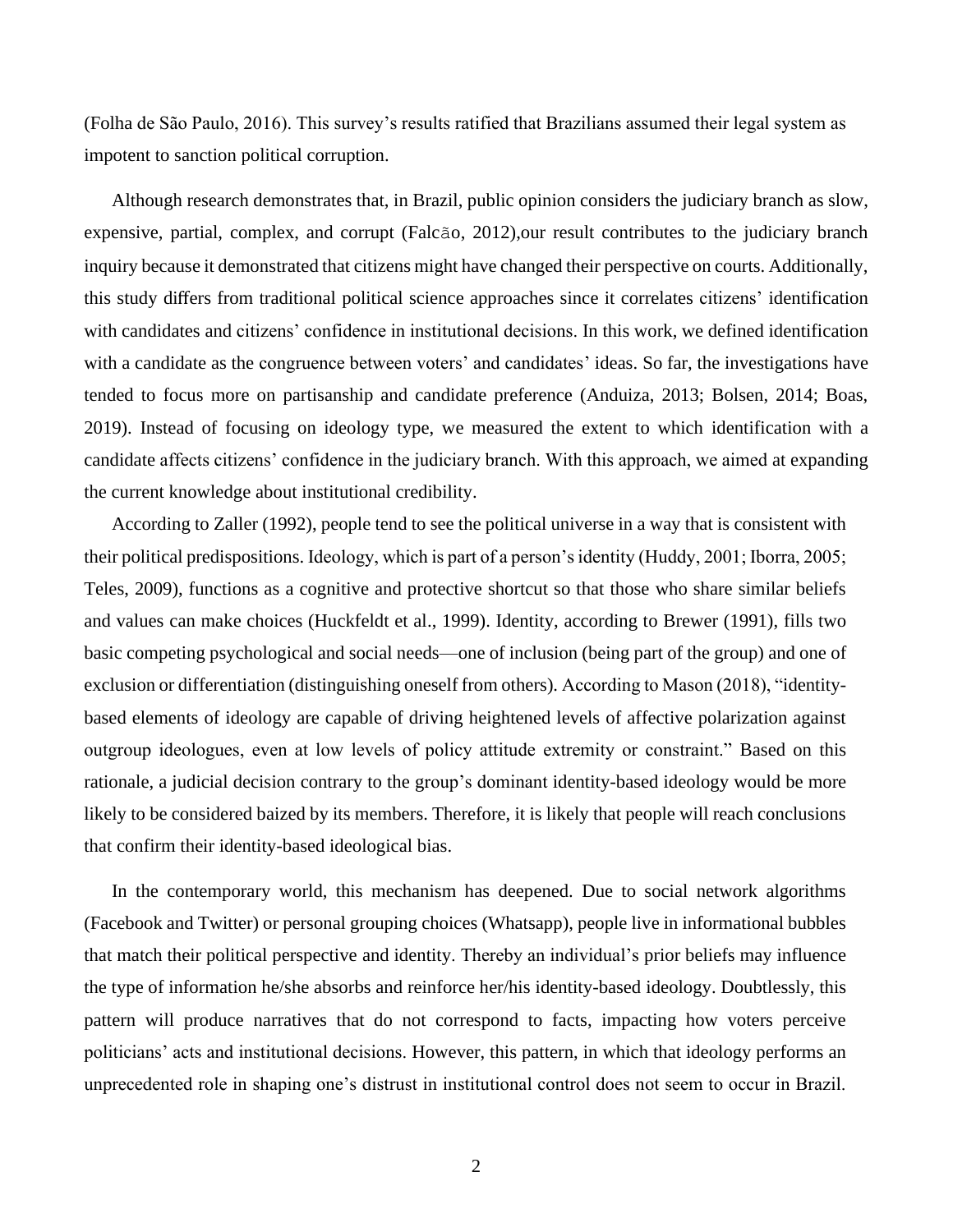Our investigation raised evidence that identification with a candidate, positively affects citizens' confidence in the judiciary branch to resolve political wrongdoings. The higher respondents' identification is, the higher their trust in courts.

We also examined which socio-demographic attributes related to a deeper identification with a candidate. The findings suggest that schooling, income, and gender (male) are variables that positively impact participants' identification with a candidate. Our results also indicate that the less fortunate do not believe in courts' decisions because they perceive the legal system as relentless with the poorer and compassionate with the richer.

## <span id="page-11-0"></span>How court decisions on political malfeasance became more controversial in Brazil?

Since the 1988 Constitution, the judiciary branch has been occupying an increasing space in the Brazilian political life, defining and implementing the rules of politico-competitive electoral. For example, with the validity of the "Ficha-Limpa" law (convicted politicians, even if provisionally, could not run for election and assume elective positions) for the elections of 2010 confirmed, the Supreme Court profoundly changed the likely outcome of electoral competition if the law did not had been applied (Falcão, 2012). Beyond that, corruption struggle has been an ascending valiance issue. Most of the corruption scandals have not achieved beyond second-tier politicians and frequently ended up with the defendant's' absolution, although the pieces of evidence somehow suggested illegal activities. There was a predominant perception of impunity among public opinion. Nevertheless, the Lava-Jato (Car Wash Operation) introduced a relentless condemnatory pattern. What characterizes the last five years as a remarkable period in Brazil are three relevant aspects: the amount of money involved, the prominence of involved politicians, and a potential impact of court decisions in the electoral run.

No one could guess that illegal dollar traders arrest, in March 2014, would depart from Curitiba and arrive at the heart of Brazilian political power, Brasilia (MPF, 2020). Up to May 2019, Ministério Público Federal (Brazilian Public Prosecution Office - MPF) has requested 56 inquiries against deputies, senators, state ministers, and former presidents (Junqueira, 2016; Ministério Público Federal, http://www.mpf.mp.br/grandes-casos/lava-jato/linha-do-tempo). In May 2017, the total frozen proprieties summed R\$ 3.2 billion, and one estimates that recoveries can reach R\$ 38.1 billion (Odilla, 2018). One of the most symbolic outputs appeared during the Cui Bono Operation (Lava Jato's branch). The police found a considerable amount of cash in an apartment attended by a former minister of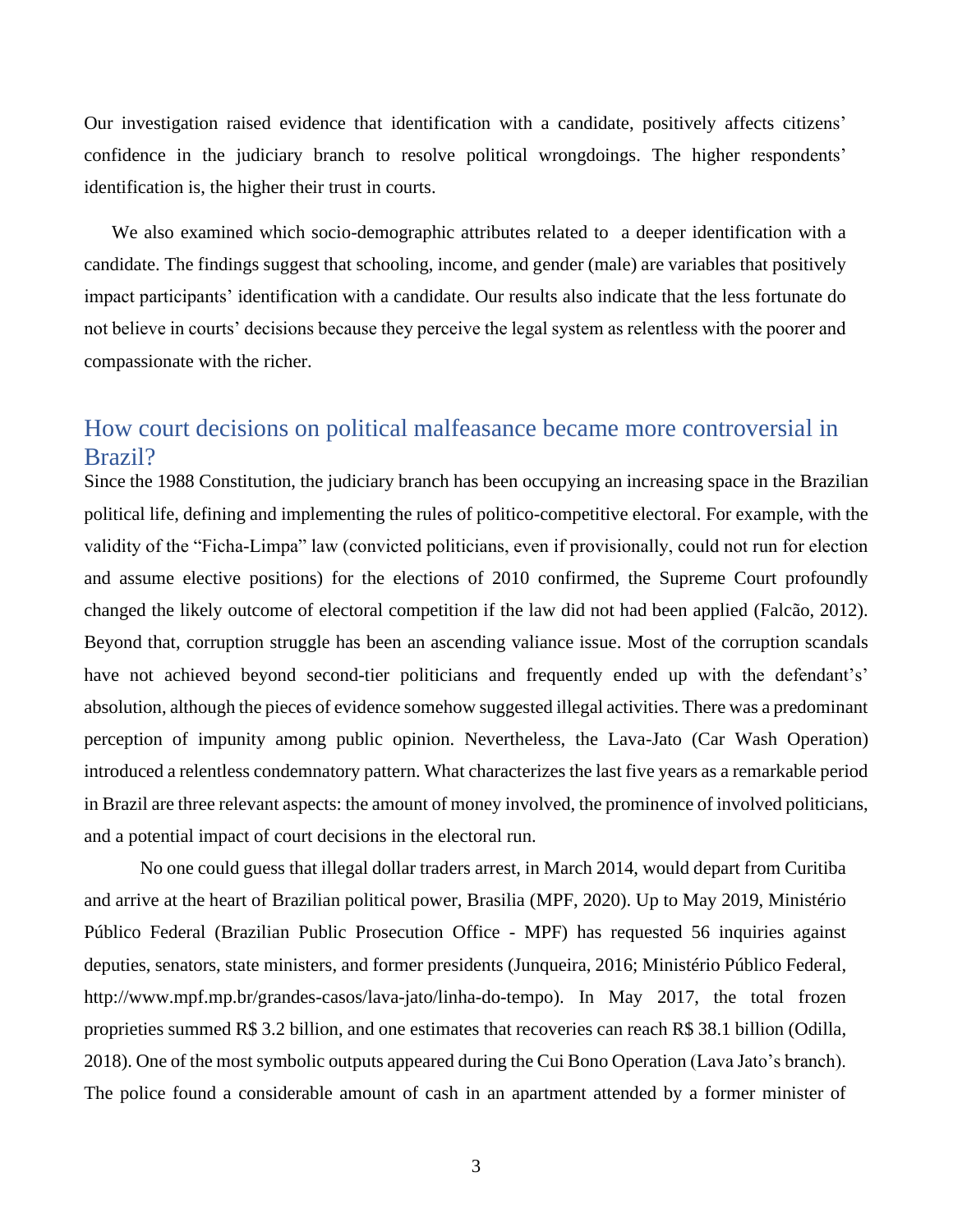President Michel Temer, Gedel Vieira Lima. After 14 hours of working, seven machines counted R\$ 51 million ("PF levou 14 horas", 2017). These are impressive numbers, and they scale the magnitude of corruption in Brazil.

The corollary of Lava Jato was about to come with the former President's, Luis Inácio Lula da Silva, conviction and arrest. While the majority of the public opinion stands for the struggle against corruption, a substantial fraction understood it as a move to set Lula aside from the presidential run. The Workers' Party leader used to be one of the most beloved politicians in Brazil. Lula's charisma mixes political skills, emotive discourses, and a poor background that accredit him as the lower strata representative. Beyond that, after 2002, the booming commodities prices also leveraged the country's economic performance as a result of Brazil exports several products of this category. Consequently, the government had more money to spend, the unemployment and poverty rates stalled, and the President's approval increased. By the end of his term in 2010, the former union leader achieved an astonishing 87% approval rate (Bonin, 2010).

Emotionally connected to the people, Lula represents the lower-income conflicts in the five last decades, not only to the most impoverished strata but also to many left-wing intellectuals. The underprivileged childhood, the active union leadership, the poverty reduction, and the economic achivements during his two terms in office are elements of his singular political trajectory in Brazil and around the world. Amid his reputation peak, Barack Obama stated that the Brazilian President at that time is the most popular politician on earth (Netto, A, 2009). That is why it is not surprising that he still enjoys political support even after being convicted for corruption twice in three levels of the judicial system. In order to make things worse, the recession period faced during Dilma's second term and the corruption scams involving the Workers' Party allowed the emergence of a firm opposition against Lula and his party.

Jair Bolsonaro has emerged as the most capable symbol to feed the anti-PT feeling prevalent in Brazilian society. From a military background his political career was notorious because of unbalanced statements like "(…) one can only make changes in Brazil by civil war, killing 30 thousand people." and "Fernando Henrique (former Brazilian President) should be shoot" (Almeida, 2018). These fierce statements were not enough to ruin his reputation, and he preserved his popularity as the most forceful alternative against Lula. The former military wiser leap was to forecast the social networks as a suitable arena to disseminate his belligerent discourse. In this project, he was hugely successful. It has played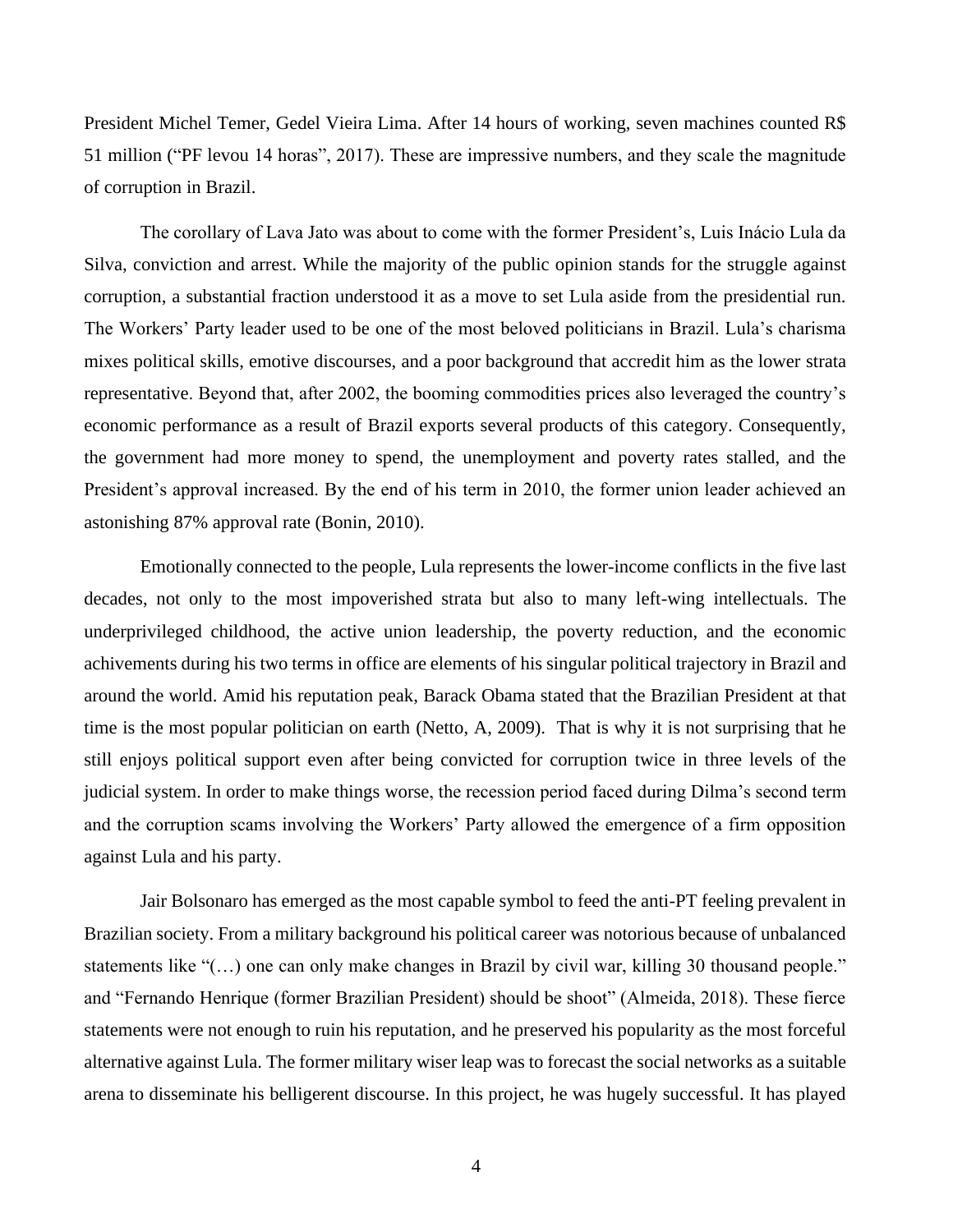a fundamental role in building a robust and single-minded followers' structure, popularly called "Bolsominions" (Minions are characters of the Despicable Me movie series, whose most evident temperament is impulsiveness and little self-control). In the 2018 elections, Bolsonaro defeated PT candidate, Fernando Haddad, in the second-round contest with the support of his online network.

In this contentious atmosphere, where many individuals unconditionally trust and follow public figures' assumptions, we predicted that the confidence in institutional decisions would decrease. Specifically, when these decisions relate directly or indirectly to one of these groups of interests. In this sense, corruption convictions emerge as one of the most contested topics. Left-wing supporters claim that Lula has been convicted with dubious proves. While they say, there is much more concrete evidence against Aécio Neves, Dilma's opponent in the 2014 elections, who still enjoys his freedom. Jair Bolsonaro uses the same strategy and defames the investigations against his son, Senator Flávio Bolsonaro. According to him, "it is all about political persecution" (Orte, 2019).

In this scenario, different political streams raise questions about malfeasance strive. Naturally, institutions are not immune to political interference, their decisions are not purely technical, and condemnatory processes can be biased. However, it is noticeable that the political persecution argument emerges mostly when the state coercive power hits individuals' perspective about the political arena. These arguments echo well among politicians, but curiously, we raised evidence that they are not so compelling for voters.

## <span id="page-13-0"></span>Why do voters support corrupt politicians?

Scholars writing about the reasons that motivate voters to support corrupt politicians in the field of political science have observed that many voters support officeholders' wrongdoings in exchange for material incentives he/she supplies. In this sense, citizens choose the politician whom they think can give them the most favor (Kurer, 2001). Others describe that the public dissemination of corruption in local governments has a significant effect on incumbents' electoral performance (Ferraz and Finan, 2008; Pereira, 2015. A more recent perspective highlights the interaction between partisan bias and low political knowledge to tolerate corruption (Anduiza, 2013).

As we see, several mechanisms underlie corrupt politicians' support. This topic has become a central issue in political science. The first attempts to explain the exchanges of material incentives for votes started with patronage and clientelism theories. These theories have successfully explained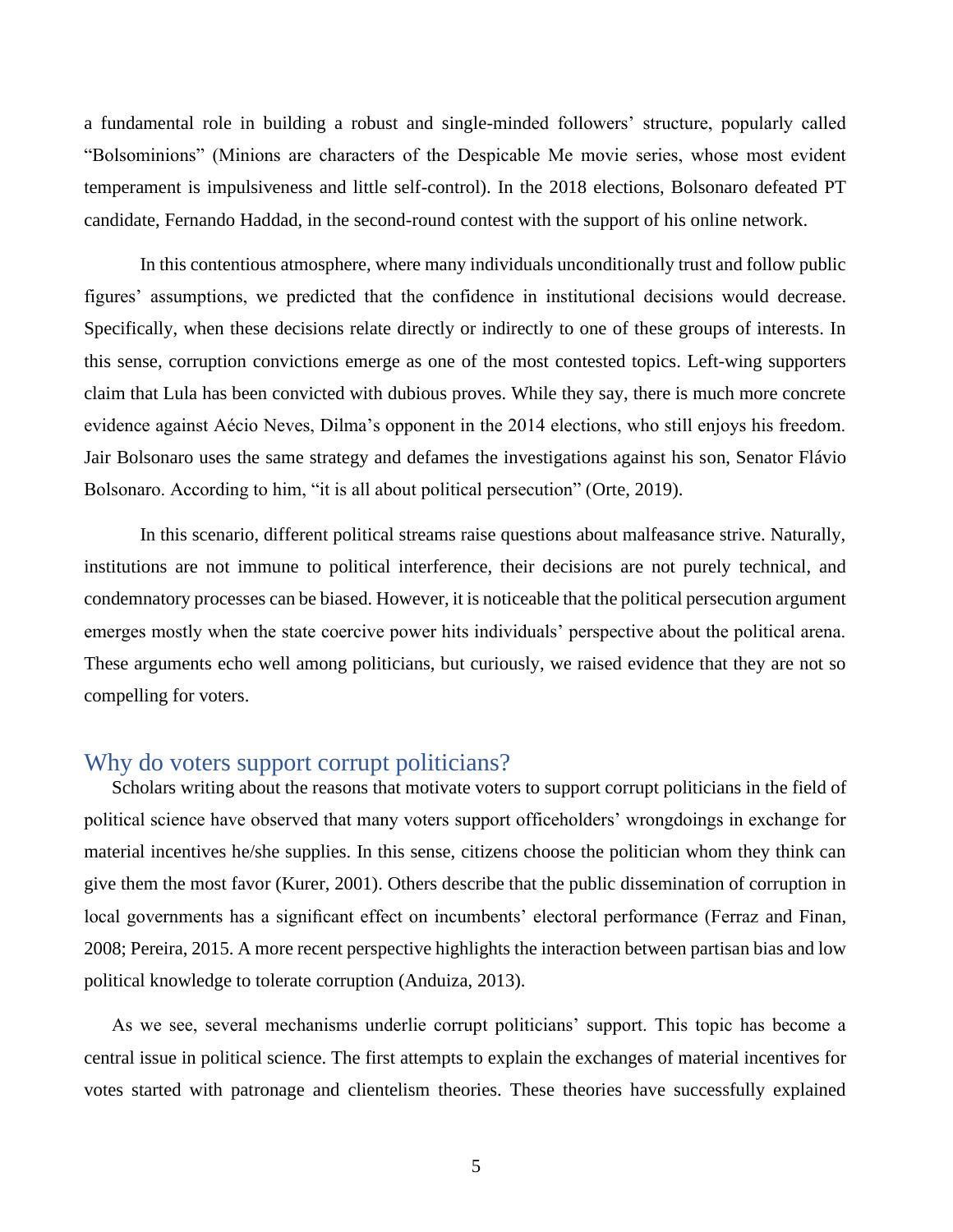political loyalty in settings in which exist an unambiguous hierarchical relation and reciprocity in the form of self-regulating and mutually beneficial swaps of favors. An individual of higher socioeconomic status (patron) using his influence and resources favors clients (jobs, contracts, permits, pensions, cash payments, and other, more basic goods in return for votes) (Hicken, 2011).

However, after the mid-twentieth century, economic development undermined one of the most critical pillars of clientelism. As living standards increase, the impact of government policies on citizens' economic well-being becomes more notable (tax rates, exchange rates, the rate of growth, interest rates, wage rates). In this scenario, clientelist benefits are no longer attractive as they used to be. At the bottom line, candidates who promise to deliver broader, collective goods and policies turn into a more attractive option to voters. Those concepts are still appropriate to understand the dynamics between office seekers and voters. Modern types of clientelism tend to be more anonymous and dependent on party machines, dispensing patronage on behalf of the patron (Hicken, 2011) (Kitschelt, 2000). However, recent research has led to improved theories that enhanced the knowledge about what makes voters stand for corrupt politicians and rejects them.

For example, Ferraz and Finan (2008) demonstrated the impact of information disclosure on political accountability. He found that the disclosure of illegal activities in local governments had a significant effect on incumbents' electoral performance. His research unveiled the role of media in influencing political outcomes. Voters punish politicians' wrongdoings more intensively in places with local radio stations that broadcast the findings of the audit reports. This conclusion departs from Besley's (2006) theory. According to him, when politics cannot capture local Media, citizens can monitor policymakers and hold politicians accountable, this control forces incumbent governments to act legally.

However, Pereira and Melo's (2015) findings suggest that voters may assimilate misconduct information in diverse ways. The authors claim that corruption has indeed a negative effect on the ballot box's results. Still, the negative effect of corruption diminishes as public expenditure rises. They explain that wrongdoing scandals are less credible in an environment of intensive public expenditure. Thus, at the subnational level, where voters' preferences are targeted to the provision of public goods (health care, pavement, nursery, and security), voters exchange support for material benefits when they are not only private goods, as emphasized in the current literature. In this scenario, mayors' party is not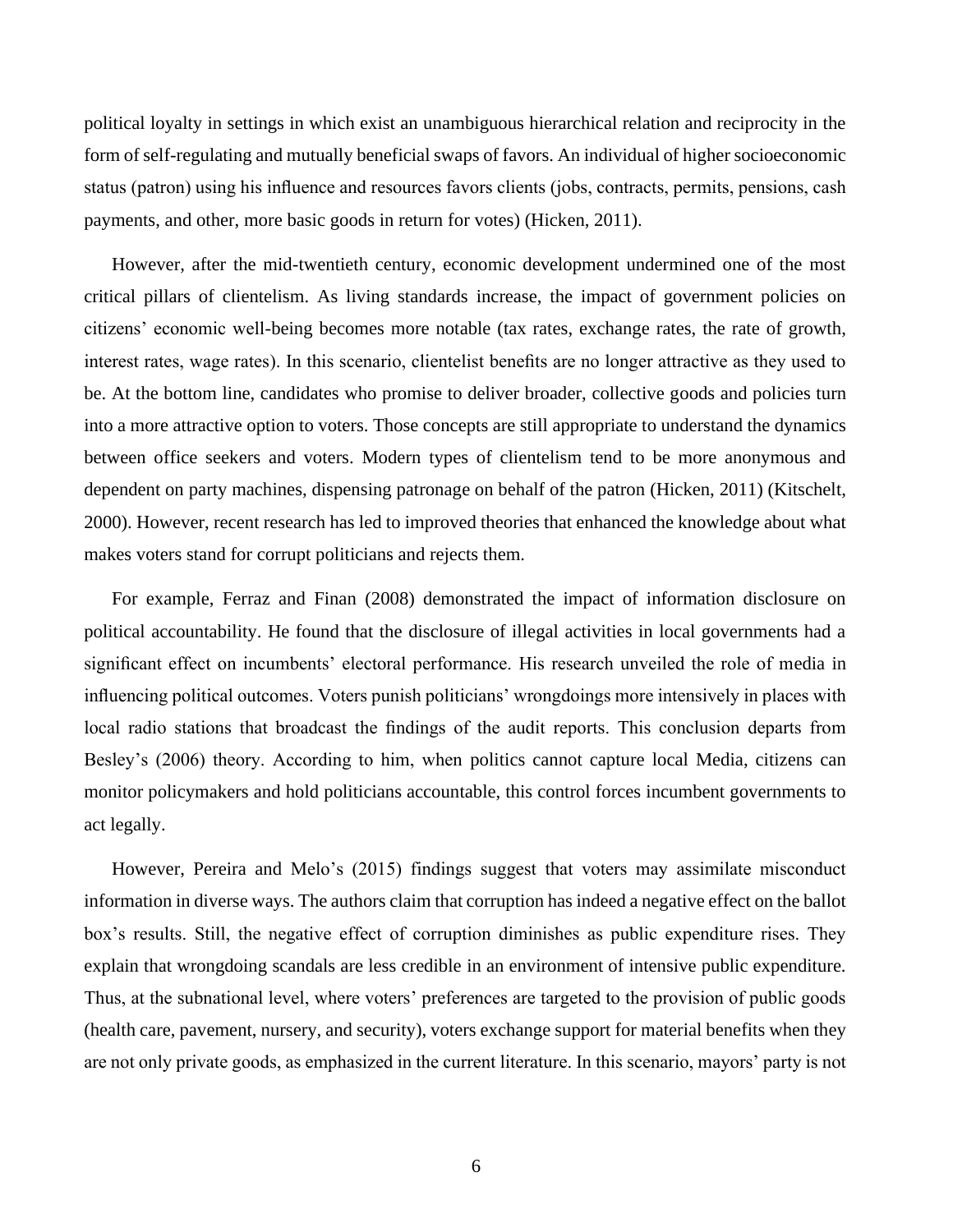that important as long as the city's services are running well or corresponding to local dominant groups' expectations.

At the national level, where the presidents' decisions do not directly impact citizens' life as much as the municipalities, the explanation for voters' complacency with illegal behaviors may come from a distinct source. At the federal level, bonds to the politicians occur more frequently through partisanship. Thus, according to this stream, partisanship impacts the extent to which citizens will tolerate political corruption. In this fashion, citizens' judgments about the same misconduct will be different if the responsible politician is a member of their party, of unknown partisan affiliation, or a political rival. Given this perceptual partisan bias, modifying party preferences can be more demanding than adjusting the degree of tolerance to corrupt misbehavior. Mainly in a country like Spain, where 60% of its citizens report being close to a political party (Anduiza, 2013; Bolsen, 2013). Nevertheless, in democracies with weak political parties, these dynamics may not arise. Voters traditionally adhere more intensively to a figure than to a party. For example, Brazilian President, Jair Bolsonaro, has quit his party but has not faced any kind of political loss. Although he did not join another party, he maintained his followers' engagement.

If partisanship is not a robust explanation to understand voters' support to corrupt politicians in weak parties' democracies, how can we explain this phenomenon in these environments, considering that citizens prefer to vote for an honest candidate instead of a corrupt one? First, it must be clear that voters take several aspects of a candidate into account in their decision-making process. In this process, honesty is just one of them. Second, ideology acts critically in shaping voters' world perception (Barros, 2018). Then another question emerges: what would happen when the ideologically preferred candidate is convicted? Will voters distrust judicial decisions? Or will they distrust the candidate?

Barros et al (2018) showed that when voters and corrupt candidates share the same ideology, they perceive him or her as less corrupt. These results suggest that there is no dilemma for citizens. If they choose between denying their political identity or a court decision, the resolution will be mostly not arduous. There is always room for people to distrust grounded court decisions. On the other hand, the identification rupture with a political party or public cause can be as costly as any other type of identity fracture related to "belonging," such as the link with a town, ethnic or cultural group, profession, or religion (Benabou, 2016). Thus, in Barros et al (2018) words, it is not surprising "that even for voters who perceive the corruption of their ideologically preferred candidate, a cost-benefit evaluation makes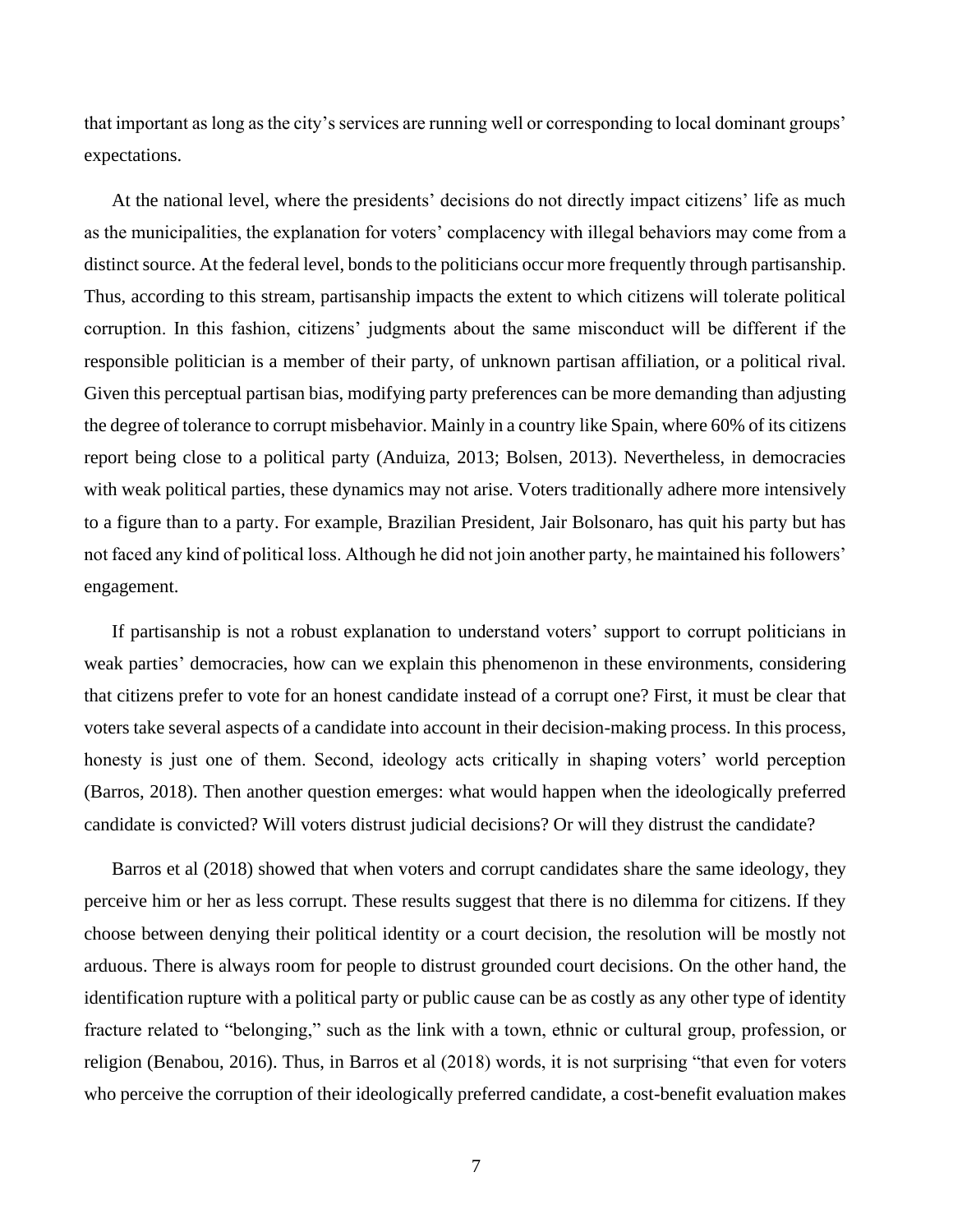them believe that tolerating corruption is worthwhile." In this sense, it is more convenient for citizens to reduce their confidence in the judiciary branch than in their ideologically preferred politician.

## <span id="page-16-0"></span>Hypothesis

This research aims to verify the extent to which individual identification with a candidate impacts citizen's trust in the judiciary branch. To understand this mechanism, first, we have to be aware of the environment that makes voters lean toward the judiciary or away from it.

Brazil displays the most positive assessments of judicial institutions in Latin America (Pavão, 2019). Even compared with other regions, Brazil demonstrates a satisfactory performance, standing at 12th position in rank with 42 countries (Buhlmann, 2011). Nevertheless, throughout the world, legal institutions have become more influential in political disputes. As courts have been deciding about polemic political issues, these institutions have achieved a level of controversy never seen before. When the clash among different political forces moves from the political arena to the courts, -"judicialization of politics" or "politicization of judiciaries" - the soil to citizens' distrust in institutions becomes fertile (Gibson, 2008). Then, currently, investigations must include this contemporary context, to understand voters' confidence in the judiciary branch.

Many studies have focused on understanding what variables influence citizens' trust in courts. There are several statistic significant variables that correlate with citizens' attitudes toward their legal institutions: Ethnicity (Wenzel, 2003; Gibson, 2007); the level of education (Wenzel, 2003; Salzaman, 2013; Pavão, 2019); trust in societal institutions (Wenzel, 2003; Salzaman, 2013); self-reported knowledge (Wenzel, 2003; Salzaman, 2013); experiences people have with these courts (Wenzel, 2003); the methods by which local judges are selected (Wenzel, 2003); the role of the mass media (Wenzel, 2003) and support for the rule of law (Salzaman, 2013). However, most of these evaluations consider the confidence either in a general sense or specifically about American Supreme Court decisions. Few of them incorporate the peculiar circumstances that courts have experienced in recent years, in which polarization is a key concept.

Pavão (2019) analyzed citizens' levels of efficacy against corruption during a polarized period. She investigates the extent to which this disposition is associated with political variables like disapproving of former Brazilian President Dilma Rousseff's government. At the time of data collection, most of the corruption allegations in Brazil targeted Workers' Party (PT) or coalition parties. Although corruption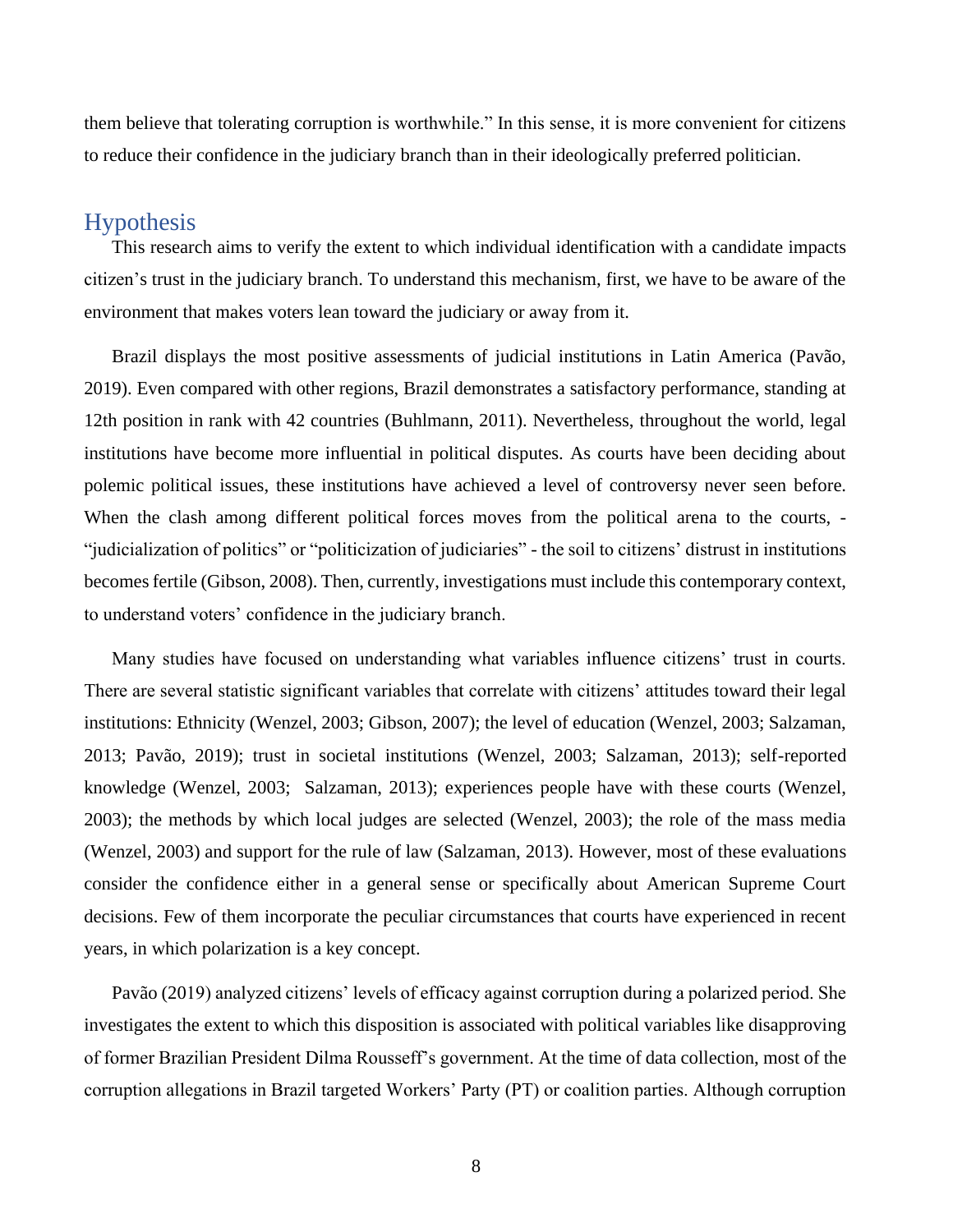is widespread in Brazilian political networks, in this period, there was the perception of PT leading wrongdoings in Brazil. So, it is not surprising that "individual efficacy against corruption is more prevalent among respondents who disapprove former President Dilma Rousseff's government."

Gibson (2007) reports ideology but does not include polarization in his analyzes about political institutions. According to him, profound partisan and ideological divisions have raised doubts about American political institutions' legitimacy. He suggests that "attitudes toward the Supreme Court are not strongly influenced by the ideological predispositions of the respondents". This conclusion does not take the most precise picture of the scene because it does not consider (i) the full range in the spectrum of the ideology (for further discussion about this topic, see the ideology section) and (ii) that the degree to which respondents' identification with an ideology can differ. For voters with moderated levels of identification, the rupture with a political party or public cause is not as costly as it is for the most radical ones. In this scenario, we expect that a conviction has distinct effects. While voters less identificated with their candidate can quickly leave their favorite candidate behind, intensive identified voters cannot comfortably drop their political identity no matter how explicit the pieces of evidence are. To clarify this discussion we developed an experiment. In this experiment, we demanded to the participants to rank four candidates in their preferred order. We also asked to the participants to rate the extent to which he/she identified him/herself with the preferred candidate. Then, we showed a vignette about a politician trial. The convicted defendant was randomly defined and could be either the selected participant's candidate or one of the other three contesters. By doing so we intended to proof the following hypothesis:

## *H1: Identification levels with the preferred candidate condition the confidence in the judiciary branch.*

## *H2: When courts convict one's preferred candidate, they diminish individual confidence in the judiciary branch*

Although there are scarce investigations about the impact of identification with candidates on the confidence in legal institutions' decisions, several studies relate either political knowledge or schooling to the extent to which citizens trust in court decisions. The results are controversial. Gibson (2007) and Buhlmann (2011) agree that well-educated individuals develop more trust in institutions. Gibson (2007) explains: "Citizens who are better educated learn more about the Supreme Court and the democratic theory in which the Court is embedded and sustained."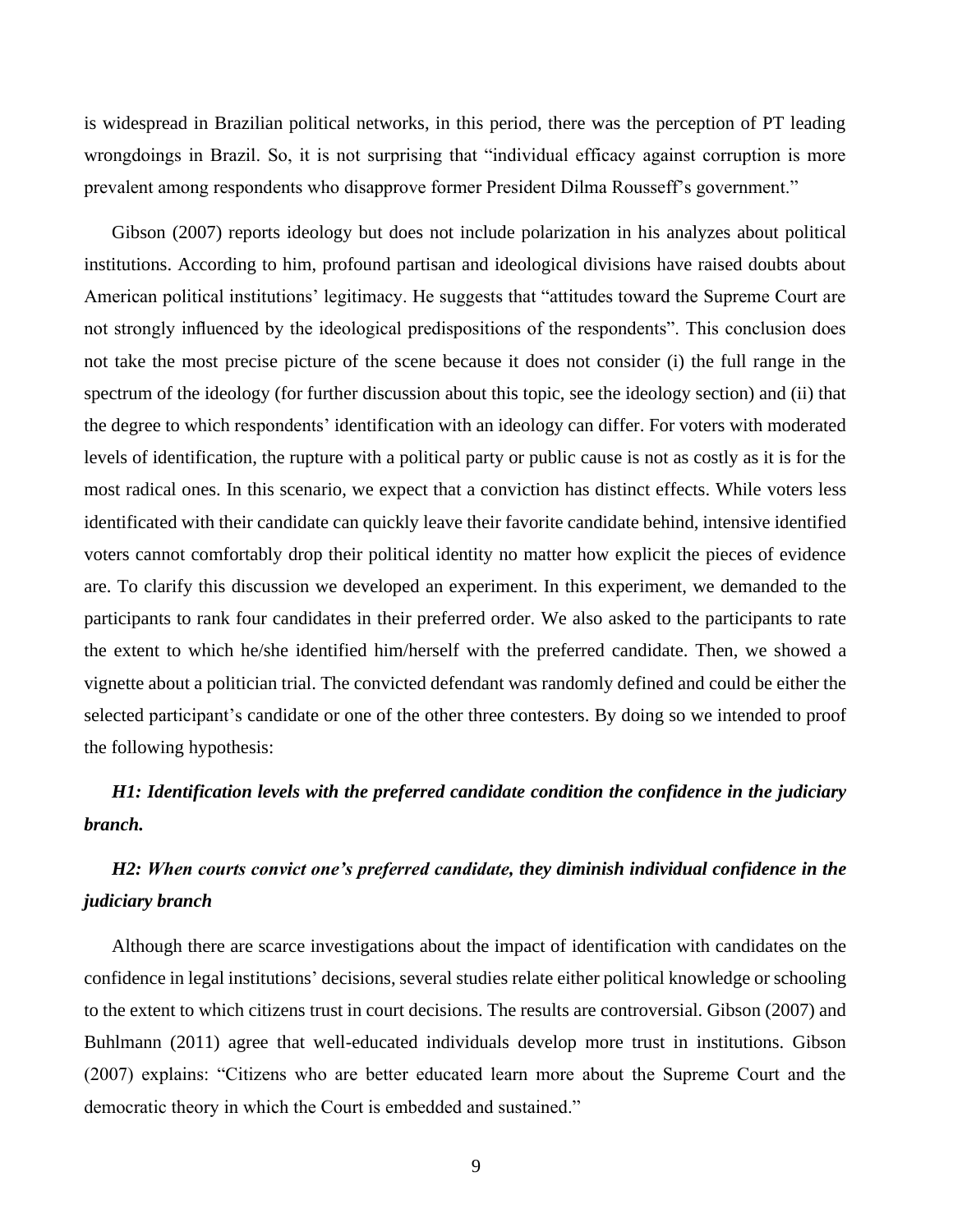In the Brazilian context, Pavão has encountered similar findings. According to her, higher levels of education and income promote a stronger sense of legal institutions' efficacy against corruption. However, Salzman (2013) argues that higher levels of political knowledge in Latin America correlate with less confidence in the judicial system and the Supreme Court of the region. Individuals with a deeper understanding of institutions are more prone to recognize the inadequacies of their judiciaries. The effect of education is comparable to those for political knowledge. That is, both have statistically significant negative coefficients when correlated to judicial confidence measures.

Studies show that lower schooling decreases the support for convicted politicians in the field of voters' behavior. Pereira and Melo (2015) claim that individuals with reduced levels of political instruction are more responsive to external information. Well-informed voters react rigidly to arguments that are inconsistent with their political predispositions, while poorly informed voters, usually the less literate ones, tend to uncritically accept whatever ideas and information they might encounter, facilitating the change to another candidate due to a court conviction. Figueiredo (2019) also analyzed the responsiveness of low-income voters to court rulings. His findings propose that they are more likely to be trustworthy of courts because poor voters punish convicted candidates for electoral corruption more frequently than the wealthier ones.

In other words, middle- and high-income voters just change their votes when they have a powerful signal of guilt against their preferred candidate. Pereira and Melo (2015) and Figueiredo's (2019) findings corroborate the theory that less informed and underprivileged voters comply more frequently with court decisions about politicians' malfeasance. Pavão (2019) claims that the most prosperous only trust the strong negative signals from courts because they are more distrusting of political parties and other institutions in dealing with corruption. Mainly when these signals diverge from their ideology. Departing from these shreds of evidence, we tested if schooling impacts voters' identification levels with candidates. We compared how respondents rated their identification with candidates to the respondents' educational achievements (completing high school, bachelor's degree or graduate degree). Thus, we developed the following hypothesis:

#### *H3: Schooling positively impacts voters' identification with candidate*

*H4: Identification with candidate mediates the impact of schooling on citizens' confidence on the judiciary branch*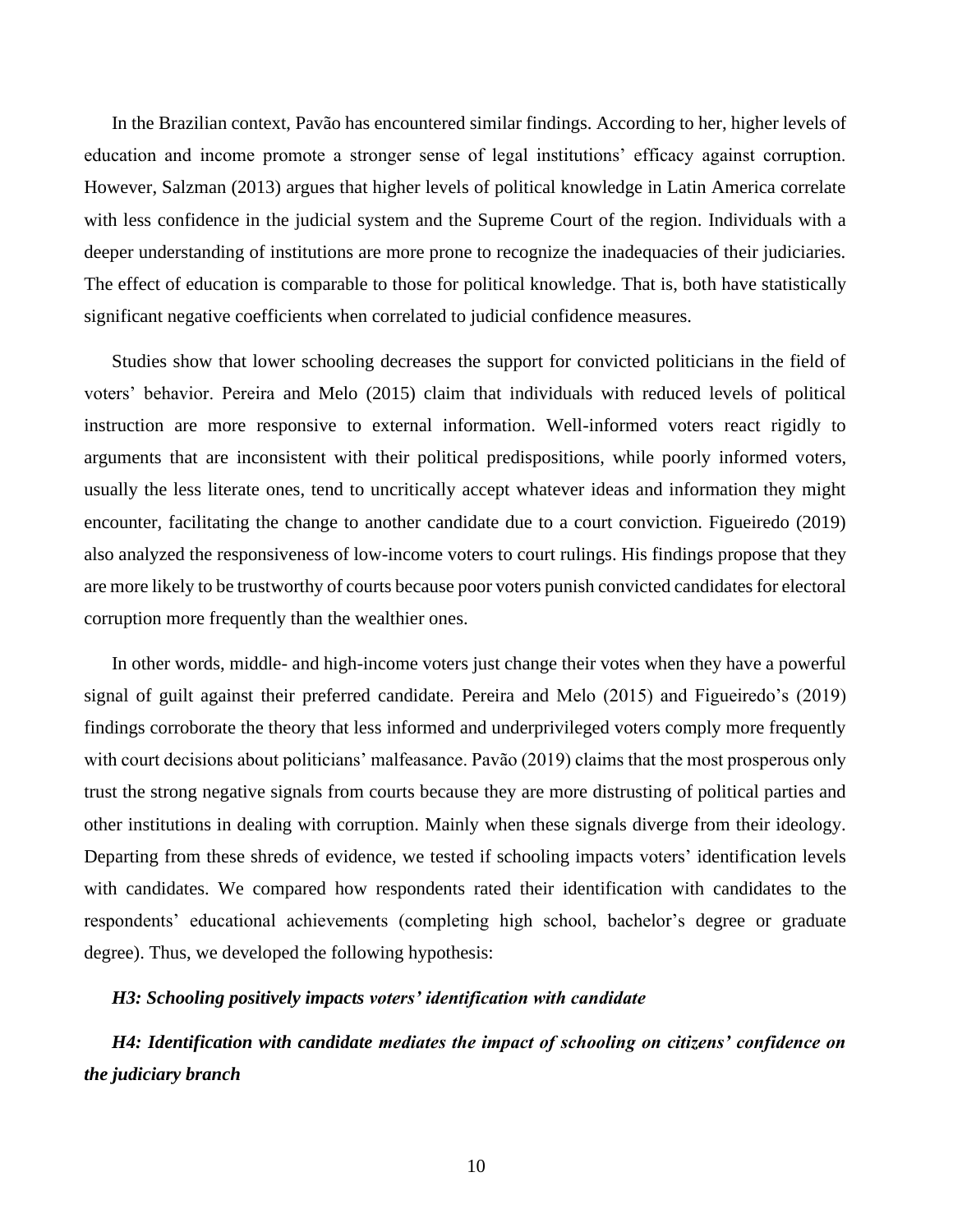## <span id="page-19-1"></span><span id="page-19-0"></span>Research Design Data Collection

This research used a web-based survey to collect the data and to provide the necessary constructs' measure for this work (ideology and judiciary branch confidence). We recruited participants by placing a paid advertisement on the Facebook platform. This is a widely used method because it yields a significant amount of answered questionnaires for low-priced investment. Beyond that, one can precisely aim at the target respondents regarding social-economic variables. To attract Facebook users to our survey, we have raffled off a coupon.

We adopted the following procedure: When people accept to take part in the survey, they answer (1) some socioeconomic questions; (2) the preferred candidate order on a first-round presidential election among four different competitors. Each of these contesters represents a specific political stream: liberal, libertarian, populist and conservative (Carmine et. D'Amico, 2015); (3) an attention check that allowed us to verify if participants have critically ordered the candidates in the previous question; (4) the extent the which the respondents identify themselves with the preferred candidate (0 to 10 scale); (5) a questionnaire measuring respondents' diffuse confidence on the judiciary branch. The manipulation comes next. For each respondent, the questionnaire software has randomly assigned a vignette, in which one of four candidates has been convicted. The participants read the vignette showing that a randomly assigned candidate is leading the opinion polls and has been convicted on the court and on appeal by accepting illegal kickback for a government work contract. The vignette also showed the candidate's arguments against the sentence. Then, the participants answer (6) a questionnaire measuring their confidence in these courts' decisions.

#### <span id="page-19-2"></span>Dependent Variable

We utilized two dependent variables in this model: respondent's identification with the preferred candidate and confidence in the judiciary branch. The identification with the preferred candidate is a single-item response to a survey question ("In a 0 to 10 scale, to what extent do you identify yourself with your preferred candidate ideas? " [0 no identification, 10 strong identification]). When the identification level is high, it means that this participant strongly supports his preferred candidate's and they share very similar ideas. We divided confidence in the judiciary into two different types: diffuse confidence and confidence in courts' decisions about a politician's conviction (specific confidence). For each type, the respondents rated their degree of trust, through four questions. Each question aimed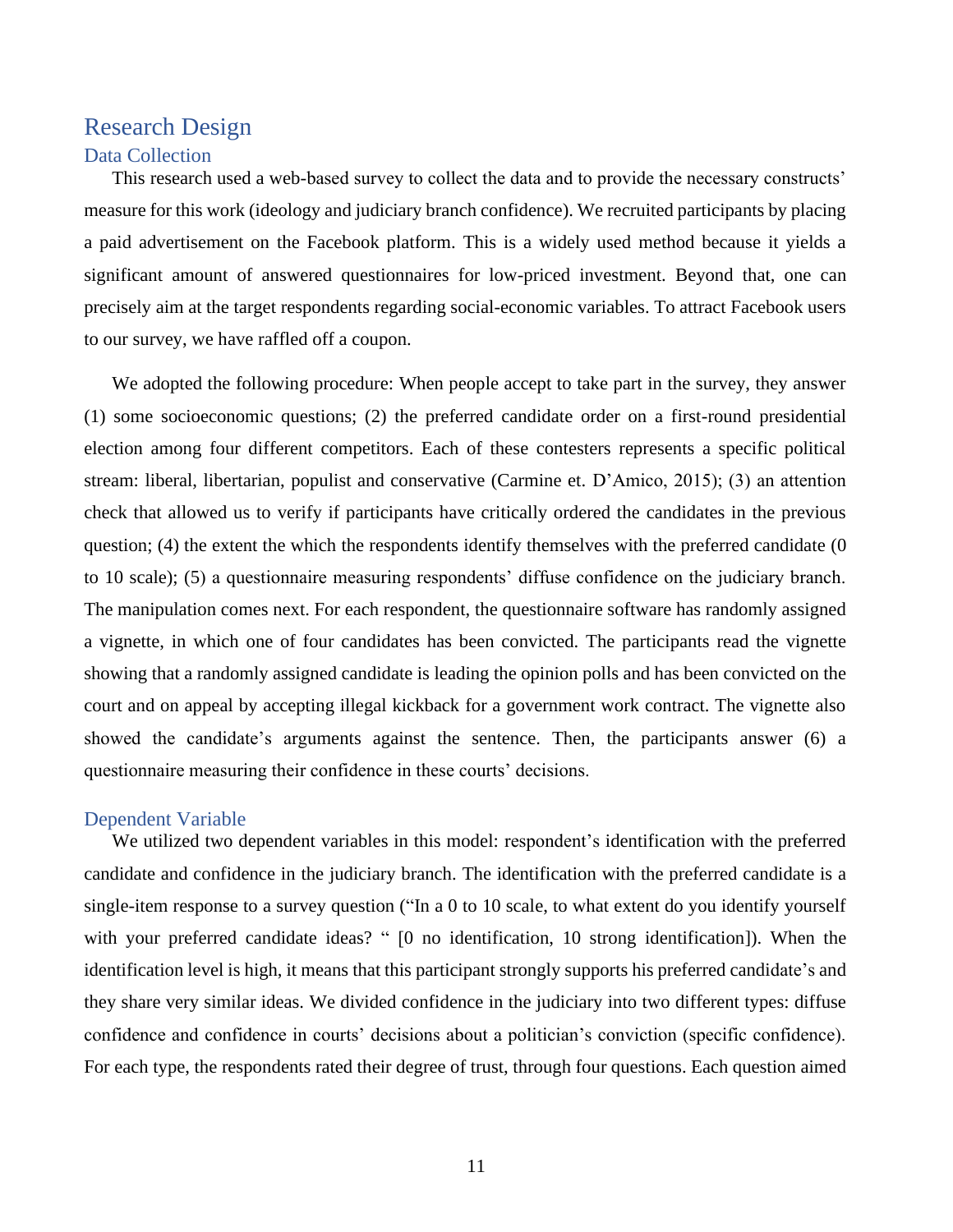to assess different dimensions of confidence: political motivation, fairness, reliability, defendants' right protection.

We are aware that both the measures and the definition of these constructs are entirely controversial in the literature. So far, there are no gold standards that ensure scholars have a soft fly towards their goals when these constructs are passengers. Therefore, we developed the research design, aiming to reduce the most problematic issues.

#### <span id="page-20-0"></span>Respondents' Ideology

Like several other terms in the social sciences ('society,' 'group,' 'action,' 'power'), ideology is one of these fuzzy catch-all terminologies that denote complex sets of phenomena. Two significant challenges emerge when one works with these expressions—first, the definition. Definitions generally do not adequately include all the complexities of such notions, and they will not precisely limit the boundaries in such bodies of knowledge — even if there are no controversies over the meaning of the central concepts. Second, ideology bears a negative meaning. Usually, people do not describe their belief systems or convictions as 'ideologies.' On the contrary, what 'we' support is the truth; what the others hold is the ideology. Hence, capitalism, the market, or Christianity, even when 'we' are not supporters of them, are 'ours' and are not usually considered ideologies in everyday discourse (Van Dijk, 1998).

This work does not rely on a definition to classify participants' ideology. Instead, it looked for more spontaneous and realistic answers. One of the greatest challenges to assess one's ideology is that there are unlimited choices. In the real world, the availability of candidates limits these. These candidates do not represent all the possible ideological spots along the spectrum, yet voters select the one that matches his/her aspirations the most. Thus, to obtain authentic and truthful results, we simulated a presidential electoral run. In this scenario, the respondents rank, in the questionnaire, the preferred candidate order on a first-round presidential election. This fictitious selection represents participants' ideology in a multidimensional fashion.

We acknowledge that this procedure is not flawless because voters consider other elements beyond ideology. Still, in our questionnaire candidates' descriptions were limited to the ideological one. Another concern was that, according to Feldman (2014) "the default left-right or conservative-liberal conceptualization may fail to capture significant aspects of ideology and ignores a great deal of heterogeneity in how citizens understand political conflict". To avoid a unidimensional conception of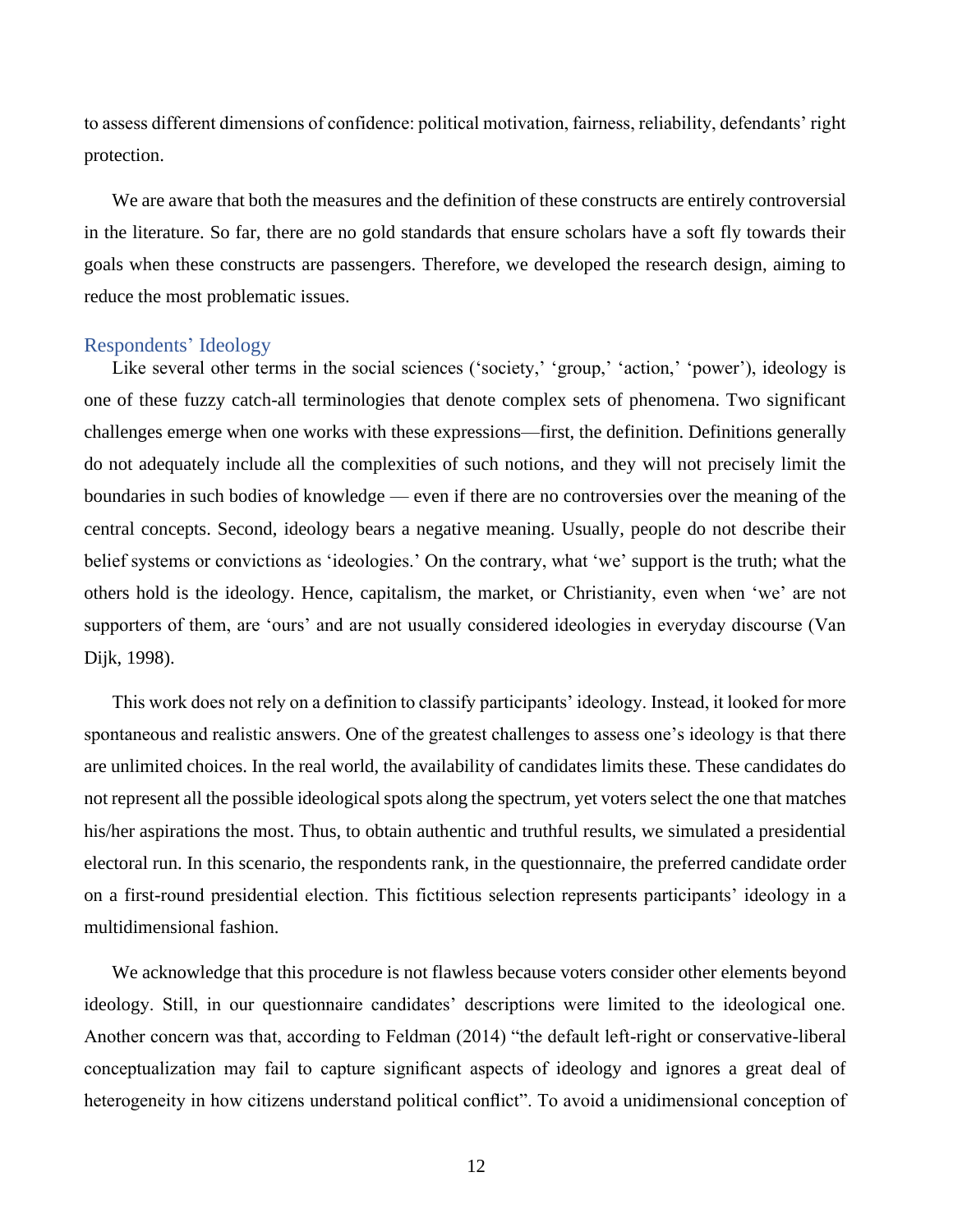ideology, we followed Layman (2002) and adopted more than one aspect. The first relates to the preference for conformity against individual autonomy. That is, the role that moral and cultural values play in social life. This dimension focuses on issues like abortion, same-sex marriage, and drug legalization. The second dimension defines economic ideology. It refers to governmental intervention in the economy and includes issues such as taxation, government spending, and privatization of public companies (Feldman, 2014; Carmine 2015).

Thus, the candidates' profiles have combined the economic and social dimensions in such a way that allowed us to identify individuals who are purely conservative or liberal and those who are conservative/liberal on one dimension with the opposite ideological position on the other. This framework provided four different ideological groupings (see Figure 1): liberals (support for governmental spending and opposition to traditional moralist behavior), conservatives (opposition to government spending and support to traditional moralist behavior), libertarians (opposition to government spending and traditional moralist behavior), and populists (support for governmental spending and traditional moralist behavior) (Carmine, 2015).

Although these candidates do not represent all the possible ideological combinations, we can assume some dimensions are frequently related to others. For example, those who strongly believe in personal freedoms also believe that same-sex marriage should be allowed (Carmine, 2015). However, what if that is not the case? If the respondent stands for same-sex marriage but opposes abortion? To overcome this matter, the item following candidates ranking is a question in which the respondent can rate to what extent he/she identifies him/herself with the chosen candidate ideas. When the identification level is high, it means that this participant strongly supports his preferred candidate's . This methodology provides us two meaningful information: First, in which major ideological category participants find themself along the spectrum and, second, to what extent this category suits his/her perspective about the world.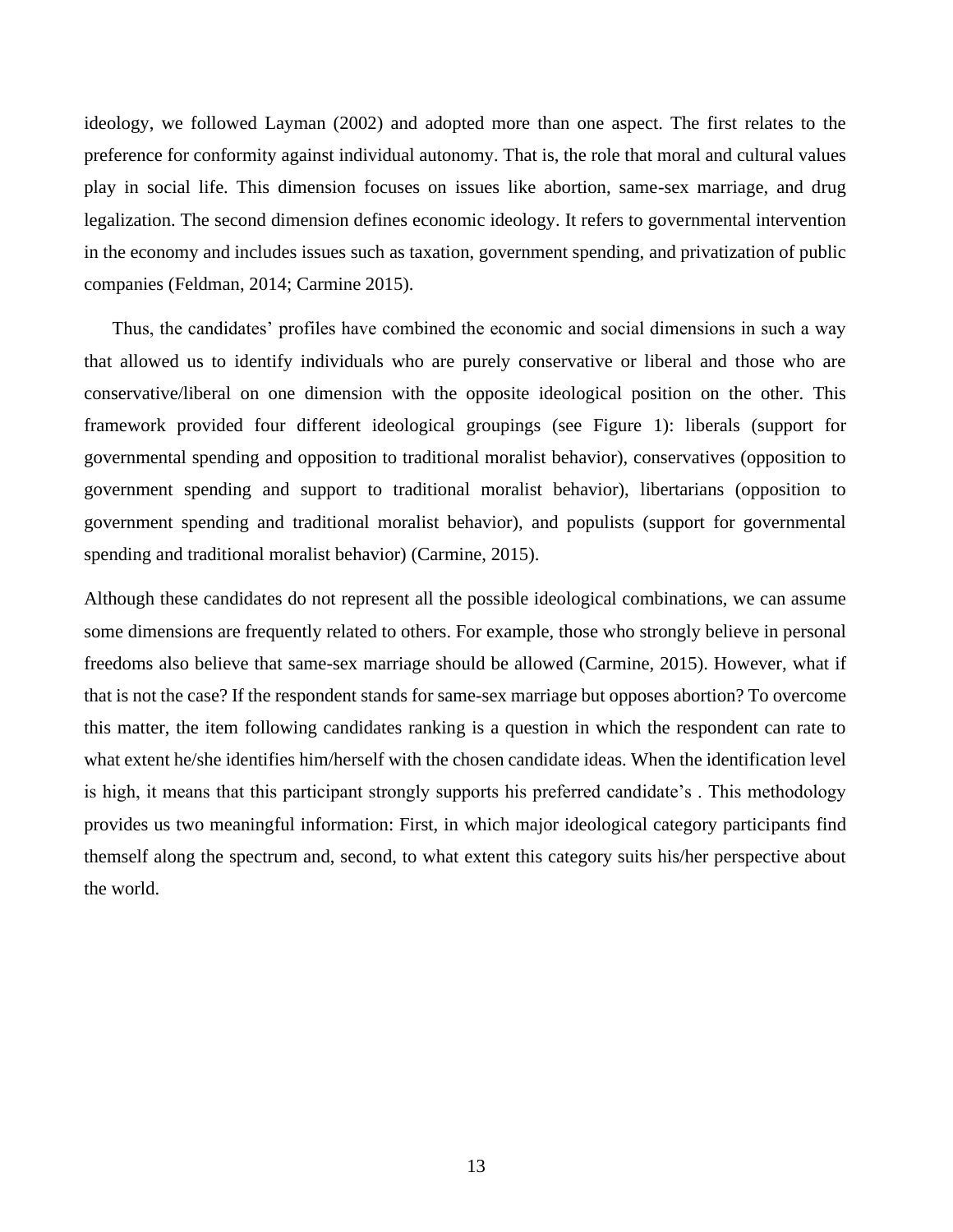## <span id="page-22-0"></span>**Figure 1: Candidates Profiles**

|                        | <b>Candidate Mars</b>                                                                                                                                                                                                                      |                        | <b>Candidate Jupiter</b>                                                                                                                                                                                                               |
|------------------------|--------------------------------------------------------------------------------------------------------------------------------------------------------------------------------------------------------------------------------------------|------------------------|----------------------------------------------------------------------------------------------------------------------------------------------------------------------------------------------------------------------------------------|
| <b>Gymnt' Spending</b> | This candidate intends to increase<br>government investments, even if it is<br>necessary to raise taxes. He believes<br>that the government should have a<br>more active participation in the<br>economy through state-owned<br>companies. | <b>Gymnt' Spending</b> | This candidate intends to reduce<br>government spending, in order to<br>decrease the amount of taxes. He<br>wants to privatize state-owned<br>companies to reduce the<br>government's activity in the<br>economy.                      |
| <b>Behavior</b>        | He argues that people can do<br>everything that the law does not<br>prohibit. He believes that same-sex<br>people marry. He believes that the<br>legalization of abortion and drugs<br>brings more benefits than losses to<br>society.     | <b>Behavior</b>        | He argues that people can do<br>everything that the law does not<br>prohibit. He believes that same-sex<br>people marry. He believes that the<br>legalization of abortion and drugs<br>brings more benefits than losses to<br>society. |
|                        |                                                                                                                                                                                                                                            |                        |                                                                                                                                                                                                                                        |
|                        | <b>Candidate Mercury</b>                                                                                                                                                                                                                   |                        | <b>Candidate Neptuno</b>                                                                                                                                                                                                               |
| <b>Gymnt' Spending</b> | This candidate intends to increase<br>government investments, even if it is<br>necessary to raise taxes. He believes<br>that the government should have a<br>more active participation in the<br>economy through state-owned<br>companies. | <b>Gymnt' Spending</b> | This candidate intends to reduce<br>government spending, in order to<br>decrease the amount of taxes. He<br>wants to privatize state-owned<br>companies to reduce the<br>government's activity in the<br>economy.                      |
| <b>Behavior</b>        | He believes in traditional family<br>values. He argues that people of the<br>same sex cannot marry. He considers<br>that the legalization of abortion and<br>drugs will stimulate these practices.                                         | <b>Behavior</b>        | He believes in traditional family<br>values. He argues that people of the<br>same sex cannot marry. He considers<br>that the legalization of abortion and<br>drugs will stimulate these practices.                                     |
|                        |                                                                                                                                                                                                                                            |                        |                                                                                                                                                                                                                                        |

 $\overline{a}$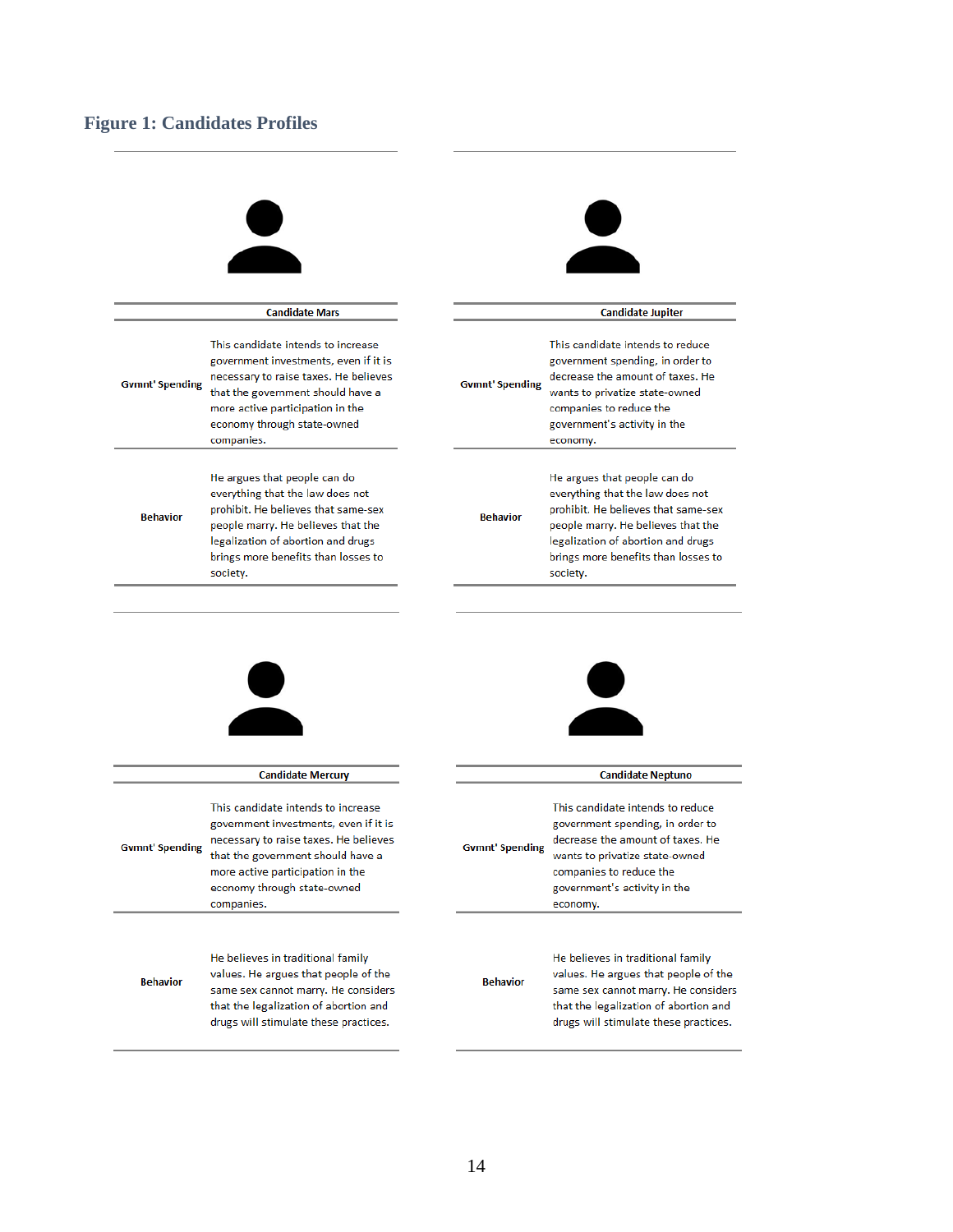#### <span id="page-23-0"></span>Court Confidence

As ideology, confidence is a vague term used to specify complex sets of phenomena. In this paper, the concept of confidence reflects what extent participants perceive (i) the judiciary branch as a legitimate institution to resolve ordinary disputes and (ii) if it is an independent power to judge notorious public leaders.

Farejohn (2009) defines courts' independence as the ability it bears to act sincerely according to its preferences and judgments. For example, if courts can convict politicians free of influence from other political or public opinion, we can consider they are independent. The higher the independence, the lesser the level of input these actors have on the court's personnel, case selection, decision rules, jurisdiction, and enforcement of laws.

Beyond independence, legitimacy is the second pillar of citizens' confidence in courts. Legitimacy becomes vital when courts appreciate controversial issues. When the justice, for in-stance, decide pleasing to all, discussions of legitimacy are barely heard. Although many contentious topics are waiting for judgment in Brazilian justice, the most questionable ones regard to public figures' trials. When this type of defendant goes to trial, some may ask whether the institution has the authority, the "right," to decide (Gibson, 2008). According to local legislation, this verdict may impact the electoral run because it removes a candidate from the dispute. As courts can directly interfere in the electoral run, legitimacy plays such an essential role. If legitimacy is scarce, citizens can easily assume some political inclination in these circumstances. Thus, paraphrasing Gibson (2008), "a crucial attribute of political institutions is the degree to which they enjoy the loyalty of their constituents; when courts enjoy legitimacy, they can count on compliance with (or at least acquiescence to) decisions running contrary to the prefer-ences of their constituents."

Citizens analyze courts' legitimacy and independence through the verdicts in the short term regarding peculiar cases (specific support). Beyond this dimension, the satisfaction with courts' procedures in general and judgments in the long term also affect citizens' perception about this institution (diffuse support) (Buhlman, 2011). In order to measure specific/diffuse support for courts and its independency and legitimacy, we adopted Salzman (2013), and Pavão (2019) approaches. In his work, Salzman (2013) asked participants about the judicial system quality ("Is the judiciary in your country independent from political influence?") and about the support for the rule of law ("In order to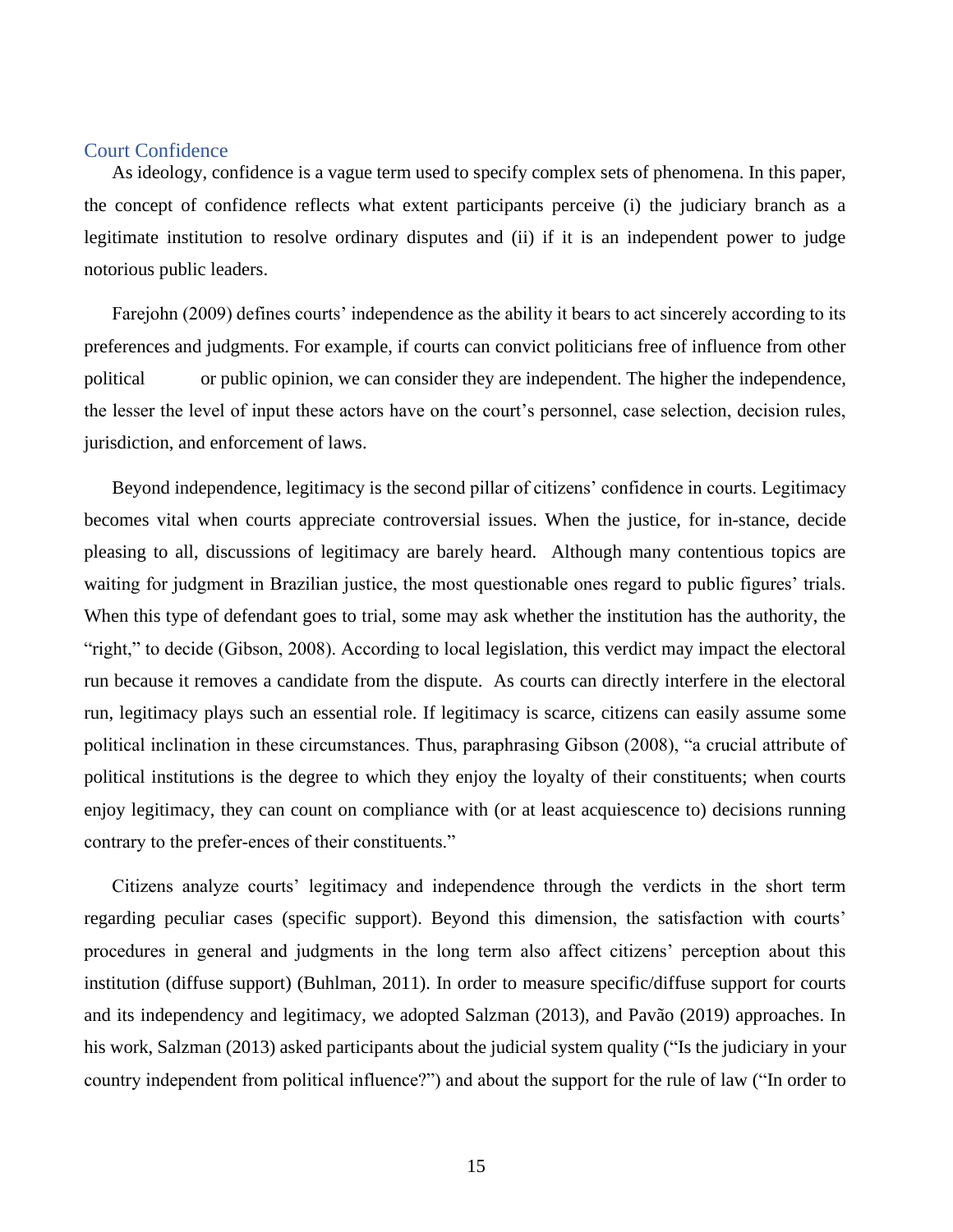capture delinquents, do you believe that authorities should always respect the law?"). Pavão (2019) used the 2016 Latinobarómetro survey data to compare how Latin American citizens assess if their judicial institutions are impartial and trustworthy. We rephrased some of these questions to fit them to our research goals.

#### <span id="page-24-0"></span>Independent Variables

Our primary hypotheses aim to reflect if participants' educational level may be related to the ideological intensity. We focused on the effect of the respondent had attended a certain academic level to explore this impact. Thus, our measure considered if respondents have completed or not elementary school, high school, university, or a graduate course. As our data collection method was unable to find enough people with an elementary degree, we decided to merge this category with those who attended high school. Although income was not in our model, we asked participants their earnings according to minimum wages in categories from less than one to more than five. One of our independent variables is the courts' verdict about a corrupt candidate. We decided on illegal kickback as an infraction and for double-degree conviction because these attributes present a more substantial effect on voters' decisionmaking processes (De Figueiredo, 2019).

## <span id="page-24-1"></span>Results

#### <span id="page-24-2"></span>Data Analysis

Our web-based campaign recruited 835 respondents during the three last weeks of June. Out of these, 554 completed the questionnaire. We set aside 272 participants whose attention check did not match their preferred candidate opinions, which provided a sample of 282 participants. This sample was quite diverse in terms of its demography: Approximately 38% were male, 36% attended either elementary or high school, 30% attended university, and 34% attended a graduation course. 39% had a monthly income above 3 minimum salaries (around USD 600), and the average age was 39 years. Randomization checks indicate that demographic variables were balanced across the full-sample and the one that excluded the incorrect attention checks. There was no significant statistical difference between these databases. A confirmatory factor analysis model including the questions related to confidence in courts' decisions about a politician's conviction (alpha  $= 0.8$ ) was estimated by maximum likelihood and presented adequate fit indexes ( $\chi$ 2 (6) = 2.6, RMSEA = 0.034, CFI=0.998).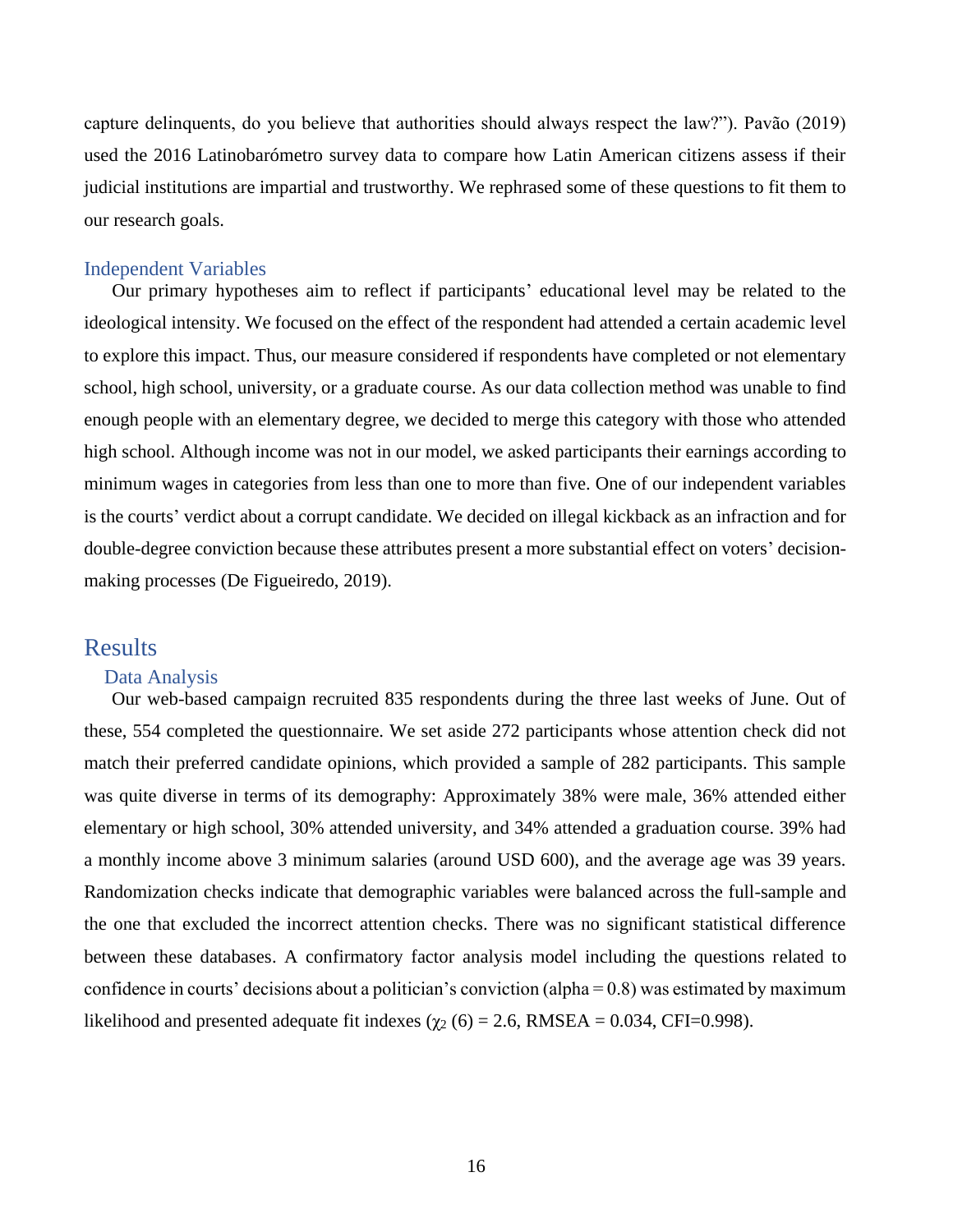#### <span id="page-25-0"></span>Court Confidence Data

In the current political atmosphere, in which polarization predominates, individuals' ideology defines not only his/her opinion about controversial topics, but also about issues that, so far, used to be unquestionable. Up to 2018, few dared to raise questions about democratic values' relevance to the Brazilian civic environment. Nonetheless, several demonstrations started to arise since then. Some of these manifestations demanded an authoritarian regime based on the same framework of the Brazilian military dictatorship's most violent period. While radical right-wings mistrust institutional mechanisms to solve problems, leftists did not recognize Congressmen's decision to impeach Dilma Roussef and accused the legislative branch of a parliamentary coup. In this background, where heterogeneous ideological streams do not support the rule of law, one expects that the citizens will not trust institutions, namely when courts decide about a politician's fate.

Beyond that, corruption affects the confidence an individual places in a institution in a negative manner. In Latin America, individuals that perceive corrupt practices taking place tend to have less confidence in the overall system of governance. Not only individual experience with corruption shapes citizens' confidence in the judiciary. Those who view powerful presidents positively are more likely to have lower levels of confidence in the courts, while individuals who have higher levels of support for the law may have a greater level of confidence in the judiciary (Salzman, 2013).

Given that Car-Wash Operation unveiled the depth of public resources embezzlement, individuals in Brazil would probably assume that the judiciary institution is not different from other institutions. Furthermore, Brazilians lean toward presidentialism rather than parliamentarism, suggesting lower levels of confidence in the judiciary. Adding to this context the lack of support for the rule of law between distinct political viewpoints, one creates a perfect storm atmosphere. In this scenario, it is difficult to expect that courts would have a favorable evaluation, although Pavão (2019) and Buhlman (2011) showed positive justice performance among Brazilians.

Unexpectedly, our data revealed that Brazilian justice assessment is not as negative as supposed, considering the adverse political context. Table 1 exhibit mean and median values of confidence by dimension (political independence, fairness, reliability, and rights assurance). Indeed, citizens display low levels of diffuse confidence in the judiciary branch. In three out of four attributes, the mode value is 2, i.e., most participants disagree that the judiciary branch is free of political influence, is fair, and is reliable. Surprisingly, the confidence increases when respondents evaluate courts' decisions about a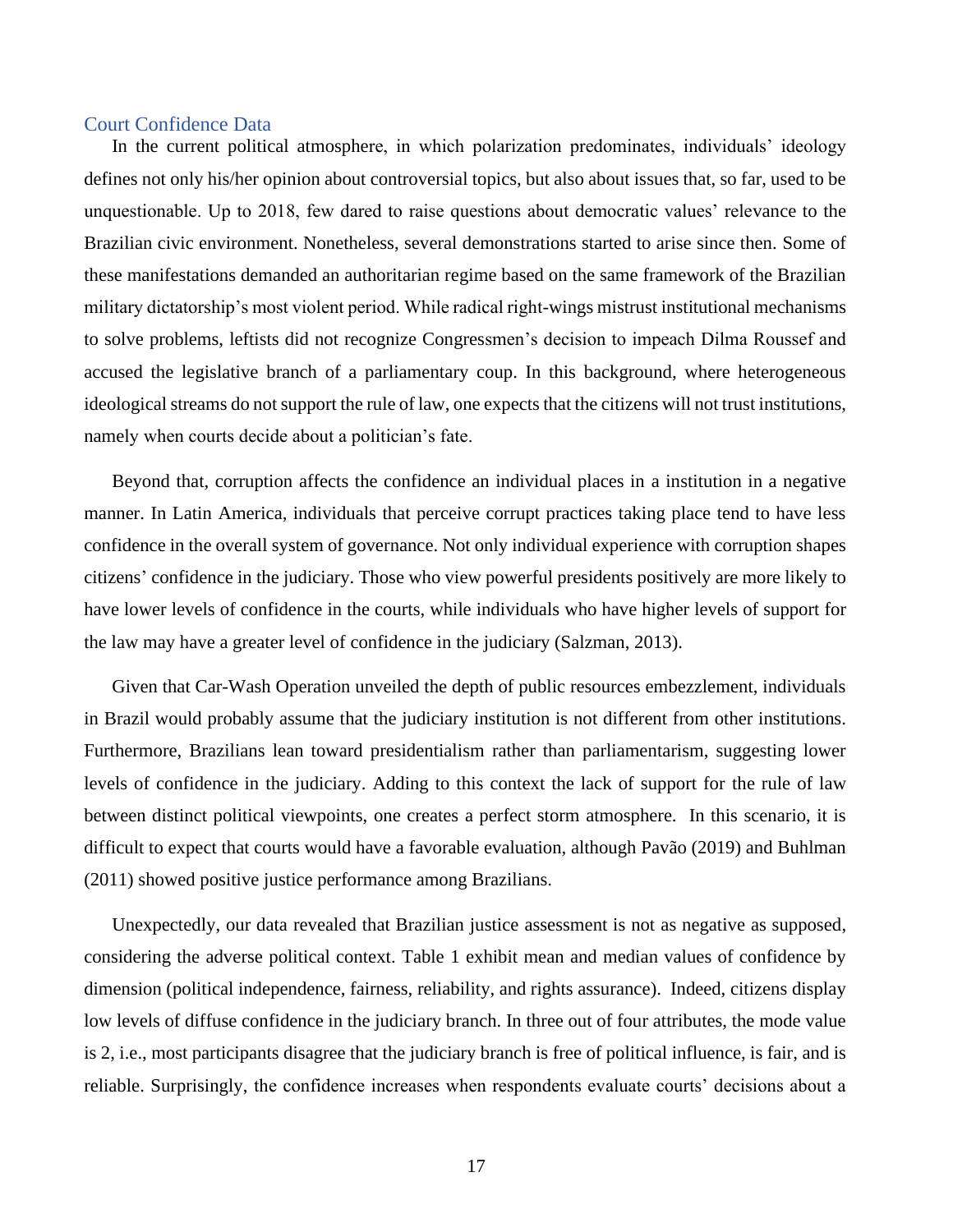politician's conviction. Under the perspective of a political trial, courts turn into more trustworthy institutions. Not only the difference is statistically significant when compared to the diffuse confidence, but also the median and mode enlarge to 3 in the attributes in which they were 2.

|                               | <b>Diffuse</b><br><b>Confidence</b> | Politician's<br><b>Trial</b> | <b>Difference</b> |  |
|-------------------------------|-------------------------------------|------------------------------|-------------------|--|
| <b>Political Independence</b> | 2.23                                | 2.96                         | $0.73***$         |  |
|                               | (2)                                 | (3)                          |                   |  |
| <b>Fairness</b>               | 2.47                                | 3.29                         | $0.82***$         |  |
|                               | (2)                                 | (3)                          |                   |  |
| <b>Reliability</b>            | 2.51                                | 3.09                         | $0.58***$         |  |
|                               | (2)                                 | (3)                          |                   |  |
| <b>Rights' Assurance</b>      | 2.91                                | 3.32                         | $0.41***$         |  |
|                               | (3)                                 | (3)                          | $\Omega$          |  |

<span id="page-26-1"></span>**Table 1: Mean and Median Values of Confidence in Judiciary Branch by Dimension**

Notes: (i) Median values reported in parentheses. (ii) \*\*\*p < .001. (iii) Likert Scale 1 totally disagree, 5 totally agree.

These findings contrast with past works, which suggest that a controversial political background excessively decreases confidence in the judiciary (Durr, 2000; Salzman, 2013). Although the Brazilian justice assessment is far from good, we need to consider that courts do not try to be popular. Additionally, legal philosophy has some counterintuitive understandings about facts that might seem biased for those out of the juridical field. Thus, these results indicate that courts still enjoy a modest reservoir of goodwill among citizens, mainly to decide about politicians' wrongdoings. In this sense, this work enlightens the discussion regarding the extent to which citizen divergence with courts' decision changes their popular support. Durr (2000) shows that "divergence between the ideological preferences of the Supreme Court and the public drives down support for the Court". However, we demonstrated that a highly ideological topic, as a politician's trial, promotes people's confidence in the judiciary branch.

#### <span id="page-26-0"></span>Preferred Candidate

During the survey, the respondents had to choose between four different candidates. Each candidate joined one opinion about moral standards and another about government spending: either conservative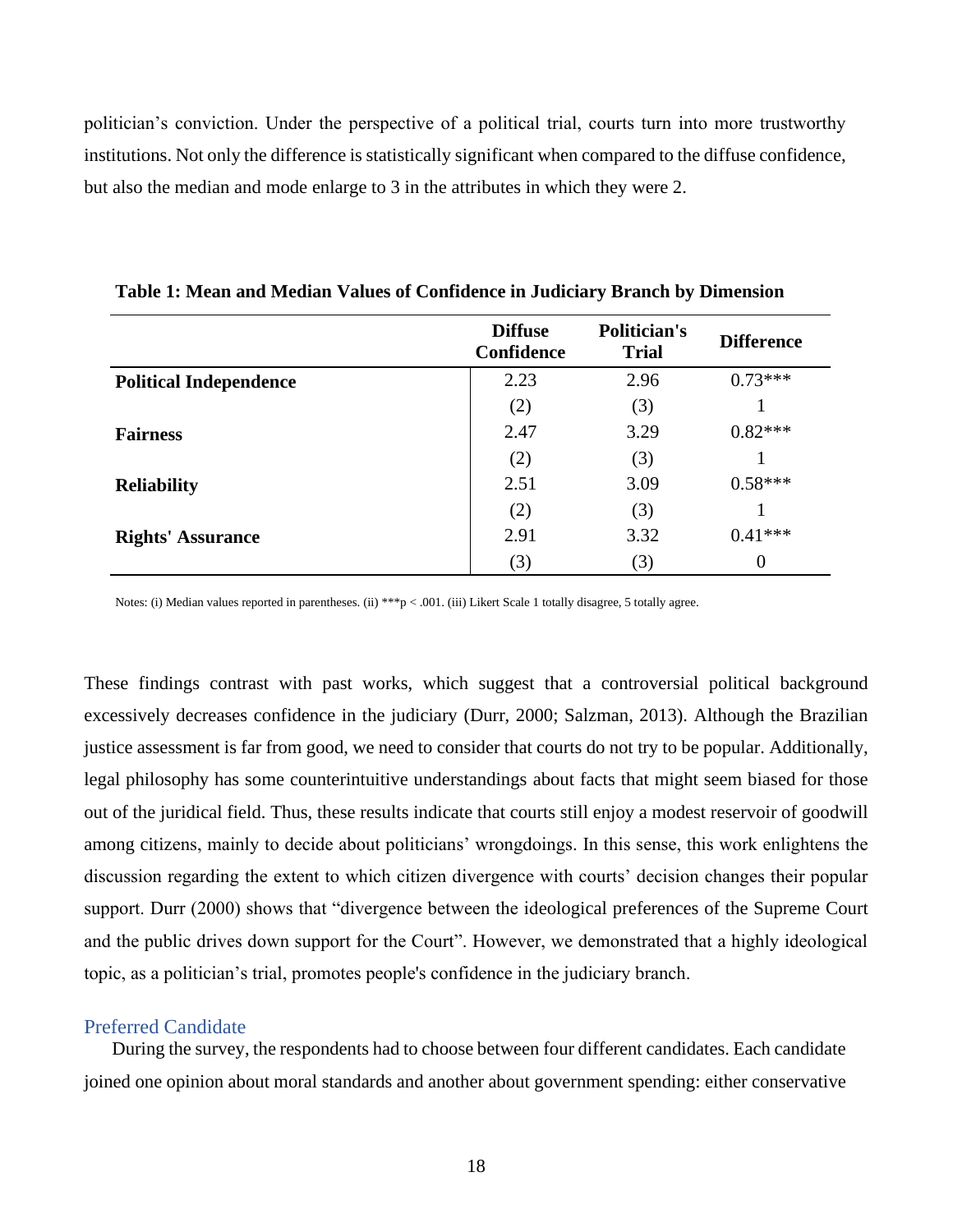or liberal. Jupiter is the purely liberal candidate, Neptune is conservative on moral standards and liberal on government spending. Jupiter led the pool, and Neptune got the second place. Conservative candidates in the government spending dimension shared the worse performance, mainly Mercury, who had only 5%. Interestingly, liberal candidates on moral standards (Jupiter and Mars) find their highest shares amongst voters with a graduate degree. On the other hand, conservative candidates on moral standards perform better among those with an elementary or high school degree (Table 2).

| Table 2: Voting by Candidate and Schooling |                    |                   |                              |      |       |     |  |
|--------------------------------------------|--------------------|-------------------|------------------------------|------|-------|-----|--|
| Candidate                                  | <b>Attributes</b>  | <b>Schooling</b>  |                              |      |       |     |  |
|                                            | (spending - moral) | Element. $+$ High | Undergrad Grad Total $(\% )$ |      |       | n   |  |
| <b>Jupiter</b>                             | liberal-liberal    | 0.32              | 0.32                         | 0.36 | 0.404 | 114 |  |
| <b>Neptune</b>                             | liberal-consy      | 0.46              | 0.30                         | 0.24 | 0.383 | 108 |  |
| <b>Mars</b>                                | consy-liberal      | 0.09              | 0.24                         | 0.67 | 0.160 | 45  |  |
| <b>Mercury</b>                             | consy-consy        | 0.80              | 0.20                         | 0.00 | 0.053 | 15  |  |

<span id="page-27-1"></span>**Table 2: Voting by Candidate and Schooling**

X-squared  $= 44.352$ , df  $= NA$ , p-value  $< 0.001$  \*simulated p-values

As we see, this behavioral dimension acts as an essential variable in influencing voters' choice. Participants tend to over evaluate it in comparison to government spending to define the rejected candidate. When the survey software showed this attribute first and government spending secondly, there was a statistical difference between the sample in which the behavioral dimension was showed after the governmental spending dimension ( $\gamma_2 = 9.5085$ , df = 3, p-value = 0.023). The order of these two dimensions presented no significant difference when voters selected the preferred candidate ( $\gamma_2$  = 4.0648, df = 3, p-value =  $0.254$ ).

#### <span id="page-27-0"></span>Identification Levels

Respondents who incorrectly answered the attention check - i.e., those who were not able to determine the preferred candidate opinion about government spending and moral standards - were excluded from our sample. We calculated the identification levels for the remainders. Those answered the extent to which they identify themselves with the preferred candidate. Because candidates' profile only displays a reduced piece of the elements that compose a political campaign, participants manifested high ideological intensity. The mode value was 8, the average 7.16, and the median 8. Beyond that, the highest identification category is the third most selected one, and it is considerably denser than the options among 0 and 4.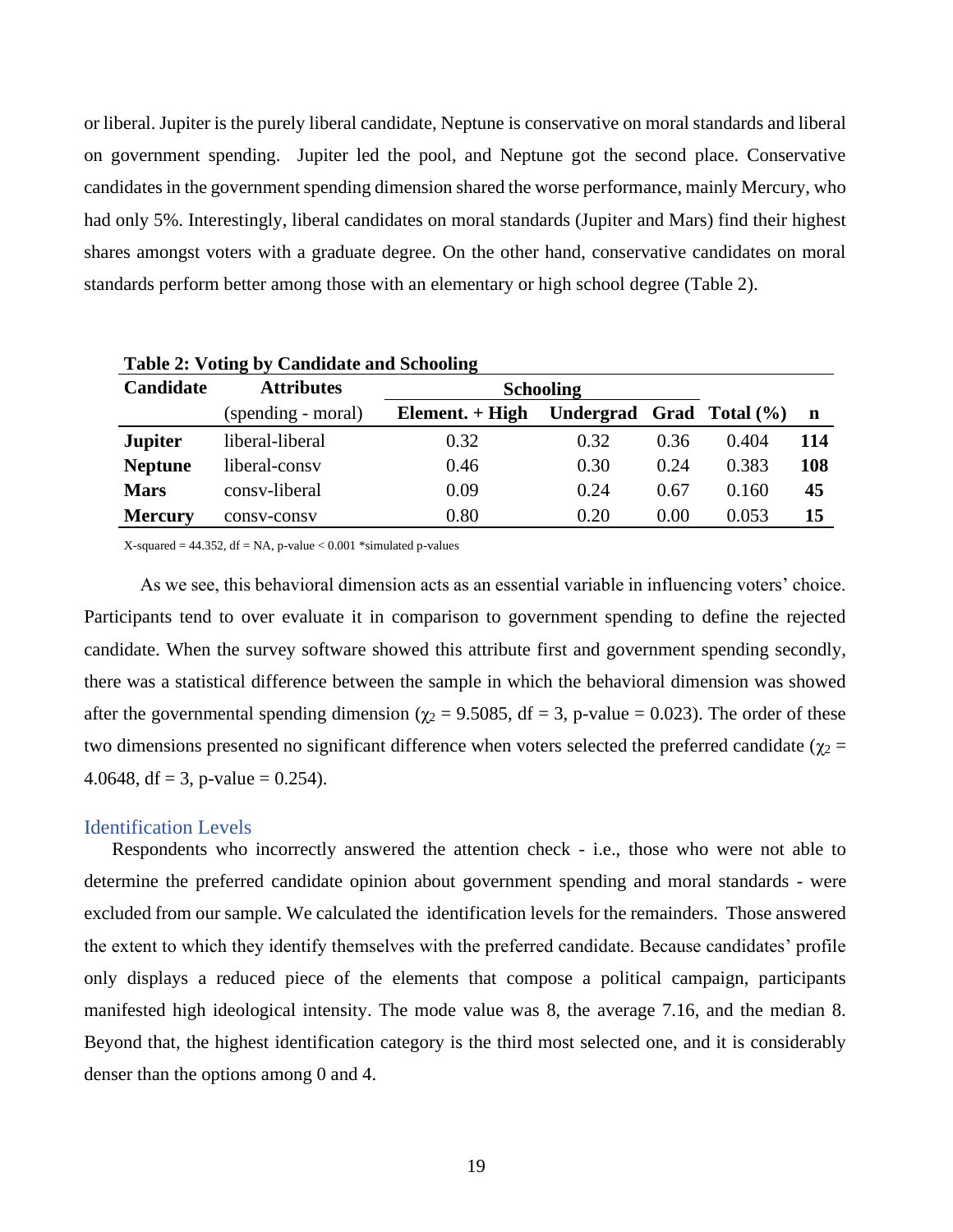#### <span id="page-28-1"></span>**Figure 2: Histogram of Identification Levels**



#### <span id="page-28-0"></span>Model Analysis

Confidence in the judiciary branch is the sum of four dimensions (political independence, fairness, reliability, and rights assurance) analyzed by respondents through a 1 to 5 Likert scale. H1 assumed that identification levels with the preferred candidate condition citizens' confidence in the judiciary branch. To test this hypothesis we developed a linear regression model. This model associates respondents' identification with his preferred candidate (0 to 10 scale) with the sum of the four confidence in the judiciary branch dimensions. Model 1 (Table 3) confirms this premise. Unexpectedly, it shows that the stronger the identificaton with the candidate is, the higher is individuals' trust in court decisions ( $\beta_1 = .159$ , p <.05).

When we added control variables the effect of identification with a candidate is diluted. Model 2, 3, 4, and 5 incorporate the schooling and gender variables. The analysis of these four models suggests that schooling relates more intensively to the judiciary's confidence levels than identification with a candidate. Model 5 shows that holding a bachelor degree positively and significantly influences individual confidence  $(61 = 1.091, p < .01)$  even when the model adopts gender  $(61 = .371, p = .326)$ and identification with a candidate ( $\beta$ 1 = .099 p = .233) as control variables. Although holding a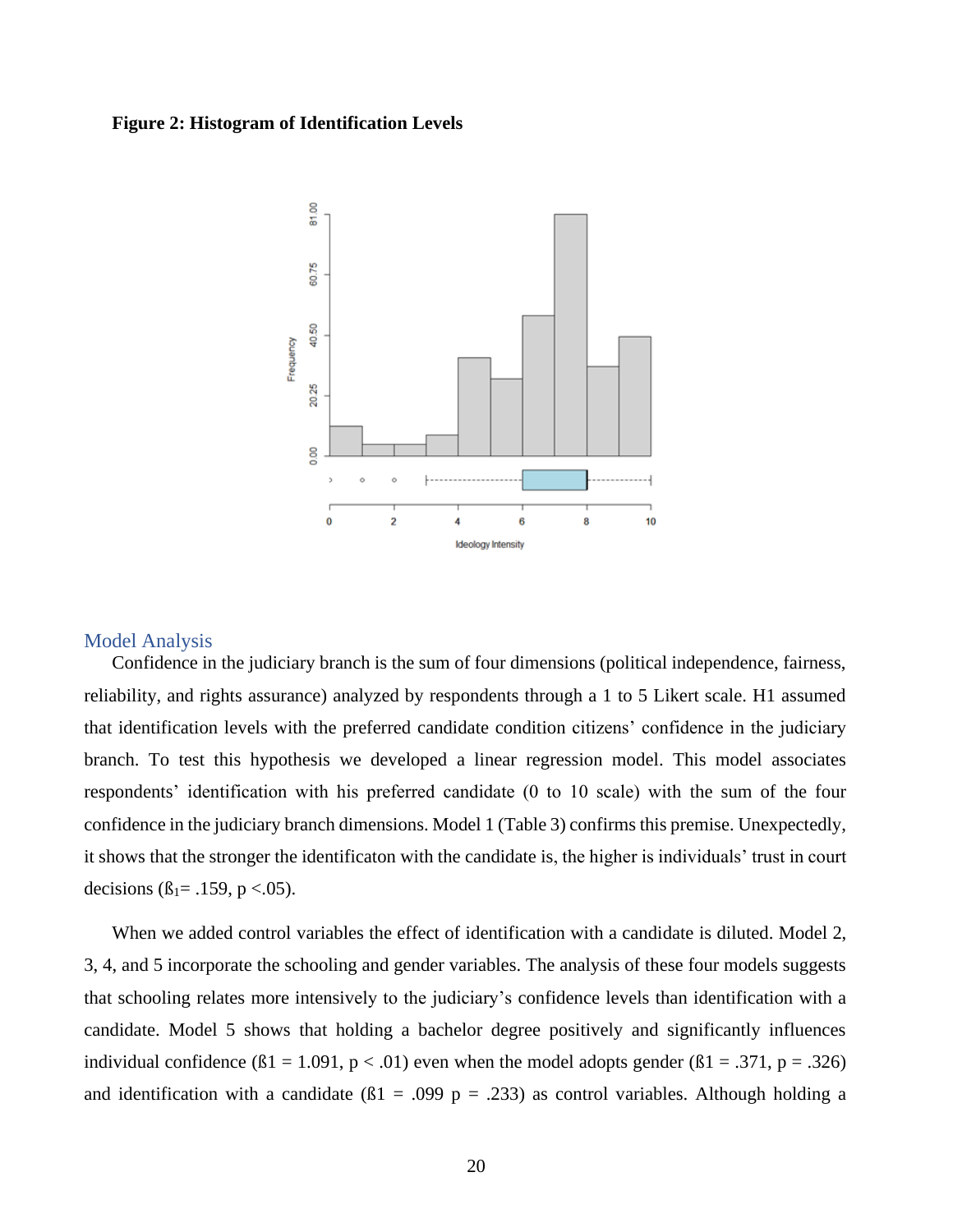graduate degree also positively influences individual confidence  $(61 = .687, p < .1)$ , this effect is inferior and less significant than the undergraduate effect.

Model 6, 7, 8, and 9 adds income variables to to analyze citizens' confidence in courts' decisions about the politician trial. Those who earn more than 5 minimum wages presented the highest coefficients even when we added control variables (gender and identification with a candidate). However, this category is significant only in Models 6, 7, and 8. When we add schooling variables do the Model (Model 10, 11, and 12), income variables lose their significance. When all the variables take part in the estimation (Model 12), only undergraduate degree yields a significant effect ( $\beta$ 1 = 1.003, p < .05). We tested multicollinearity for this model, and the highest variation inflation factor presented suitable value (VIF $_{\text{graduate}}$  < 2.16). Despite earnings and education are deeply correlated, our data suggest that schooling provides much more explanatory power than income. In this context, we reject H1 because, although identification with a candidateimpacts confidence in courts, the effect is positive instead of negative as predicted.

| Politician's Trial                 |           |            |             |           |           |
|------------------------------------|-----------|------------|-------------|-----------|-----------|
| Variables                          | Model 1   | Model 2    | Model 3     | Model 4   | Model 5   |
| identification with a<br>candidate | $.159**$  |            | 0.115       |           | 0.099     |
|                                    | (.079)    |            | (.0814)     |           | (.083)    |
| Gender (Male)                      |           |            |             | 0.458     | 0.371     |
|                                    |           |            |             | (.370)    | (.377)    |
| Undergraduate                      |           | $1.25***$  | $1.141**$   | $1.169**$ | $1.091**$ |
|                                    |           | (.435)     | (.441)      | (.440)    | (.444)    |
| Graduate                           |           | $.896**$   | $.752*$     | $.791*$   | $.687*$   |
|                                    |           | (.418)     | (.429)      | (.426)    | (.434)    |
| Constant                           | 11.523*** | 11.990 *** | $11.247***$ | 11.877*** | 11.258*** |
|                                    | (.597)    | (.292)     | (.600)      | (.305)    | (.601)    |
| <b>Observations</b>                | 282       | 282        | 282         | 282       | 282       |

<span id="page-29-0"></span>**Table 3: Estimates for the Impact of Variables on Individual's Confidence in Politician's Trial**

Notes: (i) Standard errors reported in parentheses. (ii)

 $***p** < .10; ****p** < .05; ****p** < .01.$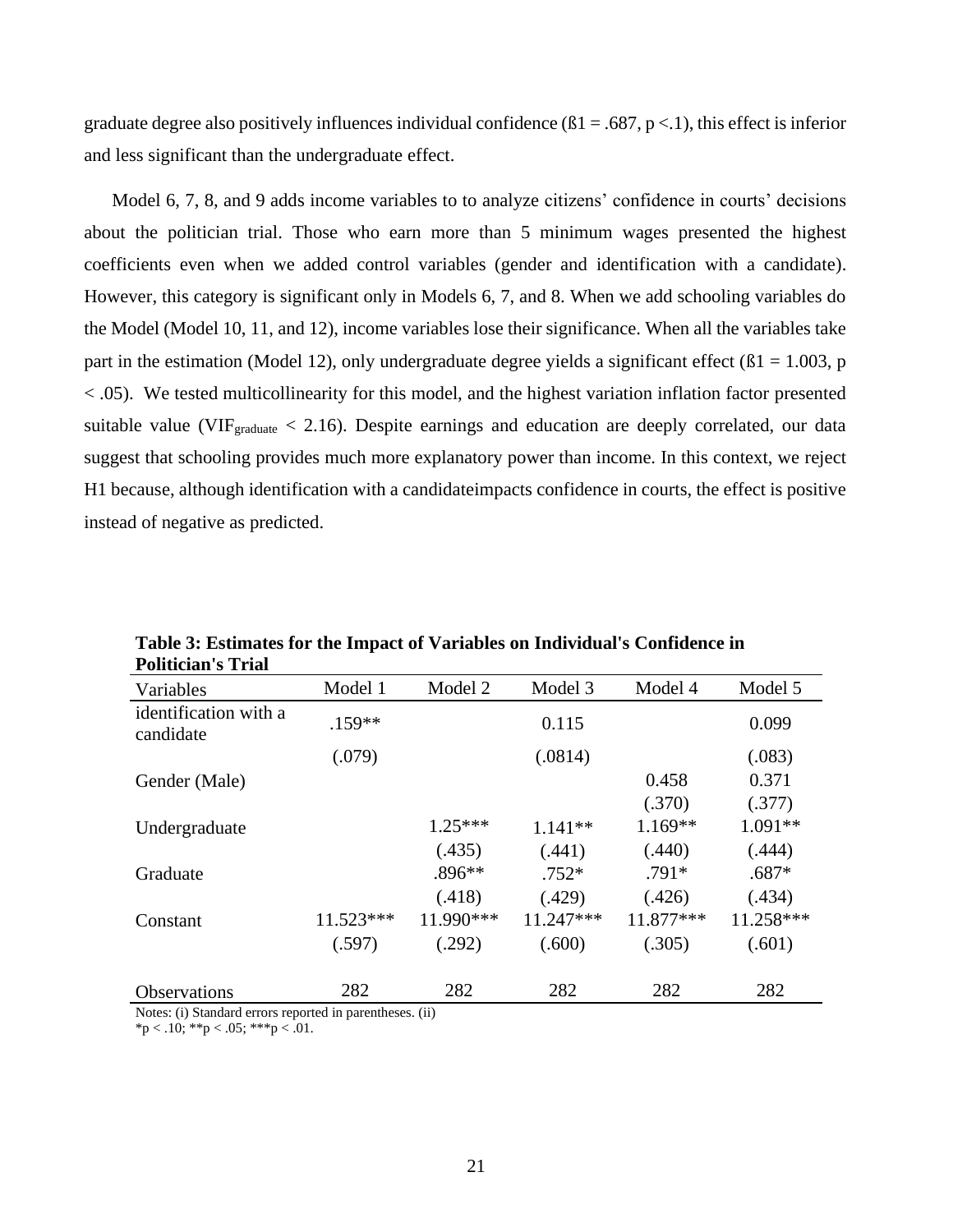| Variables                                                               | Model 6   | Model 7   | Model 8   | Model 9   | Model 10  | Model 11    | Model 12  |
|-------------------------------------------------------------------------|-----------|-----------|-----------|-----------|-----------|-------------|-----------|
| identification with a<br>candidate                                      |           | 0.119     |           | 0.108     |           |             | 0.092     |
|                                                                         |           | (.082)    |           | (.084)    |           |             | (.084)    |
| Gender (Male)                                                           |           |           | 0.487     | 0.322     |           | 0.355       | 0.287     |
|                                                                         |           |           | (.391)    | (.395)    |           | (.390)      | (.395)    |
| Undergraduate                                                           |           |           |           |           | $1.072**$ | $1.055**$   | 1.003**   |
|                                                                         |           |           |           |           | (1.072)   | (.470)      | (.472)    |
| Graduate                                                                |           |           |           |           | 0.477     | 0.498       | 0.441     |
|                                                                         |           |           |           |           | (.477)    | (.546)      | (.548)    |
| 1 to 2 Minimum Wages                                                    | 0.431     | 0.326     | 0.386     | 0.299     | 0.227     | 0.186       | 0.127     |
|                                                                         | (.458)    | (.463)    | (.461)    | (.465)    | (.471)    | (.474)      | (.477)    |
| 3 to 4 Minimum Wages                                                    | 0.593     | 0.474     | 0.495     | 0.406     | 0.247     | 0.159       | 0.109     |
|                                                                         | (.579)    | (.583)    | (.586)    | (.589)    | (.614)    | (.622)      | (.623)    |
| 5 or more Minimun Wages                                                 | $1.017*$  | $.83*$    | $.843*$   | 0.707     | 0.714     | 0.545       | 0.468     |
|                                                                         | (.457)    | (.474)    | (.487)    | (.498)    | (.586)    | (.615)      | (.619)    |
|                                                                         |           |           |           |           |           |             |           |
| Constant                                                                | 12.212*** | 11.447*** | 12.130*** | 11.447*** | 11.908*** | 11.8391 *** | 11.277*** |
|                                                                         | (.299)    | (11.447)  | (.309)    | (.608)    | (.331)    | (.340)      | (.612)    |
|                                                                         |           |           |           |           |           |             |           |
| Observations<br>Notes: (i) Standard errors reported in parentheses (ii) | 282       | 282       | 282       | 282       | 282       | 282         | 282       |

**Table 3 (cont.): Estimates for the impact of variables on individual's confidence in politician's trial**

Notes: (i) Standard errors reported in parentheses. (ii)

 $*p < .10; **p < .05; **p < .01.$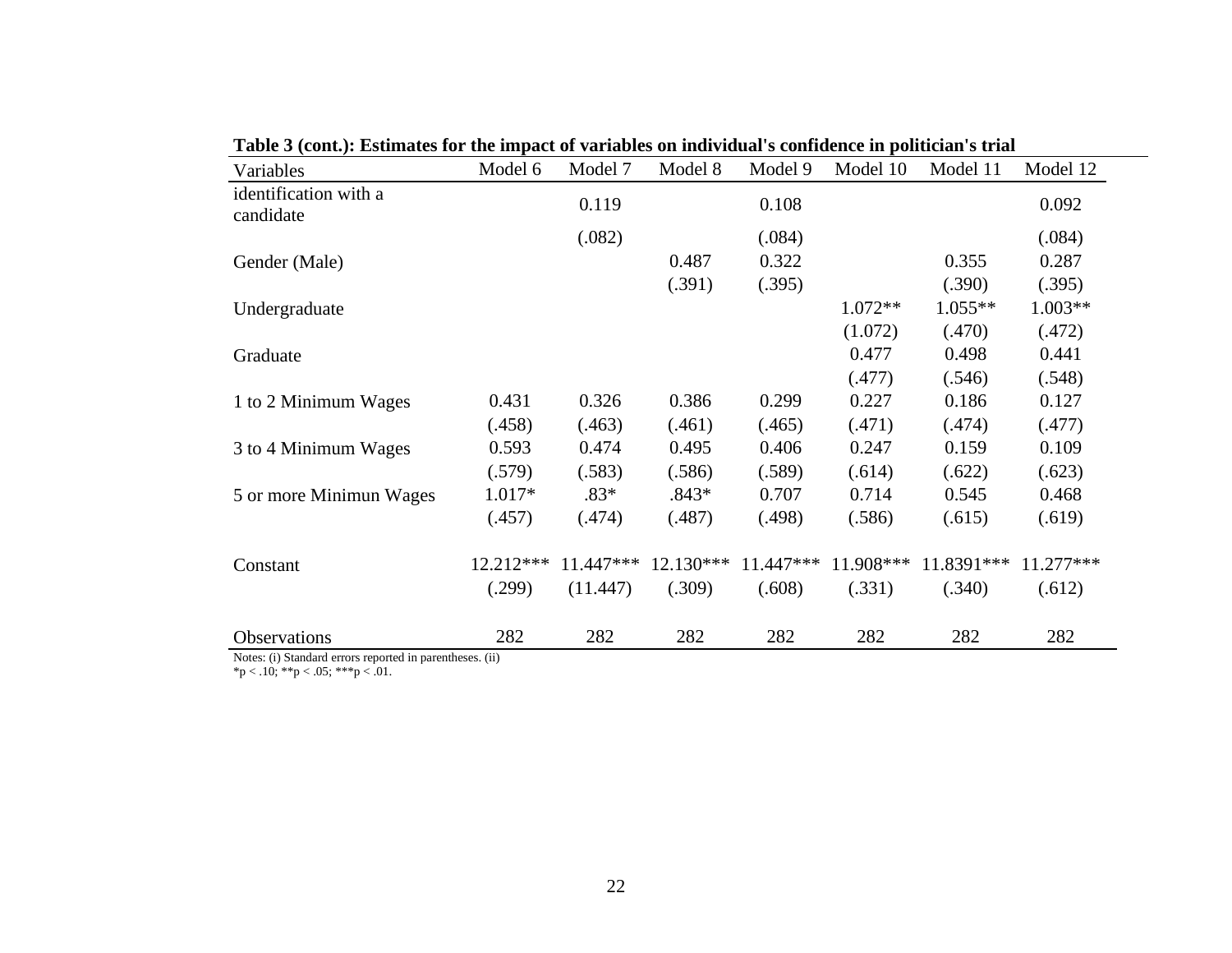H2 considered that the conviction of one's preferred candidate diminishes individual confidence in the judiciary branch. To test this hypothesis, we elaborated an experiment. In this experiment, there are two treatment groups. One consists of the respondents whose vignette exhibited the conviction of their preferred candidate. The other control group read a vignette in which its rejected candidate was convicted. The control group read a vignette in which neither its preferred nor rejected candidate has been convicted. We also tested the extent to which identification with the preferred candidate moderates the impact of the conviction.

Model 1 (Table 4) indicates that identification with the preferred candidate has a significant and positive direct effect on the trust of the judiciary  $(\beta1 = .154, p < 0.1)$ . The preferred candidate's conviction shows a negative impact, but this result is not statistically significant ( $\beta$ 1 = -.51, p = .224). Furthermore, the interaction term (preferred candidate convicted x identification with the preferred candidate) also presents a negative effect, still not significant ( $\beta$ 1 = -.055, p = .755).

In the survey, respondents had to rank the preferred candidate order. Thus, we also investigated if the lastly selected candidate conviction influences citizens' confidence in courts (Model 2). As in Model 1, ideology intensity has a significant and positive direct effect on the trust of the judiciary (ß1  $=$  .155,  $p < 0.1$ ). This time, when courts find the rejected candidate guilty, confidence levels increases  $(61 = 0.17, p = .691)$  and the interaction term remains practically unchanged  $(61 = .03, p = .880)$ , however those result lack of statistical significance.

In Model 3, we analyzed the control group. It follows the same pattern of Model 2: ideology intensity has a significant and positive direct effect on the trust of the judiciary ( $\beta$ 1 = .163, p = .432). The conviction of a candidate that is not the preferred nor the rejected one does not seem to impact the confidence in courts ( $\beta$ 1 = .248, p = .485) because the result is not statistically significant. The interaction term is positive, but statistically insignificant ( $\beta$ 1 = -.042, p = .793)

This experiment raises evidence to refuse H2. Participants do not change their confidence levels on courts when these institutions punish a politician. Even if this politician is respondents' preferred candidate and identification levels are high.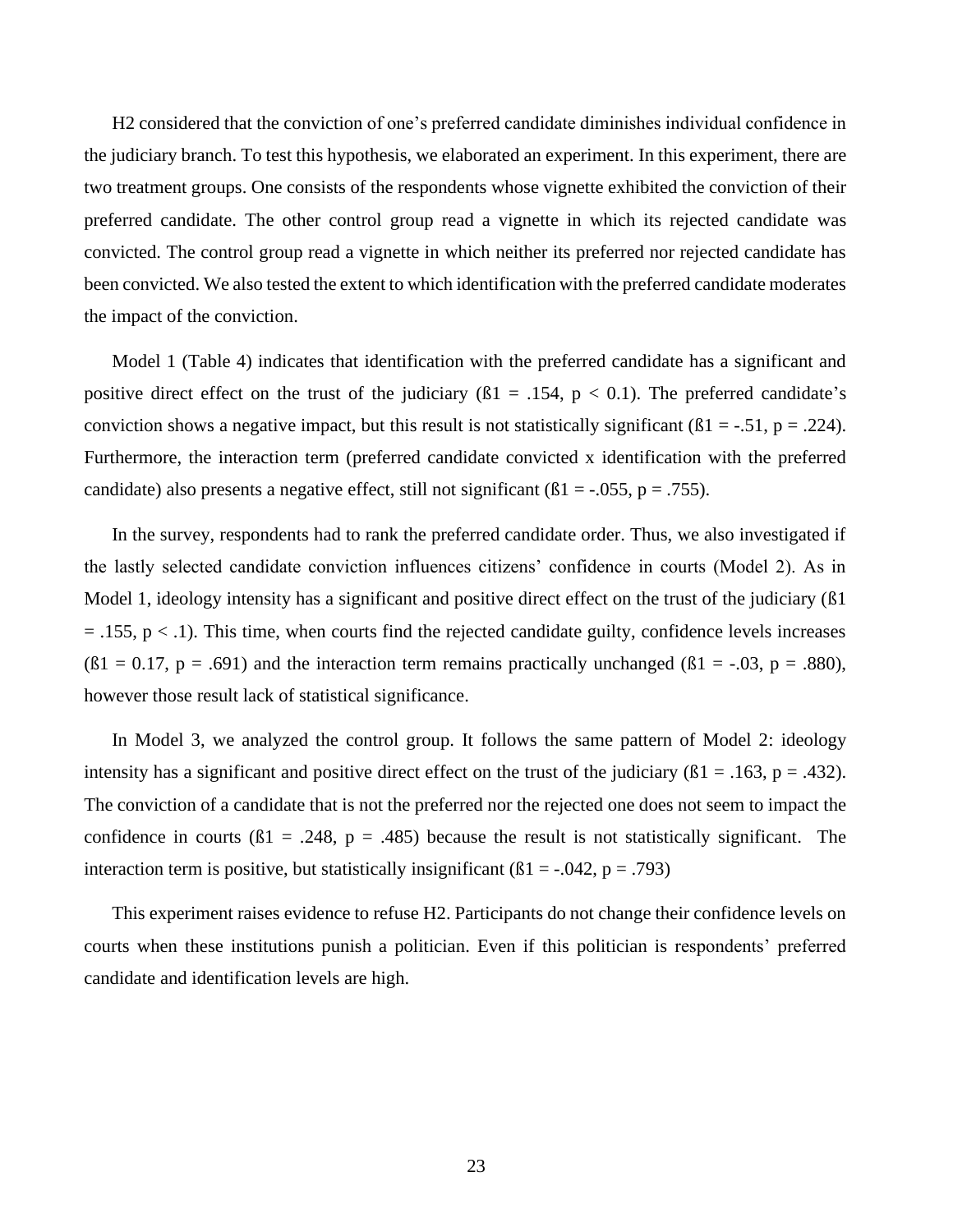| Variables                                                  | Model 1     | Model 2     | Model 3     |
|------------------------------------------------------------|-------------|-------------|-------------|
| Identification with Preferred Candidate (Direct<br>Effect) | $.154*$     | $.155*$     | $.163**$    |
|                                                            | (.080)      | (.081)      | (0.08)      |
| <b>Preferred Candidate Convicted</b>                       | $-.51$      |             |             |
|                                                            | (.418)      |             |             |
| Preferred Candidate Convicted x                            | $-.055$     |             |             |
| Identification with Prefered Candidate                     | (.178)      |             |             |
|                                                            |             |             |             |
| <b>Other Candidate Convicted</b>                           |             |             | 0.248       |
|                                                            |             |             | (0.335)     |
| Other Candidate Convicted x                                |             |             | 0.042       |
| Identification with Prefered Candidate                     |             |             | (0.16)      |
|                                                            |             |             |             |
| Rejected Candidate Convicted x                             |             | .17         |             |
|                                                            |             | (.429)      |             |
| Rejected Candidate Convicted x                             |             | $-.03$      |             |
| <b>Identification with Prefered Candidate</b>              |             | (.198)      |             |
|                                                            |             |             |             |
| Constant                                                   | $12.662***$ | $12.669***$ | $12.668***$ |
|                                                            | (.177)      | (.178)      | (.177)      |
| Observations                                               | 282         | 282         | 282         |

#### <span id="page-32-0"></span>**Table 4: Moderation Analysis of Candidate's Conviction on Individual's Confidence in Politician's Trial**

(i) Standard errors reported in parentheses. (ii)\*p < .10; \*\*p < .05; \*\*\*p < .01.

(iii) Quasi-Bayesian Confidence Intervals for mediation analysis

H3 investigated the extent to which schooling positively identification with a candidate. Model 1 (Table 5) demonstrates a positive and significant relation for those who hold either bachelor degree  $(61 = .946, p < .01)$  or a graduate degree  $(61 = 1.25, p < .01)$ . Model 2 adds gender (male) as control and all the variables maintain a significant impact: gender ( $\beta$ 1 = 877, p < .01); bachelor degree ( $\beta$ 1 = .791,  $p < .01$ ), and graduate degree ( $\beta$ 1 = 1.048,  $p < .01$ ). Model 3 and 4 analyze the response of identification with a candidate to respondents' income. In both models, all income strata present a positive and significant effect. Model 6 performs the analysis with all available variables. In this scenario, earning 5 or more minimum wages provides the most intensive effect ( $\beta$ 1 = .834, p < 0.1). Considering the great relationship between education and income, we performed a multicollinearity test for this model. The highest variation inflation factor presents a suitable value (VIF $_{\text{graduate}}$  < 2.16).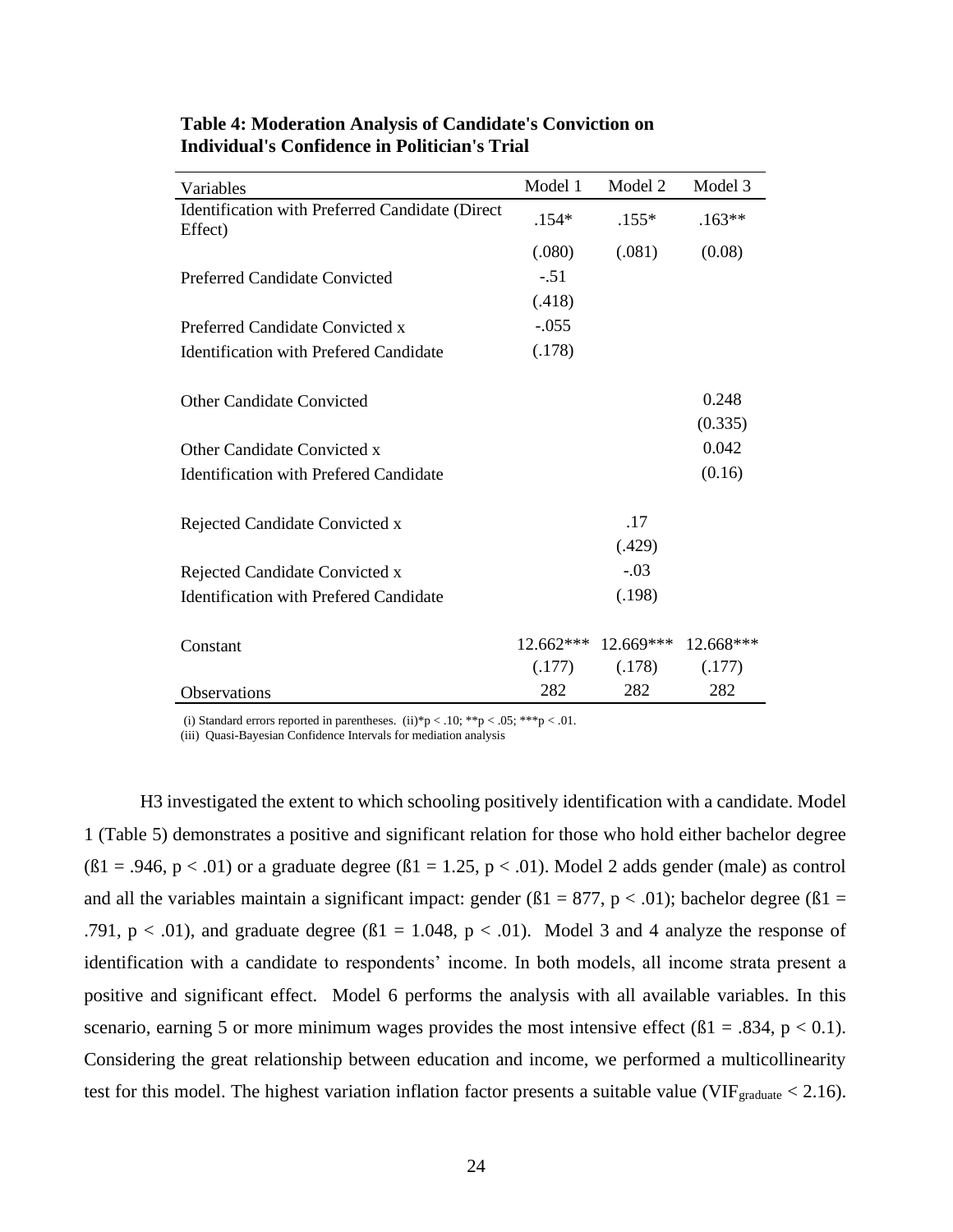Hence, we confirmed H3 and figured out that the income also plays a major role in influencing the identification with a candidatebeyond education.

| Variables               | Model 1    | Model 2    | Model 3    | Model 4    | Model 5    | Model 6    |
|-------------------------|------------|------------|------------|------------|------------|------------|
| Gender (Male)           |            | $.877***$  |            | $0.736***$ |            | .733***    |
|                         |            | (.267)     |            | (.28)      |            | (.279)     |
| Undergraduate           | $.946***$  | $.791**$   |            |            | .599*      | $.563*$    |
|                         | (.319)     | (.317)     |            |            | (.34)      | (.337)     |
| Graduate                | $1.25***$  | $1.048***$ |            |            | 0.574      | 0.617      |
|                         | (.306)     | $-0.307$   |            |            | (.395)     | (.391)     |
| 1 to 2 Minimum Wages    |            |            | .88***     | $.796**$   | $.722**$   | $.637*$    |
|                         |            |            | (.215)     | (.329)     | (.341)     | (.339)     |
| 3 to 4 Minimum Wages    |            |            | .994**     | $.817*$    | 0.718      | 0.536      |
|                         |            |            | (.417)     | (.419)     | (.444)     | (.445)     |
| 5 or more Minimum Wages |            |            | $1.565***$ | $1.247***$ | 1.183***   | $.834*$    |
|                         |            |            | (.329)     | (.348)     | (.425)     | (.441)     |
| Constant                | $6.451***$ | $6.235***$ | $6.393***$ | $6.245***$ | $6.196***$ | $6.053***$ |
|                         | (.214)     | (.220)     | (.215)     | (.220)     | (.24)      | (.243)     |
| Observations            | 282        | 282        | 282        | 282        | 282        | 282        |

<span id="page-33-0"></span>**Table 5: Estimates for the impact of variables in individuals' identification with a candidate**

Notes: (i) Standard errors reported in parentheses. (ii) \*p < .10; \*\*p < .05; \*\*\*p < .01.

H4 claimed that identification with a candidatemediates the impact of schooling on citizens' confidence in the judiciary branch. We tested these hypotheses through the Models available in Table 6. Model 1 evaluates whether identification with a candidatemediates the effect of a bachelor's degree on citizens' confidence, and Model 2 evaluates the effect of a graduate degree. Both models demonstrate a positive and significant direct effect of identification with a candidate: Model 1 ( $\beta$ 1 = 1.155,  $p < 0.05$ ); Model 2 ( $\beta$ 1 = .742,  $p < 0.1$ ). On the other hand, the average causal mediation effect provides no significant outputs: Undergraduate ( $\beta$ 1 = .102, p = .176); graduate ( $\beta$ 1 = .14, p = .174). These results suggest that identification with a candidatedoes not mediate the impact of schooling on an individual's confidence in a politician's trial, but it exerts a direct effect.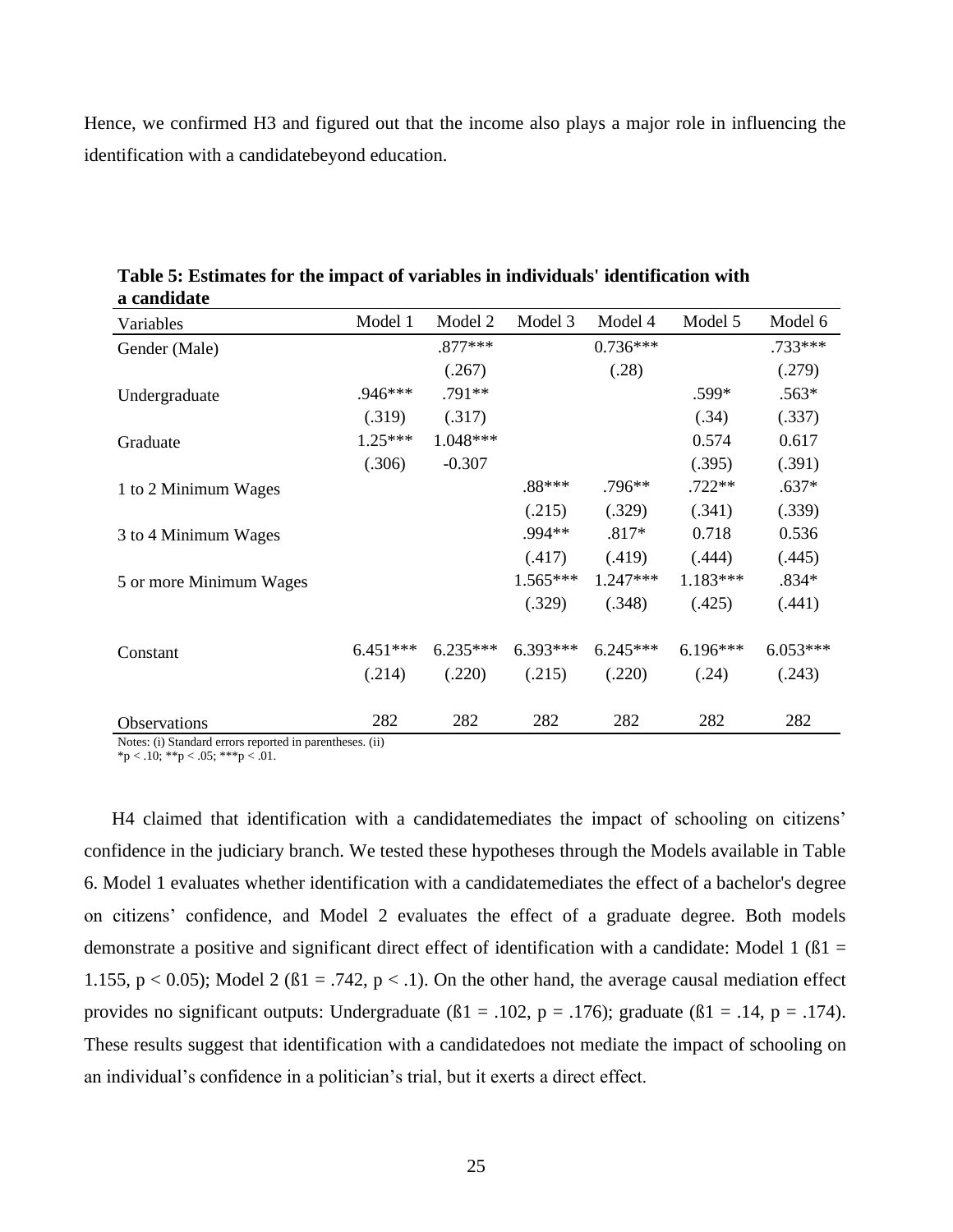| Effect on Individual's Confidence on politician's Trial    |           |                       |  |  |  |  |
|------------------------------------------------------------|-----------|-----------------------|--|--|--|--|
|                                                            | Model     | Model                 |  |  |  |  |
| Variables                                                  |           | $\mathcal{D}_{\cdot}$ |  |  |  |  |
| Ideological Intensity (Direct Effect)                      | $1.155**$ | $.742*$               |  |  |  |  |
| <b>Average Causal Mediation Effect</b><br>(Undergraduated) | .102      |                       |  |  |  |  |
| <b>Average Causal Mediation Effect</b><br>(Graduated)      |           | .14                   |  |  |  |  |
| <b>Observations</b>                                        | 282       | 282                   |  |  |  |  |
| (i) Standard errors reported in parentheses                |           |                       |  |  |  |  |

<span id="page-34-1"></span>**Table 6: Mediation Analysis of Schooling and Ideology Effect on Individual's Confidence on politician's Trial**

(i) Standard errors reported in parentheses.

 $(ii)*p < .10; **p < .05; **p < .01.$ 

(iii) Quasi-Bayesian Confidence Intervals for mediation analisys

## <span id="page-34-0"></span>**Discussion**

To explore the circumstances under which voters support courts' decisions about a politician's conviction, the explanation we develop in this dissertation highlights the role of respondents' identification with the preferred candidate in influencing individual perception. Curiously, higher levels of identification increase the degree to which voters believe in convictions about political malfeasance. Interestingly, this relation does not appear when we ask participants about their diffuse confidence in the judiciary branch. Furthermore, voters rate the dimensions of diffuse confidence in the judiciary branch (political independence, fairness, reliability, and rights assurance) inferiorly when compared to the same dimensions in the specific scenario of a political figure trial.

Although not all results from our empirical analysis support the hypotheses we specified, the analysis shed light on the levels of respondents' identification with the preferred candidate. First, we found that people with higher education, higher income, and males tend to present greater identification. Second, we found that higher identification leads to higher confidence in courts' conviction of a politician. Third, schooling is an even more critical variable than the identification with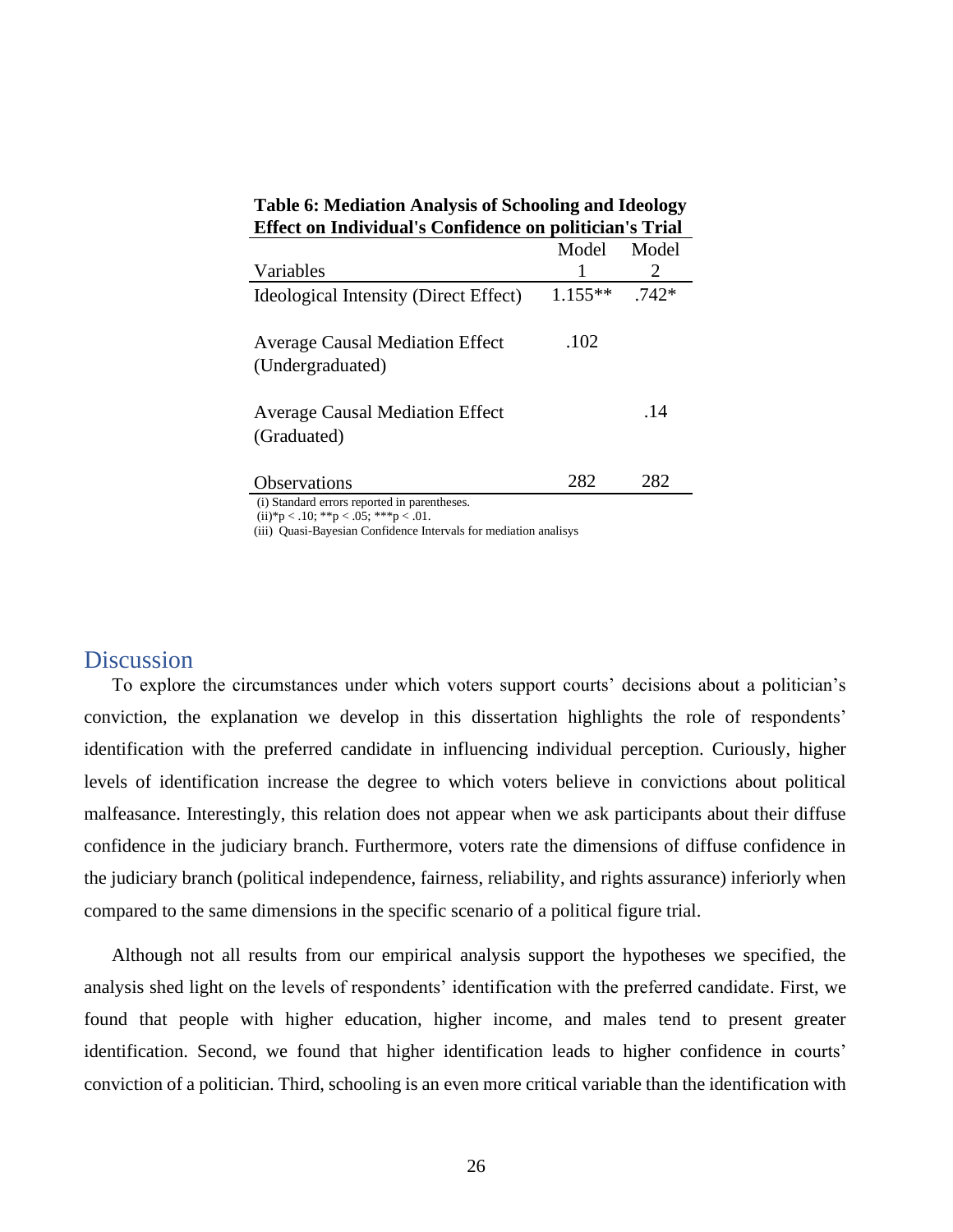the preferred candidate to explain the increment in the confidence citizens have on courts' in courts' conviction of a politician. Fourth, our results suggest that citizens consider courts an unbiased institution to resolve governmental corruption despite the current polarized political environment. Fivth, and most importantly, regardless if courts punish the preferred or the rejected candidates of the participants, the confidence levels on these decisions remain constant.

Why do voters tend to hold constant their confidence levels in courts when these institutions punish their preferred candidate? One explanation is that identification with a candidate is not a variable that stick voters to politicians. Thus, voters might prefer to trust justice instead of his selected candidate. While public spending moderates the negative impact of corruption on the probability of reelection, we have no evidence to claim that identification with a candidate play the same role. In this sense, Our results endorse studies that present the exchange for material incentives as a crucial mechanism to induce political loyalty. Both the traditional patronage and clientelistic relationships or the more contemporary trade-offs that deliver broader, collective goods and policies can be a more attractive option to motivate voters (Hicken, 2011; Kitschelt, 2000; Kurer, 2001; and Pereira et Melo, 2015).

The second explanation considers that citizens can hold constant confidence in courts, but it does not necessarily mean that they will abandon their preferred candidate. According to Barros (2018), even if voters perceive the corruption of their ideologically preferred candidate, they consider if a candidate shift is worthwhile. In this scenario, it can be costly in terms of ideological identification and material benefits to change the ballot box's decision. Thus, although voters trust courts and are aware of their candidate's corruption issues, they maintain their initial choice because it may be more beneficial to handle corruption than picking an ideologically opposed candidate or someone who cannot provide the same welfare.

These explanations help us to understand why voters hold constant their confidence levels in courts when these institutions punish their preferred candidate. However, they do no clarify why court support is higher among voters more intensively identified with a candidate. To understand this mechanism, we need to specify how income and education can impact identification levels with candidates and trust in institutions.

We expected that the well-educated voters would be more skeptical of courts' decisions. As Zaller's (1992) reception axiom stated, "the greater a person's level of cognitive engagement with an issue, the more likely he or she is to be exposed to and comprehend (…) political messages concerning that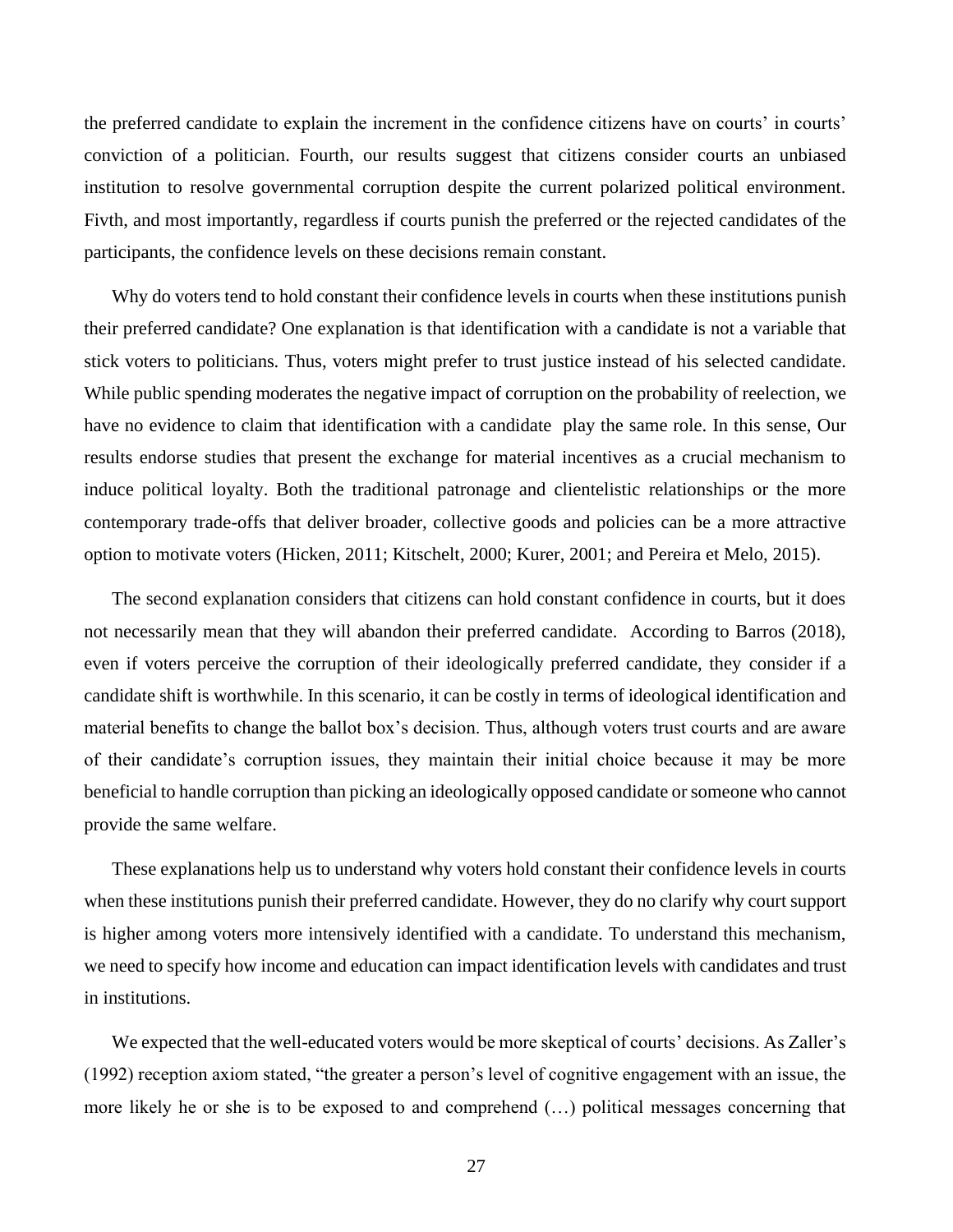issue". In this sense, schooled people are those with the necessary abilities to detect political inclination signals in the judiciary branch, even when this type of influence does not exist.However, the data showed a reversed pattern. According to our survey, higher income and education substantially impact an increment in confidence in courts' verdicts. We think plausible that wealthier and more educated citizens are also the ones with greater trust in societal institutions and support for the rule of law. Therefore, their confidence in the courts' decision is higher. Given that the wealthier and higher educated are also the participants with higher identification levels with candidates, we may assume that these variables simultaneously impact identification levels and court confidence. As a result, respondents with higher identification levels with a candidate support a politician conviction more intensively. Furthermore, given that they tend to be better informed, they might also be more conscientious about officeholders' misbehaviors than the less prosperous, and as a consequence, this type of courts' decisions become more credible to them.

At the bottom line, our empirical findings provide strong support for the argument we advance here: citizens consider courts an unbiased institution to resolve governmental corruption. These results are consistent with the literature that presents Brazilians' assessments of judicial institutions as the most positive in Latin America (Pavão, 2019 and Buhlmann, 2011). On the other hand, our results differ from the current understanding about the role of higher levels of education and income in promoting a stronger sense of efficacy of legal institutions against corruption in Brazil (Pavão, 2019; Salzman, 2013; Pereira and Melo, 2015; Figueiredo, 2019).

Other peripherical matters also emerged during the development of this work, like the identification gender bias. Men are extensively more into the political life than women. This pattern relates to an ancient tradition. Since antiquity, politics have been an arena exclusively targeted to men. Only in the last century women were allowed to vote and later to run elections. Thus, nowadays, given this path dependency, political activities are still predominantly a masculine endeavor. Furthermore, we need to take into account that we live in a patriarchal society where cultural norms mostly value male traits as brave and contentious. Since these behaviors' types are linked to higher ideological intensity, the pattern we found did not surprise us.

The ideological gender bias was out of the scope of this work. In this sense, further research can more deeply investigate this relationship and more accurately comprehend this relation. Other puzzling controversies emerged, but our research design was not explicitly focused on understanding the causal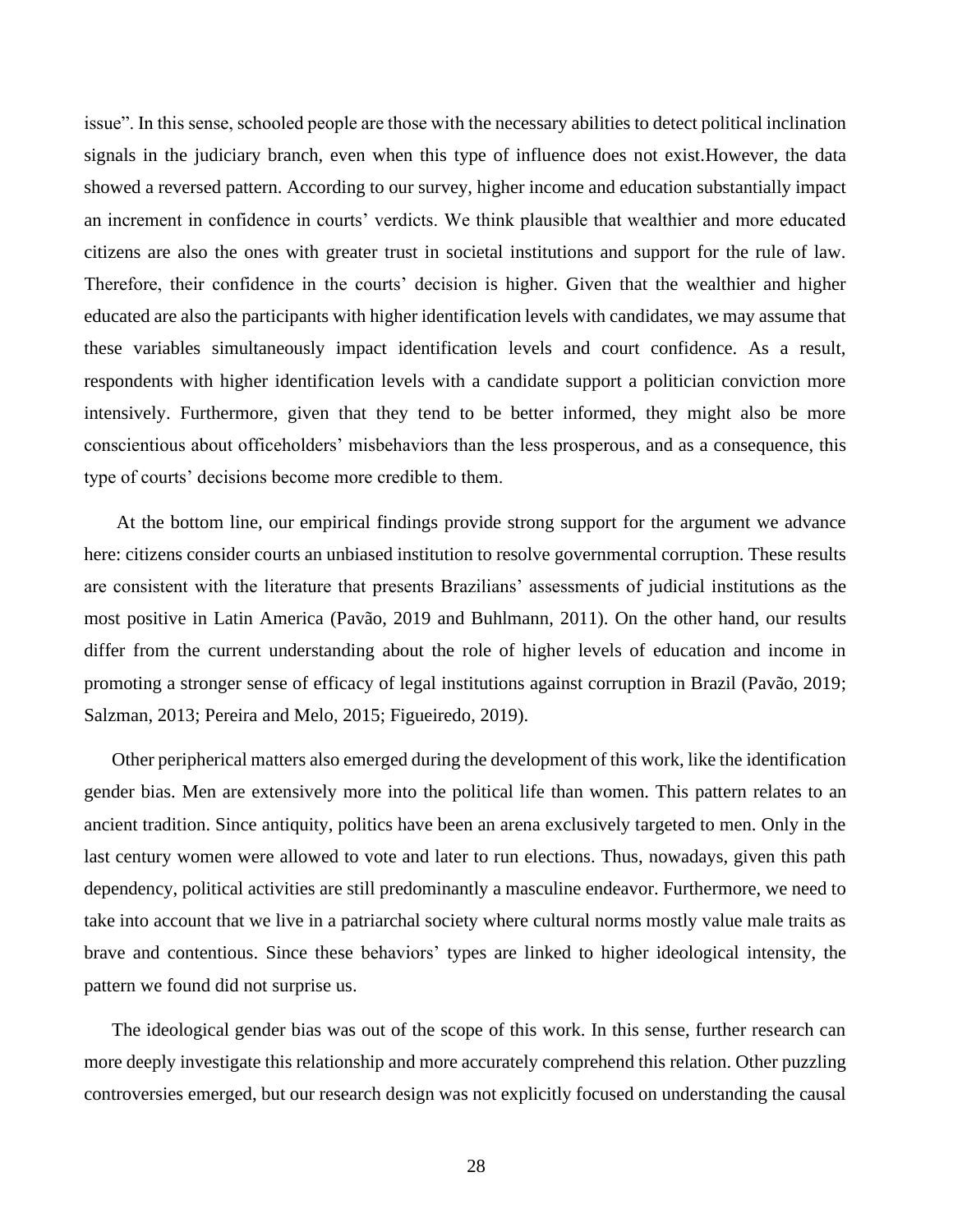chain between these variables—for example, the contentious findings of higher education's effects on the confidence of the judiciary branch. Our results contrast with the current theories in the field of political science, and one needs additional studies to clarify this subject. Additionally, we still must deepen our research to more precisely understand the mechanism that leads voters highly identified to a candidate to support more intensively courts' decisions.

### <span id="page-37-0"></span>Limitations

Besides the gender analysis, this work did not focus on participants' previous experience with courts. Past personal or an acquaintance's involvement with justice can influence the personal impression of the judiciary branch. In this sense, Wenzel (2003) details that this variable may impact citizens' perceptions of court legitimacy, and those particular kinds of experience produce distinct evaluations. We also need to recognize that we asked respondents about their diffuse confidence in the judiciary branch and also in a specific trial. However, they may have heterogeneous impressions about various courts' hierarchy levels. In general, in Brazil, higher courts judge politicians and are appeal tribunals, while lower ones take care of prosaic cases. This scenario may lead participants to a multilevel analysis of the judiciary, which our research design could not capture.

We did not measure the extent to which participants are committed to democracy or trust in institutional capacity to manage societal conflicts. In general, attitudes about democracy and institutions substantially impact confidence in the judiciary (Salzamnn, 2013; Gibson, 2007). Further research can investigate if the group with higher identification levels with a candidate clusters individuals with more favorable attitudes towards institutions and democracy. Another confounder is the voters' distrust of politicians. If citizens profoundly disbelieve public leaders' behavior, the confidence participants showed to have in courts can be related more to a constant dishonest pattern of the political class and less to courts' integrity.

Finally, another issue deserves a more in-depth inquiry. Our vignette reported that a politician had been convicted on the court and appeal by accepting illegal kickbacks for a government work contract. No specific cues explained exactly what happened, the prosecution's arguments, or the defendants' contest. The idea behind this structure was to build a neutral scenario, where respondents' ideological bias would flourish. However, under these circumstances, participants may have considered the provided information so scarce that they could not identify any kind of political influence. Thus, they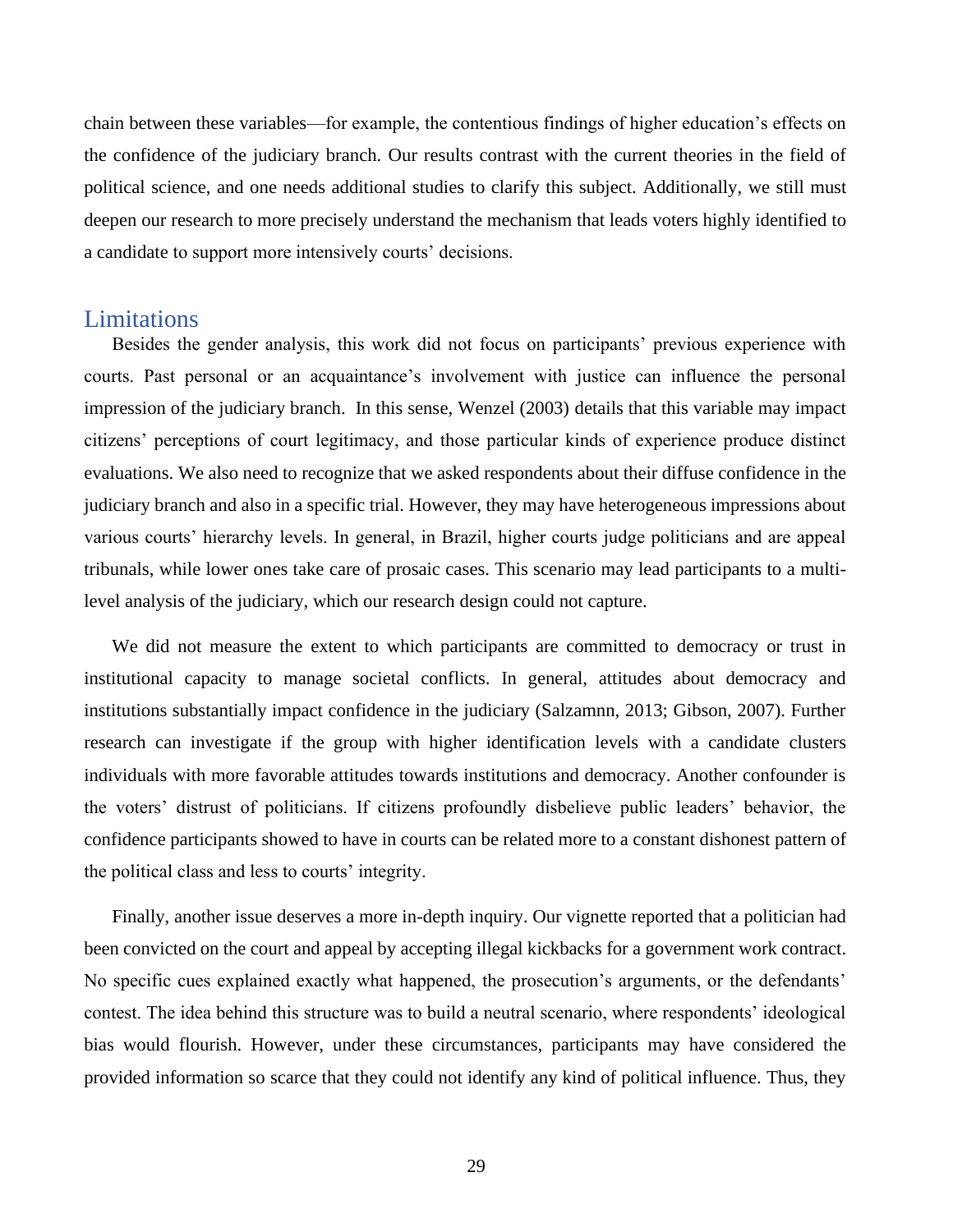may simply have selected the mid-point option (" I do not agree nor disagree"), resulting in the same levels of confidence in courts despite the convicted candidate (the preferred or the rejected one).

Our findings do not foreclose the discussion about voters' trust in courts' decisions. The confidence can vary across different hierarchical levels in the judiciary branch and may be related to spurious variables other than schooling. If, on the one hand, we have provided evidence to support our results, on the other, one needs to test the divergent hypothesis, to endorse the robustness of our conclusions.

### <span id="page-38-0"></span>References

- Almeida, M.R (2018, September, 27). Em entrevista em 1992 FHC temia Bolsonaro e risco de golpe. *Folha de São Paulo*. Retrieved from https://www1.folha.uol.com.br/poder/2018/09/ementrevista-em-1992-fhc-temia-bolsonaro-e-risco-de-golpe.shtml
- Anduiza, E., Gallego, A., & Muñoz, J. (2013). Turning a Blind Eye: Experimental Evidence of Partisan Bias in Attitudes Toward Corruption. *Comparative Political Studies*, *46*(12), 1664–1692. https://doi.org/10.1177/0010414013489081
- Barros, L., Goldszmidt, R., & Pereira, C. (2019). Why do voters choose corrupt candidates? The role of ideology on cognitive mechanisms. *International Journal of Public Opinion Research*, 1–28. https://doi.org/10.1093/ijpor/edz041
- Bénabou, R., & Tirole, J. (2016). Mindful economics: The production, consumption, and value of beliefs. *Journal of Economic Perspectives*, *30*(3), 141–164. https://doi.org/10.1257/jep.30.3.141
- Besley, T., & Prat, A. (2006). Handcuffs for the grabbing hand? Media capture and government accountability. *American Economic Review*, *96*(3), 720–736. https://doi.org/10.1257/aer.96.3.720
- Boas, T. C., Hidalgo, F. D., & Melo, M. A. (2019). Norms versus Action: Why Voters Fail to Sanction Malfeasance in Brazil. *American Journal of Political Science*, *63*(2), 385–400. https://doi.org/10.1111/ajps.12413
- Bolsen, T., Druckman, J. N., & Cook, F. L. (2014). The Influence of Partisan Motivated Reasoning on Public Opinion. Political Behavior, 36(2), 235–262. https://doi.org/10.1007/s11109-013-9238-0
- Bonin, R. (2010, December,16). Popularidade de Lula bate recorde e chega a 87%, diz Ibope. G1. Retrieved from [http://g1.globo.com/politica/noticia/2010/12/popularidade-de-lula-bate-recorde](http://g1.globo.com/politica/noticia/2010/12/popularidade-de-lula-bate-recorde-e-chega-87-diz-ibope.html)[e-chega-87-diz-ibope.html](http://g1.globo.com/politica/noticia/2010/12/popularidade-de-lula-bate-recorde-e-chega-87-diz-ibope.html)
- Brewer, M. (1991). "The Social Self: On Being the same and Different at the Same Time." Personality and Social Psychology Bulletin 17 (5): 575-482.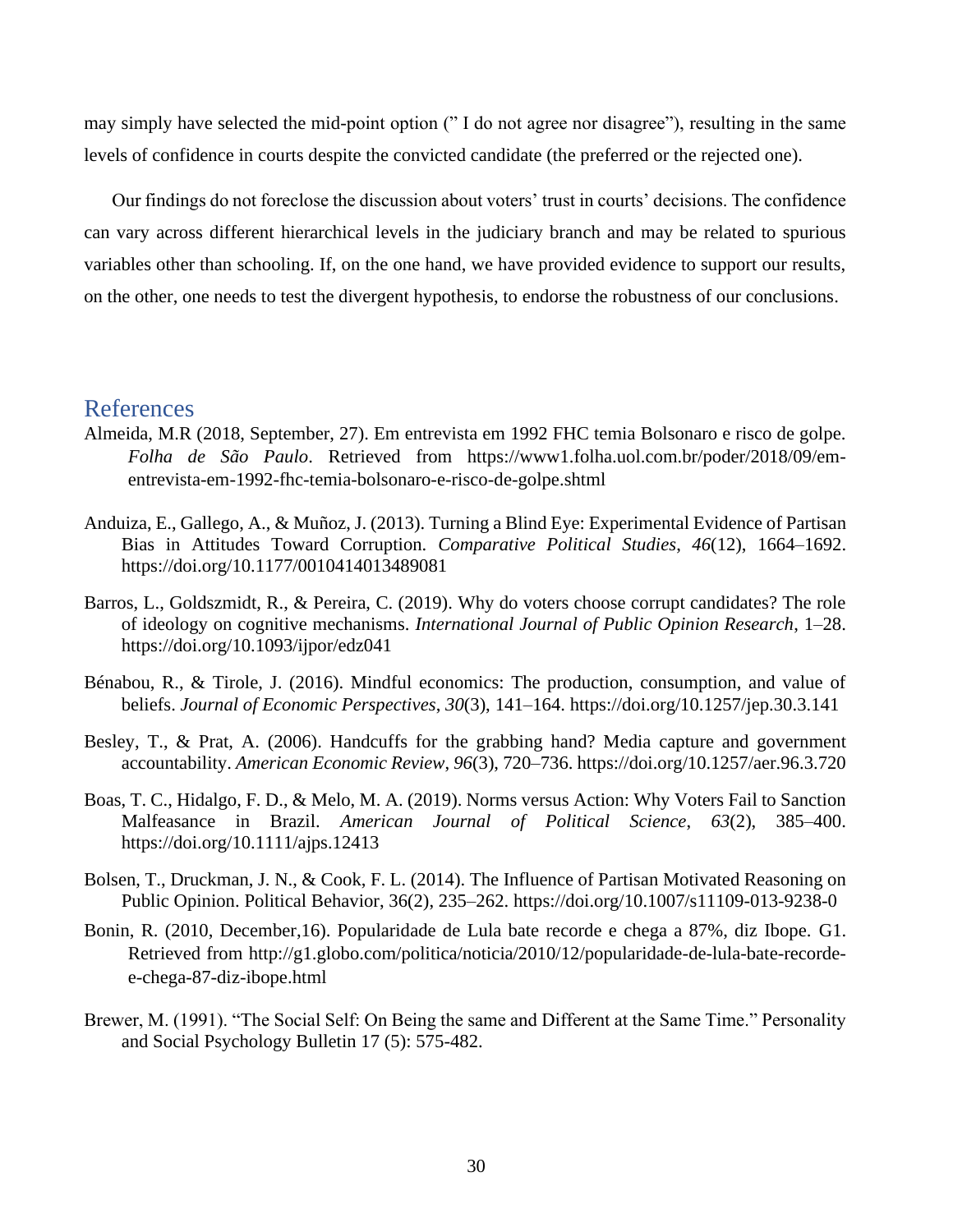- Bühlmann, M., & Kunz, R. (2011). Confidence in the judiciary: Comparing the independence and legitimacy of judicial systems. West European Politics, 34(2), 317–345. https://doi.org/10.1080/01402382.2011.546576
- Carmines, E. G., & D'Amico, N. J. (2015). The new look in political ideology research. Annual Review of Political Science, 18, 205–216. https://doi.org/10.1146/annurev-polisci-060314-115422
- Conover, P. J., & Feldman, S. (1981). The Origins and Meaning of Liberal / Conservative. American Journal of Political Science, 25(4), 617–645.
- Datafolha: Dilma é aprovada por 47% dos brasileiros (2011). Retrieved from http://datafolha.folha.uol.com.br/opiniaopublica/2011/03/1211069-dilma-e-aprovada-por-47 dos-brasileiros.shtml
- Datafolha: Avaliação da presidente Dilma Rousseff (2014). Retrieved from <http://media.folha.uol.com.br/datafolha/2014/09/01/avaliacao-dilma.pdf>
- Devine, C. J. (2012). Social Issues, Authoritarianism, and Ideological Conceptualization: How Policy Dimensions and Psychological Factors Influence Ideological Labeling. Political Psychology, 33(4), 531–552. https://doi.org/10.1111/j.1467-9221.2012.00888.x
- Durr, R. H., Martin, A. D., & Wolbrecht, C. (2000). Ideological Divergence and Public Support for the Supreme Court. American Journal of Political Science, 44(4), 768. https://doi.org/10.2307/2669280
- Falcão, Joaquim, & Oliveira, Fabiana Luci de. (2012). Poder Judiciário e Competição Política: as eleições de 2010 e a lei da "ficha-limpa". Opinião Pública, 18(2), 337- 354. <https://doi.org/10.1590/S0104-62762012000200004>
- Feldman, S., & Johnston, C. (2014). Understanding the determinants of political ideology: Implications of structural complexity. Political Psychology, 35(3), 337–358. https://doi.org/10.1111/pops.12055
- Ferejohn, J., Rosenbluth, F., & Shipan, C. R. (2009). Comparative Judicial Politics. The Oxford Handbook of Comparative Politics, (February 2020), 1–29. https://doi.org/10.1093/oxfordhb/9780199566020.003.0030
- Ferraz, C., & Finan, F. (2008). Exposing corrupt politicians: The effects of Brazil's publicly released audits on electoral outcomes. Quarterly Journal of Economics, 123(2), 703–745. https://doi.org/10.1162/qjec.2008.123.2.703
- Figueiredo, M. F. P. De. (2019). Corruption and the Voter's Decision: Experimental Evidence from Brazil. 1–37. Unpublished manuscript.
- Gibson, J. L. (2009). Judicial Institutions. The Oxford Handbook of Political Institutions, (February), 1–21. https://doi.org/10.1093/oxfordhb/9780199548460.003.0026
- Gibson, J. L. (2011). The Legitimacy of the United States Supreme Court in a Polarized Polity. SSRN Electronic Journal, 4(3), 507–538. https://doi.org/10.2139/ssrn.909162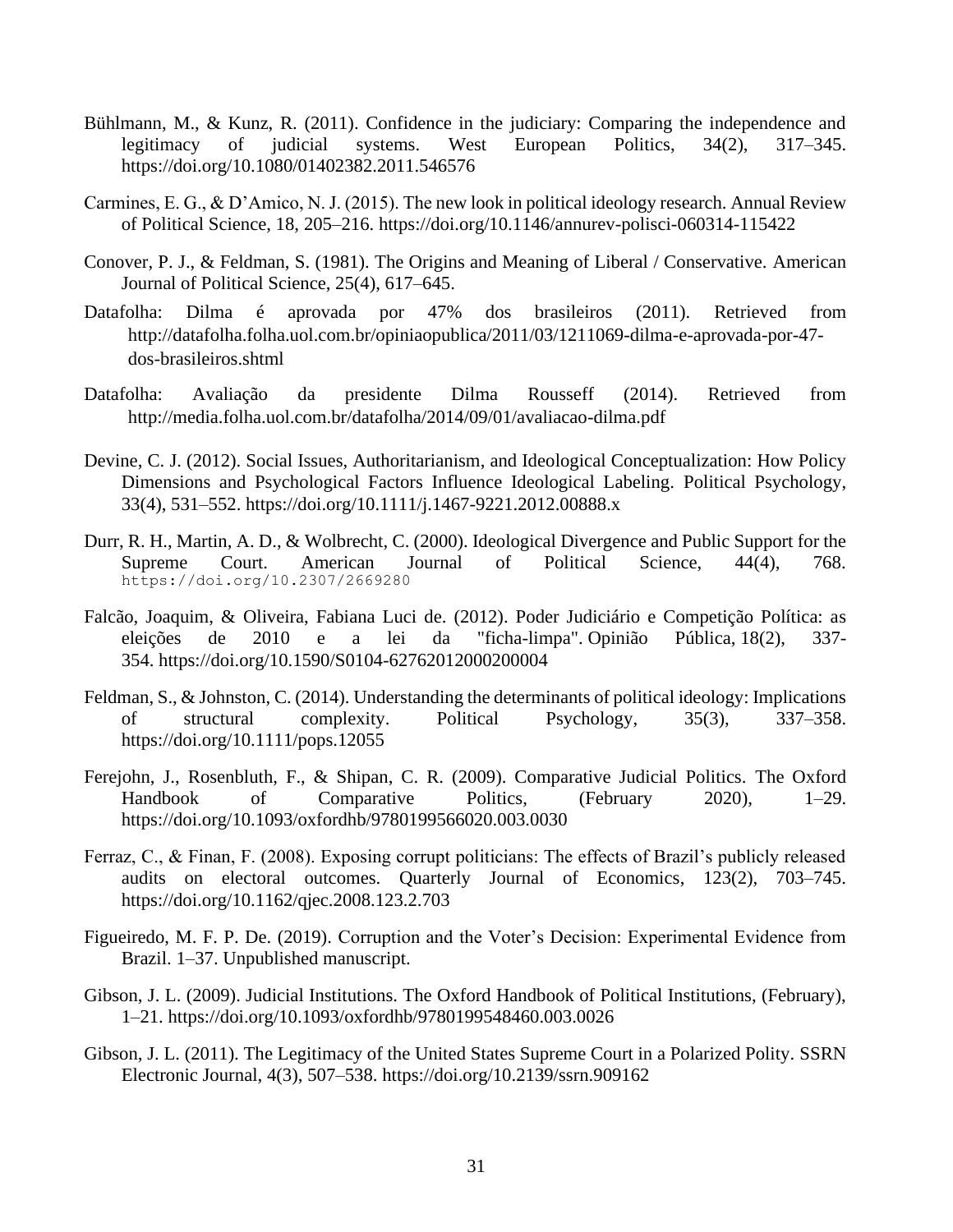- Hicken, A. (2011). Clientelism. Annual Review of Political Science, 14, 289–310. https://doi.org/10.1146/annurev.polisci.031908.220508
- Huckfeldt, R., Levine, J., Morgan, W., & Sprague, J. (1999). Accessibility and the political utility of partisan and ideological orientations. American Journal of Political Science, 43(3), 888-911.
- Huddy, L. (2001). From social to political identity: a critical examination of social identity theory. Political Psychology, 22(1), 127-156.
- Iborra, A. (2005). Beyond identity and ideology: processes of transcendence associated with the experience of conversion. Culture and Psychology, 11(1), 89-100.
- Junqueira, D. (2016, November, 6). Partido com mais investigados na Lava Jato tem alta no número de prefeitos. R7. Retrieved from [https://noticias.r7.com/eleicoes-2016/partido-com-mais](https://noticias.r7.com/eleicoes-2016/partido-com-mais-investigados-na-lava-jato-tem-alta-no-numero-de-prefeitos-18052019)[investigados-na-lava-jato-tem-alta-no-numero-de-prefeitos-18052019](https://noticias.r7.com/eleicoes-2016/partido-com-mais-investigados-na-lava-jato-tem-alta-no-numero-de-prefeitos-18052019)
- Kelleher, C. A., & Wolak, J. (2007). Explaining public confidence in the branches of state government. Political Research Quarterly, 60(4), 707–721. https://doi.org/10.1177/1065912907304496
- Kitschelt, H. (2000). Citizens, politicians, and party cartellization: Political representation and state failure in post-industrial democracies. European Journal of Political Research, 37(2), 149–179. https://doi.org/10.1111/1475-6765.00508
- Kurer, O. (2001). Why do voters support corrupt politicians. In The Political Economy of Corruption. https://doi.org/10.4324/9781315699301
- Layman, G. C., & Carsey, T. M. (2002). Party Polarization and "Conflict Extension" in the American Electorate. American Journal of Political Science, 46(4), 786. https://doi.org/10.2307/3088434
- Manzetti, L., & Wilson, C. J. (2007). Why Do Corrupt Governments Maintain Public Support? Comparative Political Studies, 40(8), 949–970. https://doi.org/10.1177/0010414005285759
- Mason, L. (2018). Uncivil Agreement: how politics became our identity. Chicago: Chigado University Press.
- Michner, G., & Pereira, C. (2016). A Great Leap Forward for Democracy and the Rule of Law? Brazil's Mensalão Trial.Journal of Latin American Studies,48(3), 477-507. doi:10.1017/S0022216X16000377
- Netto, A. (2009, April, 3). "Esse é o cara", afirma Obama, sobre Lula. O Estado de São Paulo. [https://economia.estadao.com.br/noticias/geral,esse-e-o-cara-afirma-obama-sobre-lula,349250](https://economia.estadao.com.br/noticias/geralesse-e-o-cara-afirma-obama-sobre-lula349250)
- Odilla, F. (2018, March, 17) Lava Jato: MPF recupera R\$ 11,9 bi com acordos, mas devolver todo dinheiro às vítimas pode levar décadas. Lava Jato: MPF recupera R\$ 11,9 bi com acordos, mas devolver todo dinheiro às vítimas pode levar décadas
- Orte, P. & Batista H. (2019, May, 16). Bolsonaro diz que seu filho Flávio está sendo perseguido. Valor Econômico. https://valor.globo.com/politica/noticia/2019/05/16/bolsonaro-diz-que-seu-filhoflavio-esta-sendo-perseguido-pelo-mp-do-rj.ghtml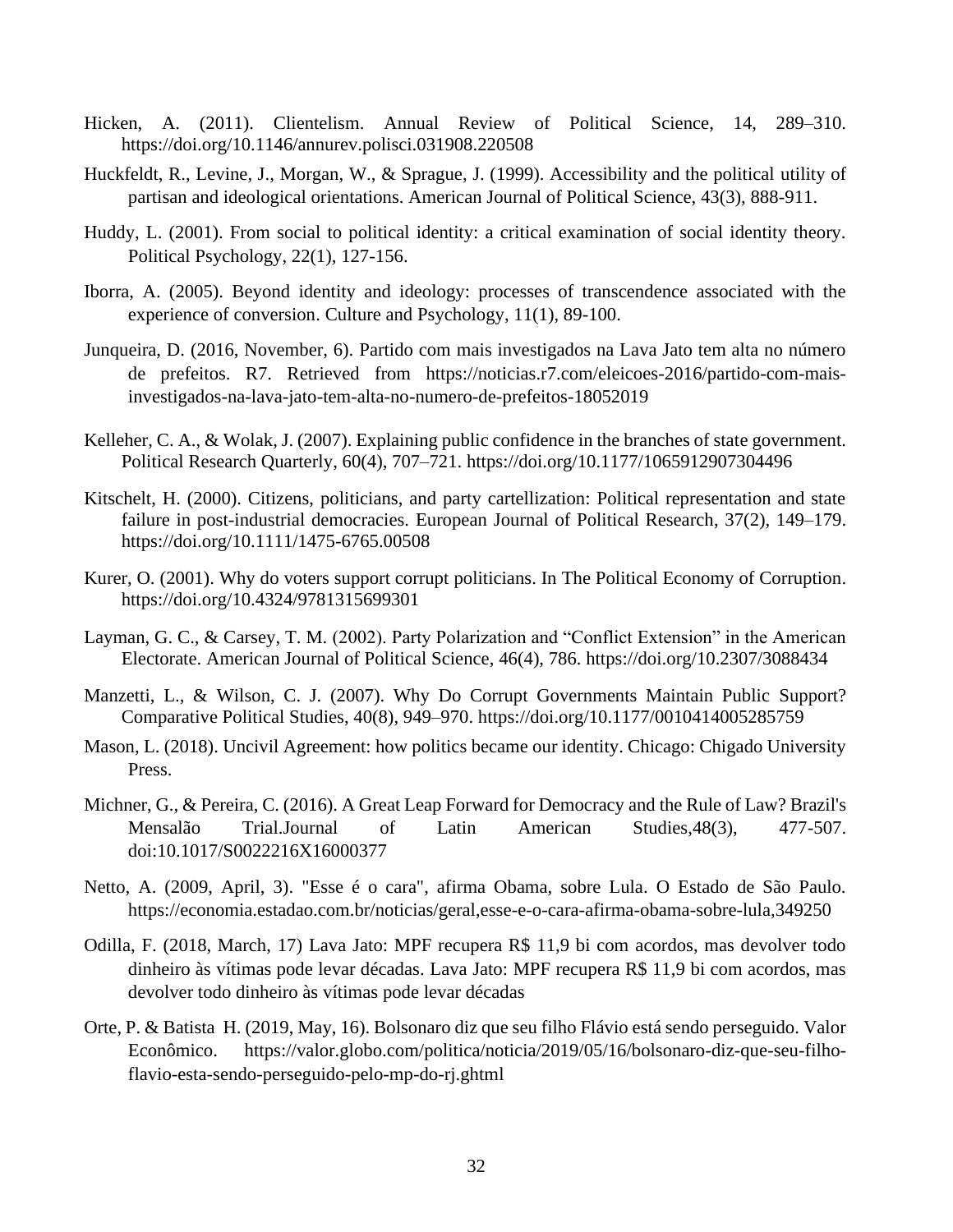- Pavão N. (2019). Corruption, Courts, and Public Opinion in Brazil. In: Rotberg R. (eds) Corruption in Latin America. Springer, Cham. https://doi.org/10.1007/978-3-319-94057-1\_4
- Pereira, C., Melo, M (2015). Reelecting corrupt incumbents in exchange for public goods: Rouba mas faz in Brazil. Latin American Research Review, v. 50, n. 4.
- PF levou 14 horas para contar os R\$ 51 milhões achados em 'bunker' que seria de Geddel (2017, September, 6). O Globo. [https://oglobo.globo.com/brasil/pf-levou-14-horas-para-contar-os-51](https://oglobo.globo.com/brasil/pf-levou-14-horas-para-contar-os-51-milhoes-achados-em-bunker-que-seria-de-geddel-21791443) [milhoes-achados-em-bunker-que-seria-de-geddel-21791443](https://oglobo.globo.com/brasil/pf-levou-14-horas-para-contar-os-51-milhoes-achados-em-bunker-que-seria-de-geddel-21791443)
- Saucier, G. (2000). Isms and the structure of social attitudes. Journal of Personality and Social Psychology, 78(2), 366–385. https://doi.org/10.1037/0022-3514.78.2.366
- Salzman, R., & Ramsey, A. (2013). Judging the Judiciary: Understanding Public Confidence in Latin American Courts.Latin American Politics and Society,55(1), 73-95. doi:10.1111/j.1548- 2456.2013.00184.x
- Teles, C. D. P. (2009). Linguagem escolar e a construção da identidade e consciência racial da criança negra na educação infantil. Anagrama – Revista Científica Interdisciplinar da Graduação, 1(4), 1- 14.
- Van Dijk, T. A. (1998).Ideology: A Multidisciplinary Approach. Sage.
- Wenzel, J. P., Bowler, S., & Langue, D. J. (2003). The sources of public confidence in state courts: Experience and institutions. *American Politics Research*, *31*(2), 191–211. https://doi.org/10.1177/1532673X02250295
- Winters, M. S., & Weitz-Shapiro, R. (2016). Who's in Charge Here? Direct and Indirect Accusations and Voter Punishment of Corruption. *Political Research Quarterly*, *69*(2), 207–219. https://doi.org/10.1177/1065912916634897
- Zaller, John R. (1992). The Nature and Origins of Mass Opinion. Cambridge: Cambridge University Press.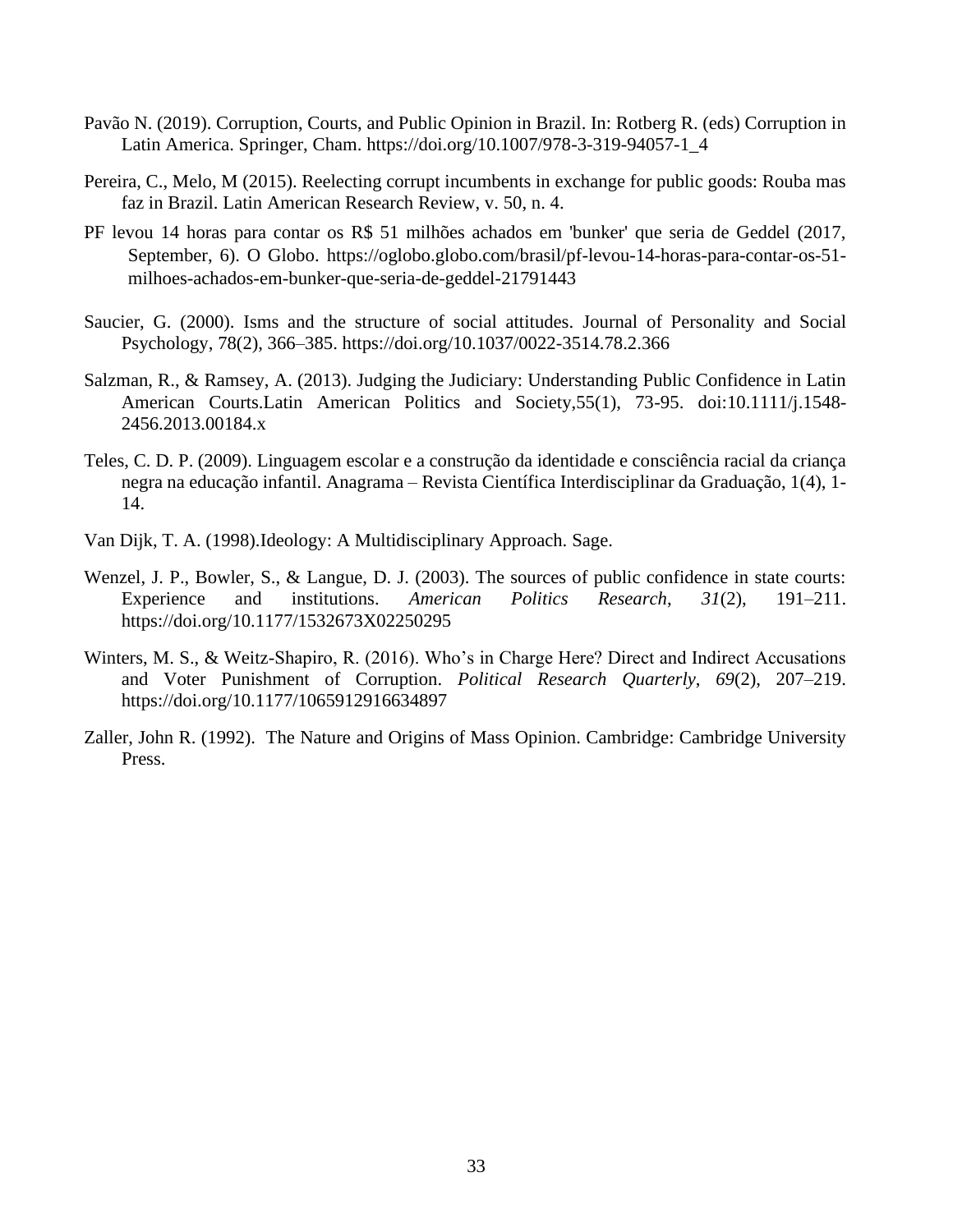# <span id="page-42-0"></span>Appendix

## <span id="page-42-1"></span>**Figure 3: Histograms of Diffuse Confidence**



1: Totally disagree; 5: Totally agree



1: Totally disagree; 5: Totally agree



1: Totally disagree; 5: Totally agree

Jud. Brch. Ensures Defendent's Rights



1: Totally disagree; 5: Totally agree